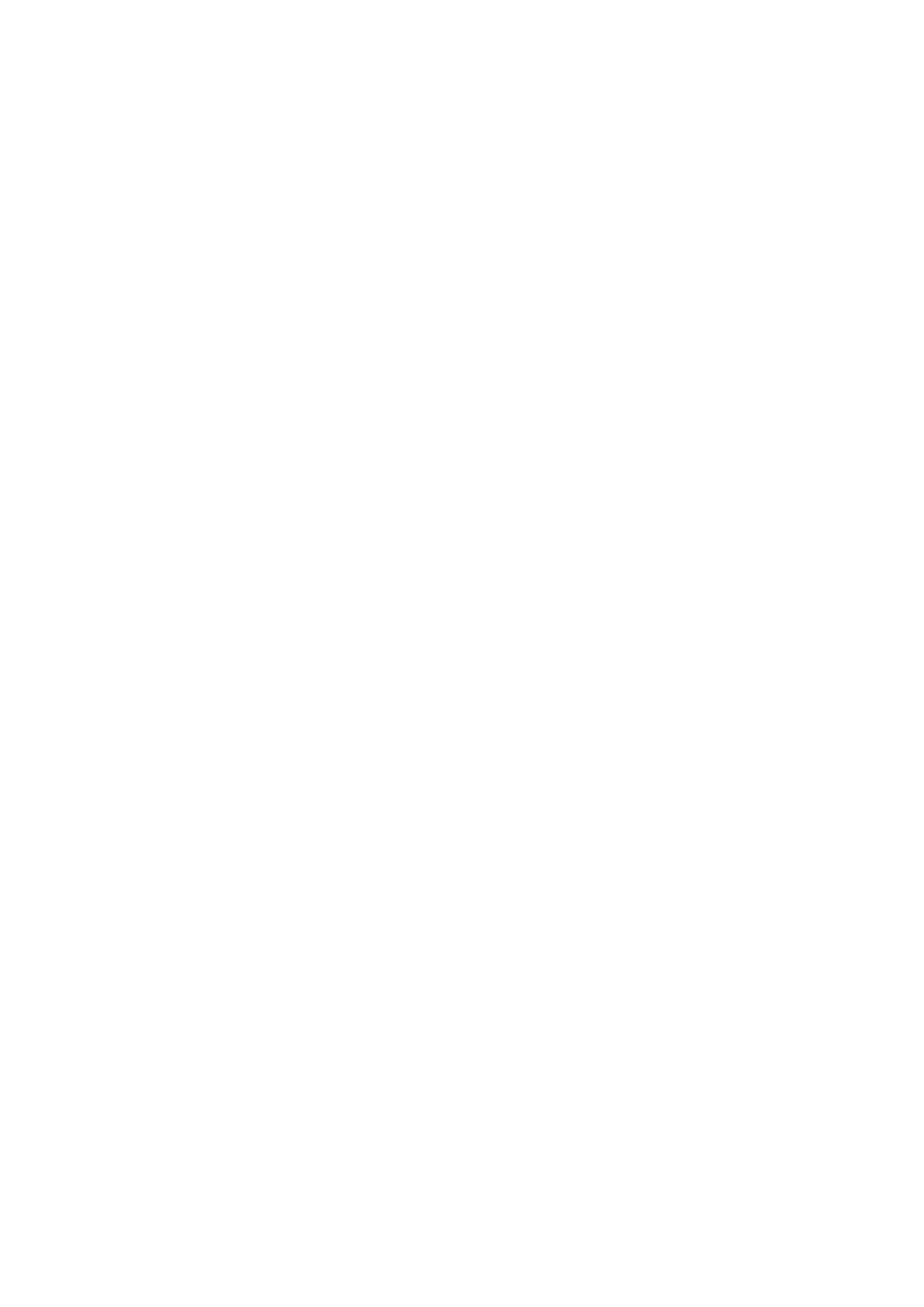## <span id="page-2-0"></span>**Contents**

| Neutron Capture Cross Section Measurement of Minor Actinides in Fast Neutron Energy<br>Region for Study on Nuclear Transmutation System | $\mathbf{1}$   |
|-----------------------------------------------------------------------------------------------------------------------------------------|----------------|
|                                                                                                                                         | $\mathbf{1}$   |
| A Consideration on Nuclear Data Needs for 1F Decommissioning 2                                                                          |                |
| Fundamental physics using neutron at J-PARC and accelerator-driven compact neutron                                                      | 2              |
| Production cross sections of $^{45}$ Ti via deuteron-induced reaction on $^{45}$ Sc                                                     | $\overline{2}$ |
| Production of $^{169}$ Yb by the proton-induced reaction on $^{169}$ Tm                                                                 | 3              |
| Proton-induced reactions of 93Zr using the OEDO beamline 4                                                                              |                |
| Measurements of nuclear cross section data for proton-induced reactions on Bi and Pb                                                    | 5              |
| Measurement of nuclide production cross sections for $Z = 26-30$ elements irradiated with                                               |                |
| Study of an angular correlation of $\gamma$ -rays emitted by 117Sn(n, $\gamma$ ) reactions for T-violation                              | - 6            |
| Measurement of ray angular distribution to come from 4.53 eV p-wave resonance of                                                        | 6              |
| Measurement of photon strength function in In-115 at gELBE facility 7                                                                   |                |
| Comparison between experimental and calculation neutron spectra of the 197Au $(\gamma, n)$                                              |                |
| Measurement of total neutron cross section of Niobium at J-PARC MLF ANNRI 8                                                             |                |
| High-Energy Measurement of the Neutron Capture Cross Section of <sup>237</sup> Np                                                       | - 9            |
| New Methods to Reduce Systematic Uncertainties of Capture Cross Section Measurement                                                     | 9              |
| Proton Spectra with Low-Energy-Threshold from 40- and 70-MeV Proton-Induced Reac-                                                       | 10             |
| Charged particle emission reactions induced by 100-MeV/u 12C ions 11                                                                    |                |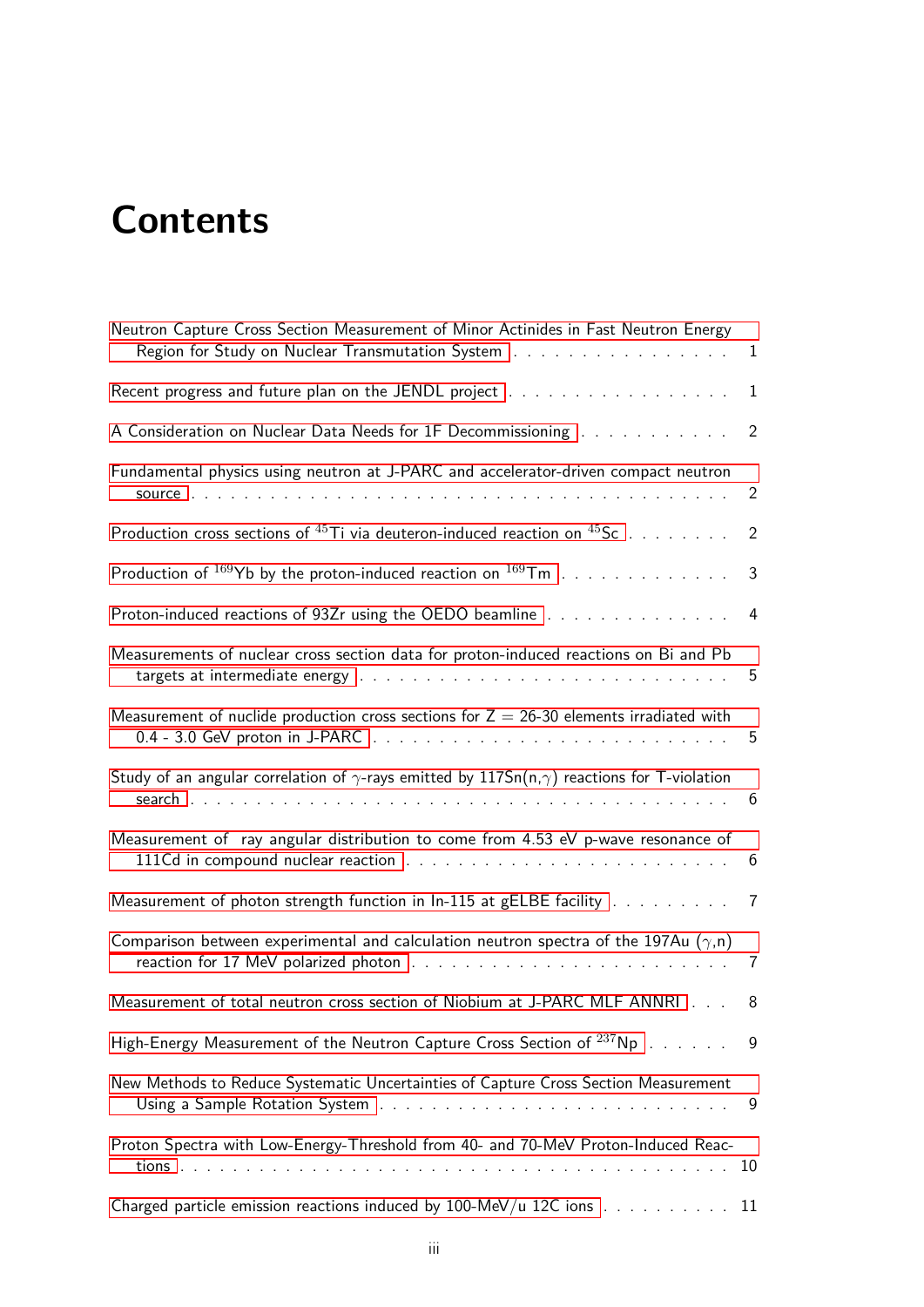| Neutron Production Double-differential cross section from Carbon and Niobium targets                                                                                                                                    |    |
|-------------------------------------------------------------------------------------------------------------------------------------------------------------------------------------------------------------------------|----|
| Measurement of Neutron Energy Spectra of 345 MeV/u $^{238}$ U Incidence on a Cu Target                                                                                                                                  | 12 |
| Measurement of the energy spectra of hydrogen isotopes from nuclear muon capture in                                                                                                                                     | 12 |
| Detailed examination of benchmark experimental method for large angle scattering reaction                                                                                                                               |    |
| Integration test with a Gaseous Detector and a Solenoidal Magnet for the Precise Neutron                                                                                                                                | 14 |
| HUNS upgrade; Simulation of the beam profile for a thermal neutron source in HUNS-2                                                                                                                                     | 14 |
| Preliminary experiment on characterization of RANS-II neutron production via the ${}^{7}$ Li(p,<br>n) <sup>7</sup> Be reaction with 2.49 MeV proton injection $\ldots \ldots \ldots \ldots \ldots \ldots \ldots \ldots$ |    |
| Development of a neutron beam monitor for nuclear data measurement using spallation                                                                                                                                     |    |
| Model analysis of isotope-production cross sections for proton- and deuteron-induced                                                                                                                                    | 16 |
| Dependence of the potential energy surface of U-236 system on effective nucleon-nucleon                                                                                                                                 | 17 |
| Fission study using four-dimensional Langevin model - Nuclear shape of fission fragments                                                                                                                                | 17 |
| Systematical calculation of probabilities of beta-delayed neutron emission and fission in                                                                                                                               | 17 |
| Estimation of covariance of the neutron cross section of the long-lived fission product                                                                                                                                 | 18 |
| Estimation of Covariance of Neutron Cross Sections for Decommissioning 18                                                                                                                                               |    |
| Development of multi-group neutron activation cross-section library from JENDL/AD-2017                                                                                                                                  | 19 |
| Quantification of Integral Data Effectiveness Using the Concept of Active Sub-Space in                                                                                                                                  |    |
| Uncertainty estimation of conventional neutron-spectrum unfolding codes with Monte                                                                                                                                      |    |
| The Influence of B Burnable poison and T Production Li rod on Effective Multiplication                                                                                                                                  |    |
| Evaluation of radioactive concentration produced in electric equipments and materials on                                                                                                                                |    |
| Evaluation of scattered radiation on the contralateral breast in breast-conserving therapy                                                                                                                              | 21 |
|                                                                                                                                                                                                                         |    |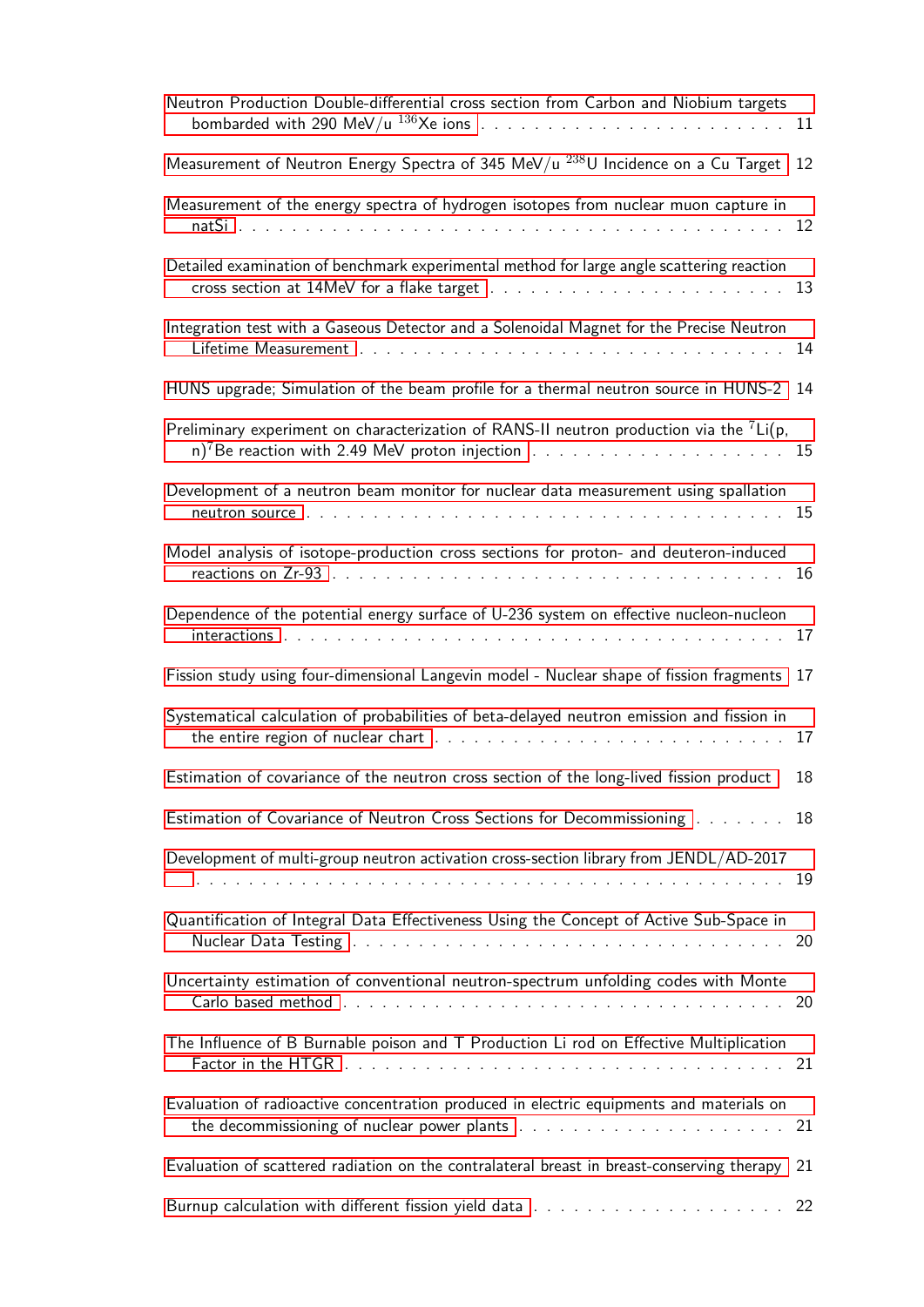| Improvement of fuel ion ratio diagnostics performance using anisotropic neutron emission<br>spectrum in NBI heating deuterium-tritium plasma 22 |    |
|-------------------------------------------------------------------------------------------------------------------------------------------------|----|
| Recent R&D of HTGR and Requirement for Nuclear Data 23                                                                                          |    |
| Performance of a gas-cooled reactor as a tritium production device for fusion reactors                                                          | 23 |
| Research and development of an innovative transmutation system of LLFP by fast reactors                                                         |    |
| Nuclear Data Activities and Related Database Services at the IAEA Nuclear Data Section 24                                                       |    |
| Status of the OECD NEA Data Bank Services for Nuclear Data and Computer Program 24                                                              |    |
|                                                                                                                                                 |    |
|                                                                                                                                                 |    |
| Application of CDCC to many-body breakup reaction 26                                                                                            |    |
|                                                                                                                                                 |    |
|                                                                                                                                                 |    |
| Construction status and future plan for RAON and its nuclear data production system                                                             | 27 |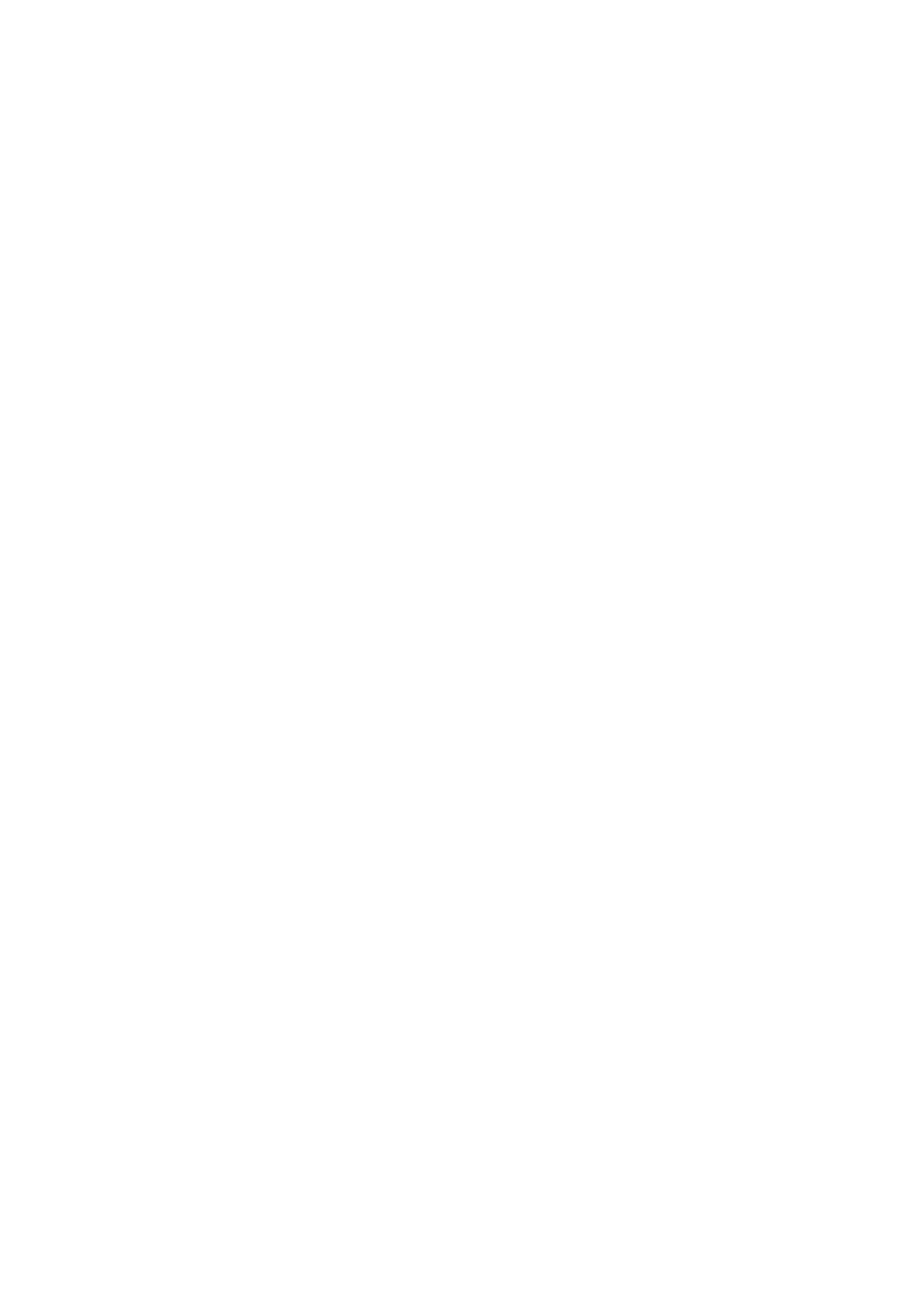## **Study on Nuclear Data** / **72**

## **Neutron Capture Cross Section Measurement of Minor Actinides in Fast Neutron Energy Region for Study on Nuclear Transmutation System**

Author(s): Dr. KATABUCHI, Tatsuya<sup>1</sup>

**Co-author(s):** Dr. HORI, Jun-ichi<sup>2</sup>; Mr. KODAMA, YU<sup>1</sup>; Mr. NAKANO, Hideto<sup>1</sup>; Dr. IWAMOTO, Nobuyuki<sup>3</sup>; Dr. IWAMOTO, Osamu<sup>3</sup>; Dr. KIMURA, Atsushi<sup>3</sup>; Dr. NAKAMURA, Shoji<sup>3</sup>; Dr. SHIBAHARA, Yuji<sup>2</sup>; Dr. TERADA, Kazushi<sup>1</sup>; Mr. ENDO, Shunsuke<sup>3</sup>; Mr. ROVIRA LEVERONI, Gerard<sup>1</sup>

<sup>1</sup> *Tokyo Institute of Technology*

<sup>2</sup> *Kyoto University*

3 *Japan Atomic Energy Agency*

**Corresponding Author(s):** buchi@lane.iir.titech.ac.jp

A research project entitled Study on accuracy improvement of fast-neutron capture reaction data of long-lived MAs for development of nuclear transmutation systems has been ongoing since 2017. The project aims at improving accuracies of neutron capture cross sections of long-lived minor actinides  $(^{237}Np, ^{241}Am, ^{243}Am)$  in the fast neutron energy region which are very important for development of nuclear transmutation systems. In order to improve the capture reaction data of MAs, measurements using an intense pulsed neutron beam from a spallation neutron source of the Japan Proton Accelerator Research Complex (J-PARC) are planned. The project consists of four parts: (1) development of neutron beam filter system in J-PARC, (2) neutron capture cross section measurement, (3) sample characteristic assay, and (4) theoretical reaction model study. The neutron beam filter system is designed to solve the so-called double bunch issue of a neutron beam in J-PARC. This allows for measuring neutron capture cross sections using the high-intensity neutron beam of J-PARC. The sample characteristic assay, particularly, precise isotope mass spectrometry lowers systematic uncertainties originating the samples. In the theoretical reaction model study, a nuclear reaction model is employed to analyze not only cross sections but also *γ*-ray spectra measured in experiments, and then improve accuracies of evaluated nuclear data. The outline of the project and the current progress will be presented. This work is supported by the Innovative Nuclear Research and Development Program from the Ministry of Education, Culture, Sports, Science and Technology of Japan.

## **Study on Nuclear Data** / **36**

## **Recent progress and future plan on the JENDL project**

Dr. IWAMOTO, Osamu<sup>1</sup>

#### 1 *Japan Atomic Energy Agency*

#### **Corresponding Author(s):** iwamoto.osamu@jaea.go.jp

The latest version of JENDL general purpose file, i.e. JENDL-4.0 was released in 2010. It focused on improvements of the data of fission products and minor actinides that would be important for research and development on light water reactors with high burn-up and MOX fuels, and also for innovative reactors such as ones for accelerator driven system. After that, many special purpose files have been released: JENDL FP Decay Data File 2011 (JENDL/FPD-2011), JENDL FP Fission Yields Data File 2011 (JENDL/FPY-2011), JENDL-4.0 High Energy File (JENDL-4.0/HE), JENDL Decay Data File 2015 (JENDL/DDF-20215), JENDL Photonuclear Data File 2016 (JENDL/PD-2016), JENDL Activation Cross Section File for Nuclear Decommissioning 2017 (JENDL/AD-2017), JENDL LLFP Transmutation Cross Section File 2018 (JENDL/ImPACT-2018). These files were developed to meets needs from expanding fields of applications such as backends of nuclear energy and accelerator utilizations. In addition to the special purpose files, development of the next version of general purpose file JENDL-5 is in progress. For JENDL-5, we are aiming at increasing completeness and reliability from JENDL-4.0 in viewpoints of target nuclide species and data uncertainties by taking into accounts the current knowledge of cross section measurements, nuclear theory and integral benchmark tests. A new R-matrix theory code AMUR has been developed and applied to the resonance analysis for light nuclides. Structure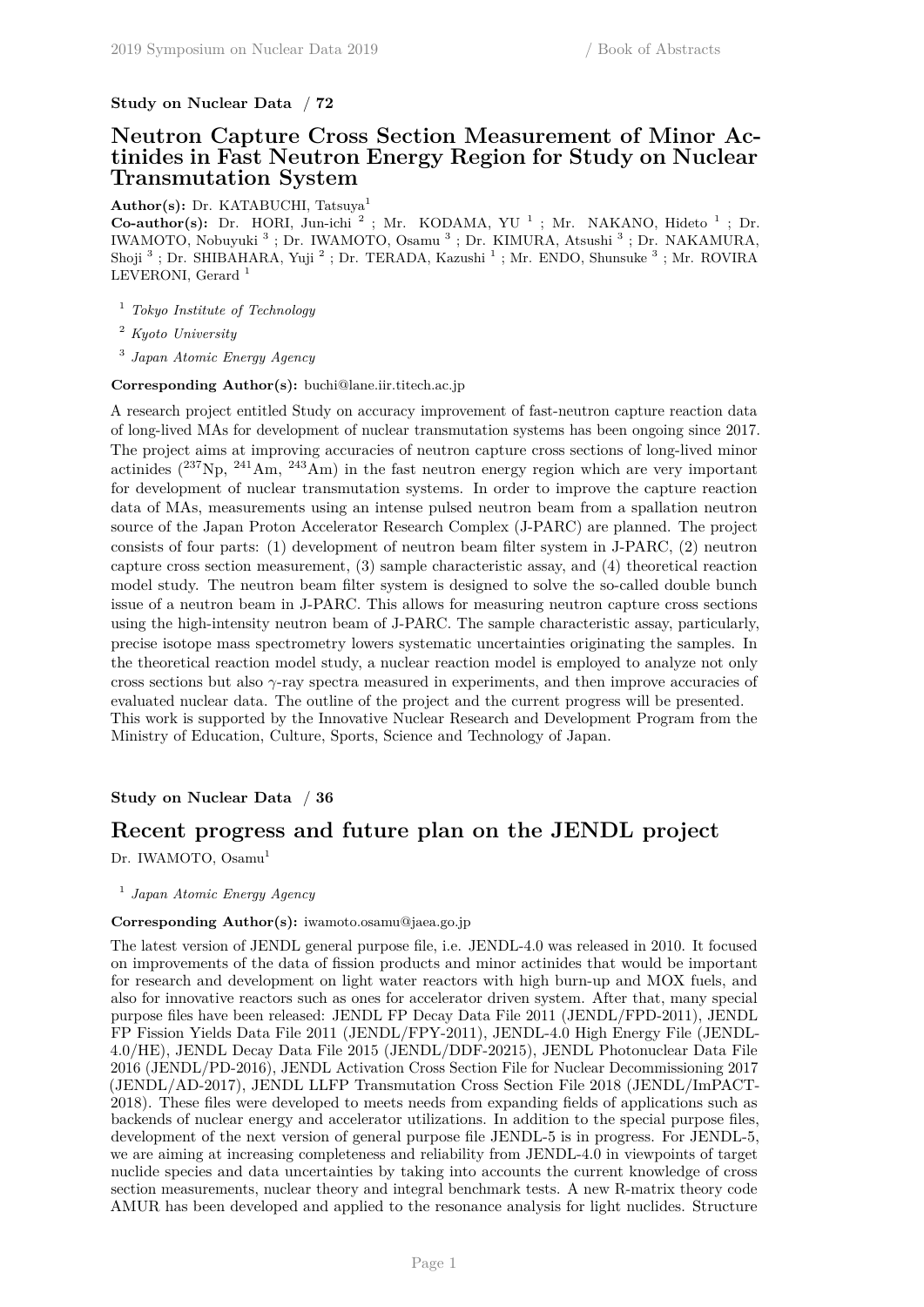materials and medium-heavy nuclides have been evaluated using the modern nuclear reaction model codes CCONE. Minor actinides data was updated using the TOF measurements with ANNRI installed at MLF in J-PARC. The first test library JENDL-5 $\alpha$ 1 was created last year and its integral benchmark tests was performed. The next version of the test files JENDL-5 $\alpha$ 2 will be made in this year. JENDL-5 is planned to be released in 2022. At the symposium, progress and future plan of JENDL-5 and summary of the recently released special purpose files will be presented.

#### **Study on Nuclear Data** / **73**

## **A Consideration on Nuclear Data Needs for 1F Decommissioning**

Dr. FUKAHORI, Tokio<sup>1</sup>

<sup>1</sup> *Fukushima Research Institute, JAEA*

#### **Corresponding Author(s):** fukahori.tokio@jaea.go.jp

After 8 years from the accident at TEPCO Fukushima Daiichi Nucleat Power Station (1F), the "on-site" R&D situation has been changed into new phase. It can be considered like from understanding to predicting by many direct and indirect measurements and analyses. In this presentation, nuclear data needs for 1F decommishioning are revisited according to these situation. The needs for accident evolution characteristcs, criticality management, deburis strage, waste management, etc. are considered with the view point of R&D on prediction what is going on and will be happened in each stage of decommisioning.

#### **Study on Nuclear Data** / **33**

## **Fundamental physics using neutron at J-PARC and acceleratordriven compact neutron source**

Dr. YOSHIOKA, Tamaki<sup>1</sup>

<sup>1</sup> *Kyushu University*

## **Corresponding Author(s):** yoshioka@phys.kyushu-u.ac.jp

Precise measurements using low energy neutron give a complementary information to the collider experiments using high energy accelerators. Moreover, it is also sensitive to a new physics in high energy regions where the collider experiments may not reach. High quality neutron beam can be provided to an experimental apparatus by using the neutron optics which has been gratly advanced in recent years. A beamline BL05, which is intended for the fundamental physics using low energy neutron, has been constructed at the J-PARC/MLF, and successfully started the operation in the end of 2008. In this talk, the experiments using low energy neutron conducted at the J-PARC/MLF/BL05 will be given. In addition, recent situation of accelerator-driven compact neutron source will be also presented in this talk.

**Poster Session** - Board: 1 / **26**

## **Production cross sections of** <sup>45</sup>**Ti via deuteron-induced reaction on** <sup>45</sup>**Sc**

#### Author(s): Mr. TSOODOL, Zolbadral<sup>1</sup>

Co-author(s): Prof. AIKAWA, Masayuki<sup>2</sup>; Dr. DAGVADORJ, Ichinkhorloo<sup>2</sup>; Dr. TEGSHJARGAL, Khishigjargal<sup>3</sup>; Prof. HABA, Hiromitsu<sup>4</sup>; Dr. KOMORI, Yukiko<sup>4</sup>; Dr. DITRÓI, Ferenc<sup>5</sup>; Dr.  $\rm SZCS,$ Zoltán $^5$ 

1 *1 Graduate School of Biomedical Science and Engineering, Hokkaido University, Sapporo 060-8638, Japan*

<sup>2</sup> *Faculty of Science, Hokkaido University, Sapporo 060-0810, Japan*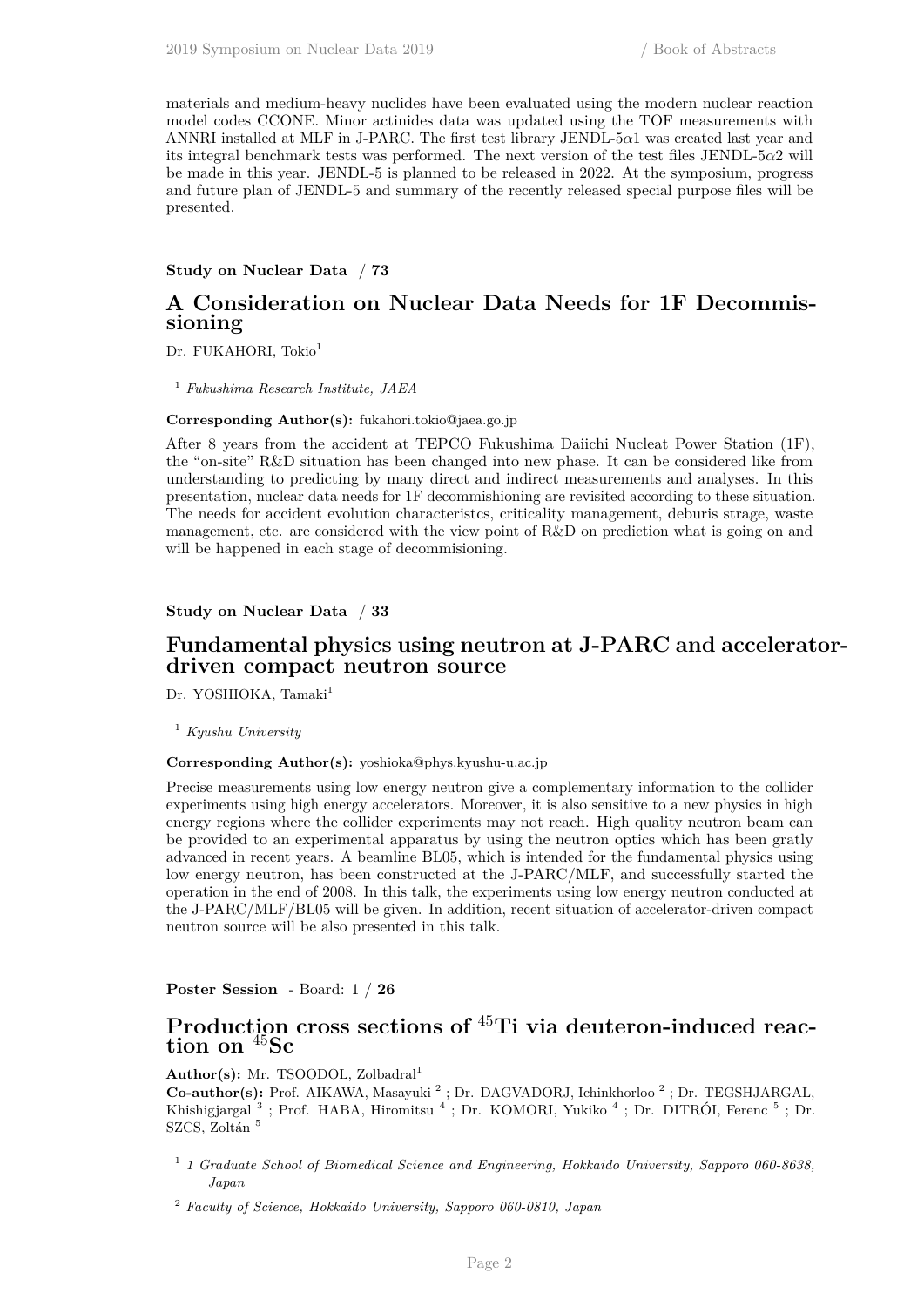- <sup>3</sup> *School of Engineering and Applied Sciences, National University of Mongolia, Ulaanbaatar 14201, Mongolia*
- <sup>4</sup> *Nishina Center for Accelerator-Based Science, RIKEN, Wako 351-0198, Japan*
- 5 *Institute for Nuclear Research, (ATOMKI), 4026 Debrecen, Hungary*

**Corresponding Author(s):** zolbadral@nds.sci.hokudai.ac.jp

The nuclide <sup>45</sup>Ti has a half-life of 184.8 min and is a positron emitter ( $E^+= 439$  keV,  $I^+=$ 84.8%)suitable for positron emission tomography (PET). The deuteron-induced reaction on a scandium-45 target is a possible route to produce this radionuclide at cyclotrons. In this study, the cross sections of the  ${}^{45}Sc(d,2n){}^{45}Ti$  reaction were measured using stacked foil activation method and -ray spectrometry up to 24 MeV.

The experiment was performed at the AVF cyclotron of the RIKEN RI Beam Factory. The stacked target consisted of pure metallic foils of <sup>45</sup>Sc (7.71 and 76.0 mg/cm<sup>2</sup> thickness, 99.0%) purity), <sup>27</sup>Al (4.99 mg/cm<sup>2</sup> , 99.6%) and *nat*Ti (9.13 mg/cm<sup>2</sup> , 99.6%). The stack was irradiated for 30 min by a 24-MeV deuteron beam of an average intensity of 180.3 nA. The incident beam energy was measured by time-of-flight method. The energy degradation in the stacked foils was calculated by the SRIM code<sup>1</sup>.



Figure 1: Fig. 1. The excitation function of the  $45$ Sc(d,2n) $45$ Ti reaction.

The excitation function of the  ${}^{45}Sc(d,2n){}^{45}Ti$  reaction is shown in Fig. 1 in comparison with the previous data<sup>2</sup> and the theoretical estimation of TENDL-2017<sup>3</sup>. The derived excitation function of the  ${}^{45}Sc(d,2n)$ <sup>45</sup>Ti reaction is almost consistent with the data reported by Hermanne et al.<sup>2</sup>. The TENDL-2017 data show that the peak position is slightly shifted to the lower energy compared to the two experimental data sets. The experiment was carried out at RI Beam Factory operated by RIKEN Nishina Center and CNS, University of Tokyo, Japan. This work is supported by JSPS KAKENHI Grant Number 17K07004. Ts.Z was granted a scholarship by the Mongolian-Japan Engineering Education Development Program, M-JEED project J11B16. References:

- 1. Ziegler JF, Ziegler MD, Biersack JP. SRIM The stopping and range of ions in matter (2010). Nucl. Instruments Methods Phys. Res. Sect. B Beam Interact. with Mater. Atoms. 2010;268:18181823.
- 2. Hermanne A, Adam Rebeles R, Tarkanyi F, et al. Cross sections of deuteron induced reactions on 45Sc up to 50 MeV: Experiments and comparison with theoretical codes. Nucl. Instruments Methods Phys. Res. Sect. B Beam Interact. with Mater. Atoms [Internet]. 2012;270:106115. Available from: http://dx.doi.org/10.1016/j.nimb.2011.09.002.
- <span id="page-8-0"></span>3. Koning AJ, Rochman D, Sublet JC, et al. TENDL: Complete Nuclear Data Library for Innovative Nuclear Science and Technology. Nucl. Data Sheets. 2019;155:155.

**Poster Session** - Board: 2 / **43**

## **Production of** <sup>169</sup>**Yb by the proton-induced reaction on** <sup>169</sup>**Tm**

Author(s): Ms. SAITO, Moemi<sup>1</sup>; Dr. AIKAWA, Masayuki<sup>1</sup> Co-author(s): Mr. MURATA, Tomohiro<sup>1</sup>; Dr. HABA, Hiromitsu<sup>2</sup>; Dr. KOMORI, Yukiko<sup>2</sup>; Dr. TAKÁCS, Sándor<sup>3</sup>; Dr. DITRÓI, Ferenc<sup>3</sup>; Dr. SZCS, Zoltán<sup>3</sup>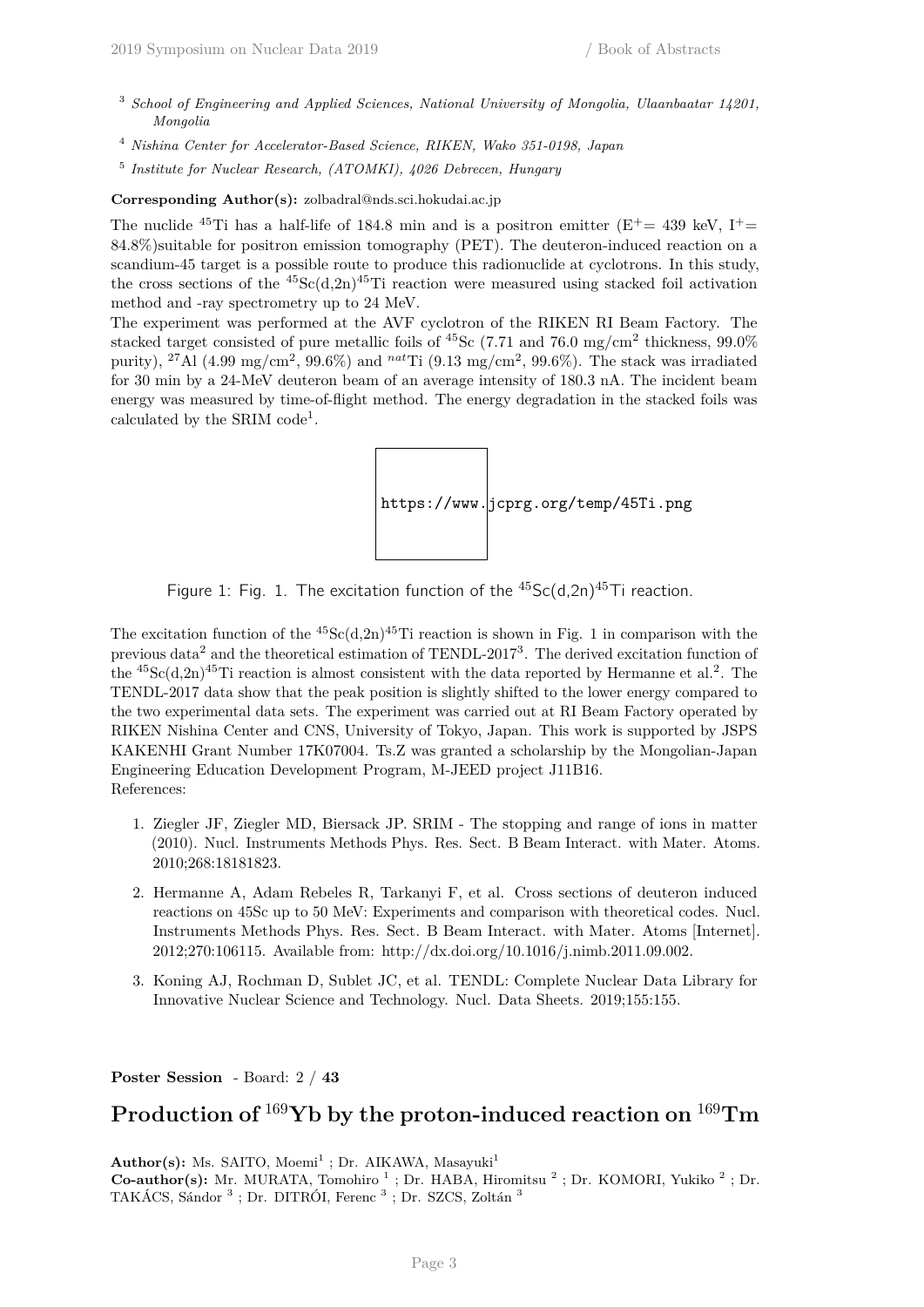- <sup>1</sup> *Hokkaido University*
- <sup>2</sup> *RIKEN*
- <sup>3</sup> *ATOMKI*

**Corresponding Author(s):** aikawa@sci.hokudai.ac.jp

The radionuclide <sup>169</sup>Yb ( $T_{1/2}$  = 32 d) decays with emission of Auger electrons and X-rays, which can be used for brachytherapy. We have systematically investigated the production routes of <sup>169</sup>Yb through charged-particle induced reactions. Deuteron- and alpha-induced reactions on <sup>169</sup>Tm and alpha-induced reactions on <sup>nat</sup>Er have already been studied. Recently an experiment of the proton-induced reaction on <sup>169</sup>Tm was performed. In this paper, we report the preliminary result of this experiment.

The experiment was performed using the MGC-20E cyclotron at Institute for Nuclear Research (ATOMKI), Hungary. The stacked foil activation technique and the high-resolution gamma-ray spectrometry were used. Pure metallic foils of  $^{169} \text{Tm}$  (21.0 mg/cm<sup>2</sup>, 99.0% purity) and <sup>nat</sup>Ti (9.1) mg/cm<sup>2</sup> , 99.6% purity) were stacked as a target. The target was irradiated for 30 min by an 18 MeV proton beam with 210 nA. Gamma-ray spectra were collected for the irradiated foils by a HPGe detector.

Our preliminary result of the  $^{169} \text{Tm}(p,n)^{169}$ Yb reaction is shown in Fig. 1 in comparison with the previous experimental data [1-3] and the TENDL-2017 data [4]. The peak amplitude of the result is normalized to the data of Birattari et al. (1973) [1.](https://www.jcprg.org/temp/fig-169Yb.png) The detailed analysis is being performed.



Figure 2: Cross sections of the  $^{169} \text{Tm}(p,n)^{169}$ Yb reaction with the previous data and the TENDL-2017 data.

#### Reference

- 1. C. Birattari et al., Nucl. Phys. A 201 (1973) 579.
- 2. I. Spahn et al., Appl. Radiat. Isot. 63 (2005) 235.
- 3. F. Tarkanyi et al., Appl. Radiat. Isot. 70 (2012) 309.
- <span id="page-9-0"></span>4. A. Koning and D. Rochman, Nucl. Data Sheets 113 (2012) 2841.

**Poster Session** - Board: 3 / **69**

## **Proton-induced reactions of 93Zr using the OEDO beamline**

Dr. HWANG, Jongwon<sup>1</sup>

<sup>1</sup> *Center for Nuclear Study, The University of Tokyo*

#### **Corresponding Author(s):** jw.hwang@cns.s.u-tokyo.ac.jp

Estimation of reaction cross sections using existing nuclear data libraries is difficult at a low energy where compound reaction and pre-equilibrium reaction compete with each other. Accumulation of experimental data in such an energy range, therefore, helps to establish a developed library as a testing ground of novel theories of reaction mechanism. On the other hand,  $93Zr$ , one of the long-lived fission products (LLFP) produced by nuclear reactors, has been well studied to find an optimal pathway as nuclear transmutation. This research aims to measure the cross sections of the products of the proton-induced reactions of  $^{93}Zr$  at 30 MeV/u in inverse kinematics on purpose of accumulating nuclear data as well as of investigating suitability of such a reaction for nuclear transmutation. Note that this is the part of the first physics experimental campaign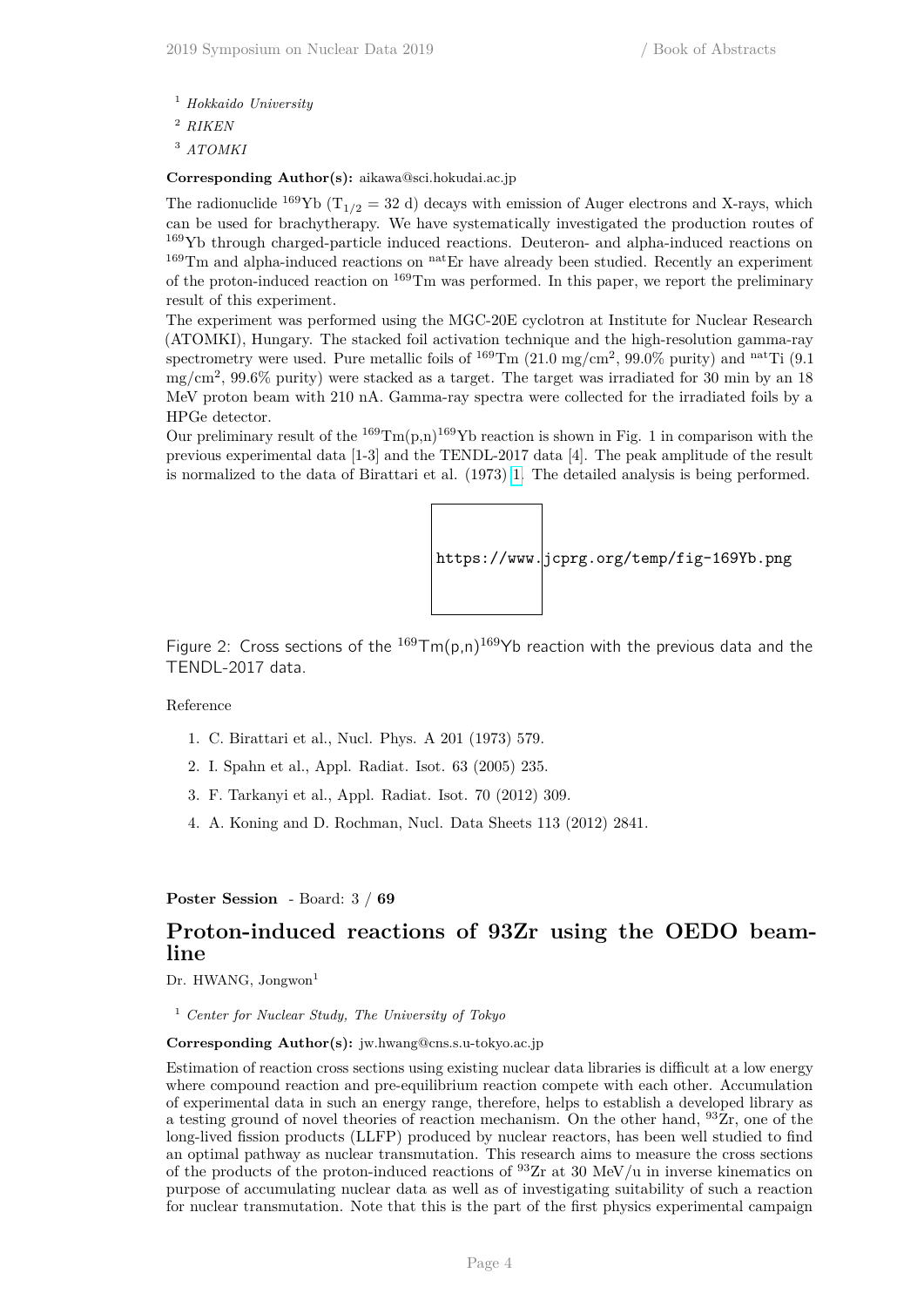using OEDO, the low energy beamline employing the slowing-down method. In this presentation, we will show the experimental setup, analysis, and preliminary results with the estimations.

**Poster Session** - Board: 4 / **25**

## **Measurements of nuclear cross section data for proton-induced reactions on Bi and Pb targets at intermediate energy**

Author(s): Mr. BAKHTIARI, Mahdi<sup>1</sup>

**Co-author(s):** Dr. MOKHTARI ORANJ, Leila<sup>2</sup>; Dr. JUNG, Nam-Suk<sup>2</sup>; Ms. LEE, Arim<sup>2</sup>; Dr. LEE, Hee-Seock<sup>3</sup>

<sup>1</sup> *Division of Advanced Nuclear Engineering, POSTECH, Pohang, Korea*

<sup>2</sup> *Pohang Accelerator Laboratory, POSTECH, Pohang, Korea*

3 *(a) Poahng Accelerator Laboratory, POSTECH, (b) Division of Advanced Nuclear Engineering, POSTECH, Pohang, Korea*

**Corresponding Author(s):** bakhtiari@postech.ac.kr

Nuclear cross sections data of 209Bi(p, xn)207,206,205,204,203Po, 209Bi(p, pxn)207,206,205,204,203,202Bi, and natPb(p, xn) 206,205,204,203,202,201Bi reactions were measured using the well-known stackfoil activation technique and gamma-ray spectrometry over the 40 to 100 MeV proton energy range. The targets were arranged in different stacks consisting of Bi, Pb, Al, Au foils and Pb plates. The proton beam intensity was determined by activation analysis method using 27Al(p, 3pn)24Na, 197Au(p, pn)196Au, and 197Au(p, p3n)194Au monitor reactions. Around 90 nuclear cross section data points were totally measured in this work.

Furthermore, excitation functions of the mentioned reactions were calculated by using the theoretical models based on the TALYS code and compared to the measured data in this work as well as with other data in the literature. To investigate the effects of various nuclear models on the reaction excitation functions, combinations of the nuclear input parameters of different level density models, optical model potentials, and -ray strength functions were considered. It was concluded that the level density models influenced the reaction cross sections significantly.

**Poster Session** - Board: 5 / **59**

## **Measurement of nuclide production cross sections for Z = 26-30 elements irradiated with 0.4 - 3.0 GeV proton in J-PARC**

Author(s): Dr. IWAMOTO, Hiroki<sup>1</sup> **Co-author(s):** Mr. TAKESHITA, Hayato<sup>2</sup>; Dr. MEIGO, Shin-ichiro<sup>1</sup>; Dr. MATSUDA, Hiroki<sup>3</sup>

- 1 *JAEA/J-PARC*
- <sup>2</sup> *Kyushu University*
- 3 *JAEA*

## **Corresponding Author(s):** iwamoto.hiroki@jaea.go.jp

For the design of Accelerator-Driven nuclear transmutation System (ADS), accurate cross section data are required to estimate the number of radioactive nuclides for treating radioactive wastes in the ADS plant. Although much effort has been devoted to obtaining the nuclide production cross section irradiated by protons in the energy region utilized for the ADS at several facilities so far, data with systematic uncertainties of ~10% exist. Furthermore, no experimental data still exist around for protons in a few GeV region. In order to validate the calculation code and the evaluated data utilized for the ADS, we started the experiment to obtain the cross section at 3-GeV synchrotron in J-PARC.

In this study, we obtained nuclide production cross section for targets with Z numbers from 26 to 30 (i.e. nation  $\mu$  nation, and  $\mu$ <sup>nat</sup>Zn), which are important regions for the estimation of the radioactivity of the ADS structural materials. Furthermore, we investigated the incident energy dependency on the cross section from several hundred MeV to 3 GeV using the present and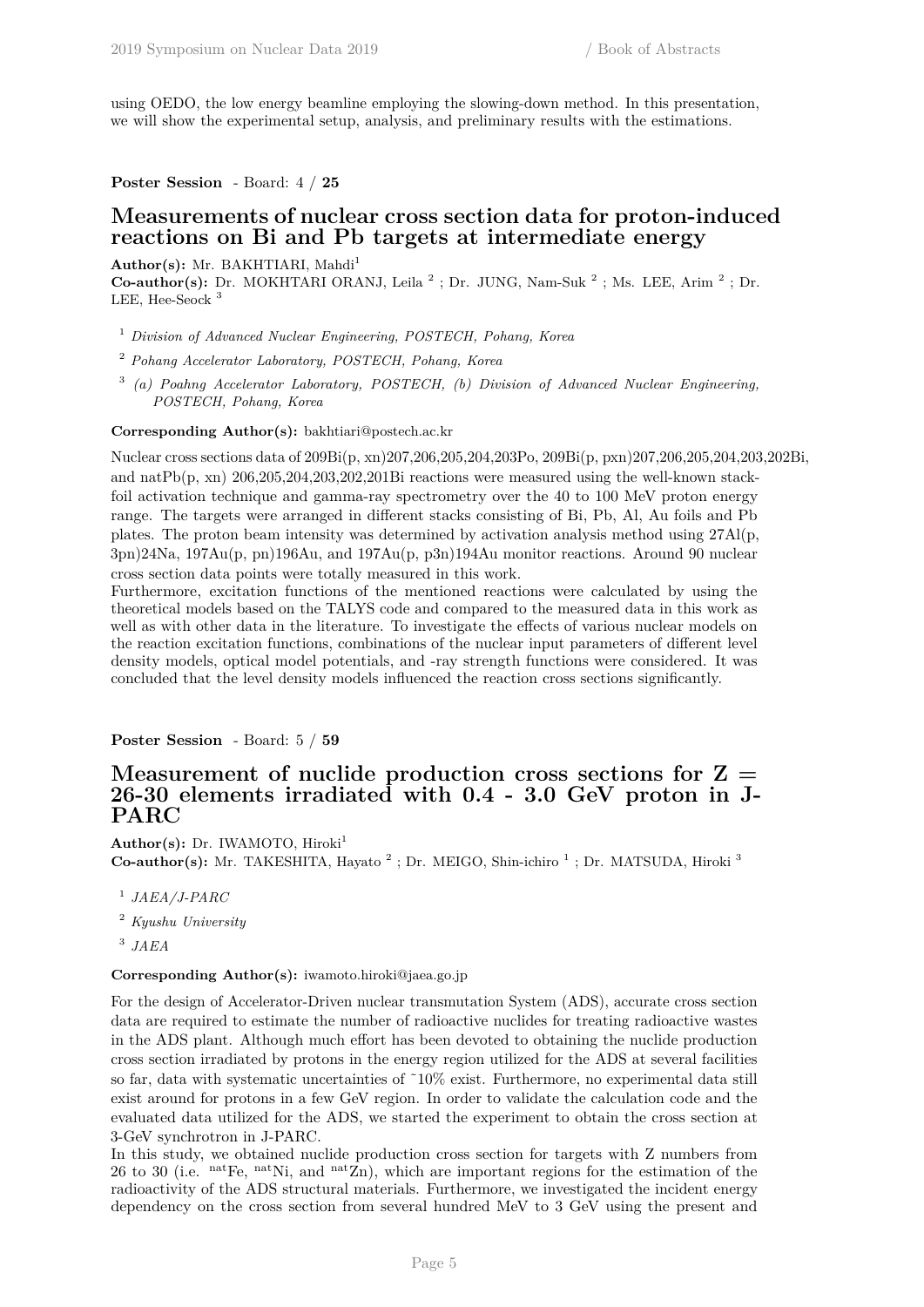the previous experimental data, comparing with different intra-nuclear cascade and evaporation models of INCL4.6/GEM, INCL++/ABLA07, and Bertini/GEM, and evaluated nuclear data of JENDL-HE2007.

**Poster Session** - Board: 6 / **57**

## **Study of an angular correlation of** *γ***-rays emitted by 117Sn(n,***γ***) reactions for T-violation search**

**Author(s):** Mr. KOGA, Jun<sup>1</sup>

Co-author(s): Mr. ENDO, Shunsuke<sup>2</sup>; Dr. FUJIOKA, Hiroyuki<sup>3</sup>; Dr. HIROTA, Katsuya<sup>4</sup>; Mr. ISHIZAKI, Kohei<sup>4</sup>; Dr. KIMURA, Atsushi<sup>2</sup>; Dr. KITAGUCHI, Masaaki<sup>4</sup>; Mr. MAKISE, SO<sup>5</sup>; Mr. NIINOMI, Yudai<sup>4</sup>; Dr. OKUDAIRA, Takuya<sup>2</sup>; Dr. SAKAI, Kenji<sup>2</sup>; Dr. SHIMA, Tatsushi<sup>6</sup>; Prof. SHIMIZU, Hirohiko<sup>4</sup>; Mr. TAKADA, Shusuke<sup>1</sup>; Ms. TANI, Yuika<sup>7</sup>; Mr. YAMAMOTO, Tomoki<sup>4</sup>; Mr. YOSHIKAWA, Hiromoto<sup>6</sup>; Dr. YOSHIOKA, Tamaki<sup>1</sup>

- <sup>1</sup> *Kyushu University*
- 2 *Japan Atomic Energy Agency*
- <sup>3</sup> *Tokyo Institute of TEchnology*
- <sup>4</sup> *Nagoya University*
- <sup>5</sup> *Department of Physics, Graduate School of Science, Kyushu University,*
- <sup>6</sup> *Osaka University*
- <sup>7</sup> *Tokyo Institute of Technology*

**Corresponding Author(s):** j.koga@epp.phys.kyushu-u.ac.jp

The breaking of parity symmetry and charge conjugation (CP-violation) is necessary to explain a difference between the number of matter and that of antimatter in the current universe. Assuming the CPT theorem, CP-violation means the violation of time reversal invariance. It is theoretically suggested that T-violation could be enhanced in compound nuclear reactions by an interference between an amplitude of a s-wave resonance and that of a p-wave resonance. This theory predicts that one of key parameters for T-violation search is a spin factor  $\kappa(J)$  which corresponds to experimental sensitivity. The value of  $\kappa(J)$  depends on nuclear species and can be determined by measuring an angular correlation of *γ*-rays produced by (n,*γ*) reactions which compound nuclear state in a p-wave resonance decays to a specific state. If a nucleus has large  $\kappa(J)$ , it becomes a candidate for T-violation search. To determine the value of  $\kappa(J)$  of 117Sn, which is easy to measure angular correlation because its p-wave resonance ca be clearly observed, we measured the angular correlation of *γ*-rays emitted from the compound states at J-PARC MLF BL04. The angular correlation was observed clearly when the compound state decays to a ground state. In addition, we conducted an experiment for determining a branching ratio which the compound state decays to the ground state in the  $(n, \gamma)$  reaction. In this poster, we will report the experimental result and analysis status.

**Poster Session** - Board: 7 / **62**

## **Measurement of ray angular distribution to come from 4.53 eV p-wave resonance of 111Cd in compound nuclear reaction**

## Author(s): Mr. MAKISE, SO<sup>1</sup>

Co-author(s): Mr. KOGA, Jun<sup>2</sup>; Dr. YOSHIOKA, Tamaki<sup>2</sup>; Mr. TAKADA, Shusuke<sup>2</sup>; Prof. SHIMIZU, Hirohiko  $^3$ ; Prof. KITAGUCHI, Masaaki  $^3$ ; Mr. YAMAMOTO, Tomoki  $^3$ ; Mr. ISHIZAKI, Kouhei<sup>4</sup>; NIINOMI, Yudai<sup>4</sup>; Mr. FUJIIE, Takuhiro<sup>4</sup>; Mr. OKUDAIRA, Takuya<sup>5</sup>; Mr. ENDO, Shunsuke<sup>5</sup>; Dr. SAKAI, Kenji<sup>5</sup>; Mr. KIMURA, Atsushi<sup>5</sup>; Mr. INO, Takashi<sup>6</sup>; Prof. FUJIOKA, Hiroyuki<sup>7</sup>; TANI, Yuika<sup>7</sup>; Prof. SHIMA, Tatsushi<sup>8</sup>; Mr. YOSHIKAWA, Hiromoto<sup>8</sup>; Dr. HIROTA, Katsuya <sup>3</sup>

<sup>1</sup> *Department of Physics, Graduate School of Science, Kyushu University,*

<sup>2</sup> *Kyushu University*

<sup>3</sup> *Nagoya University*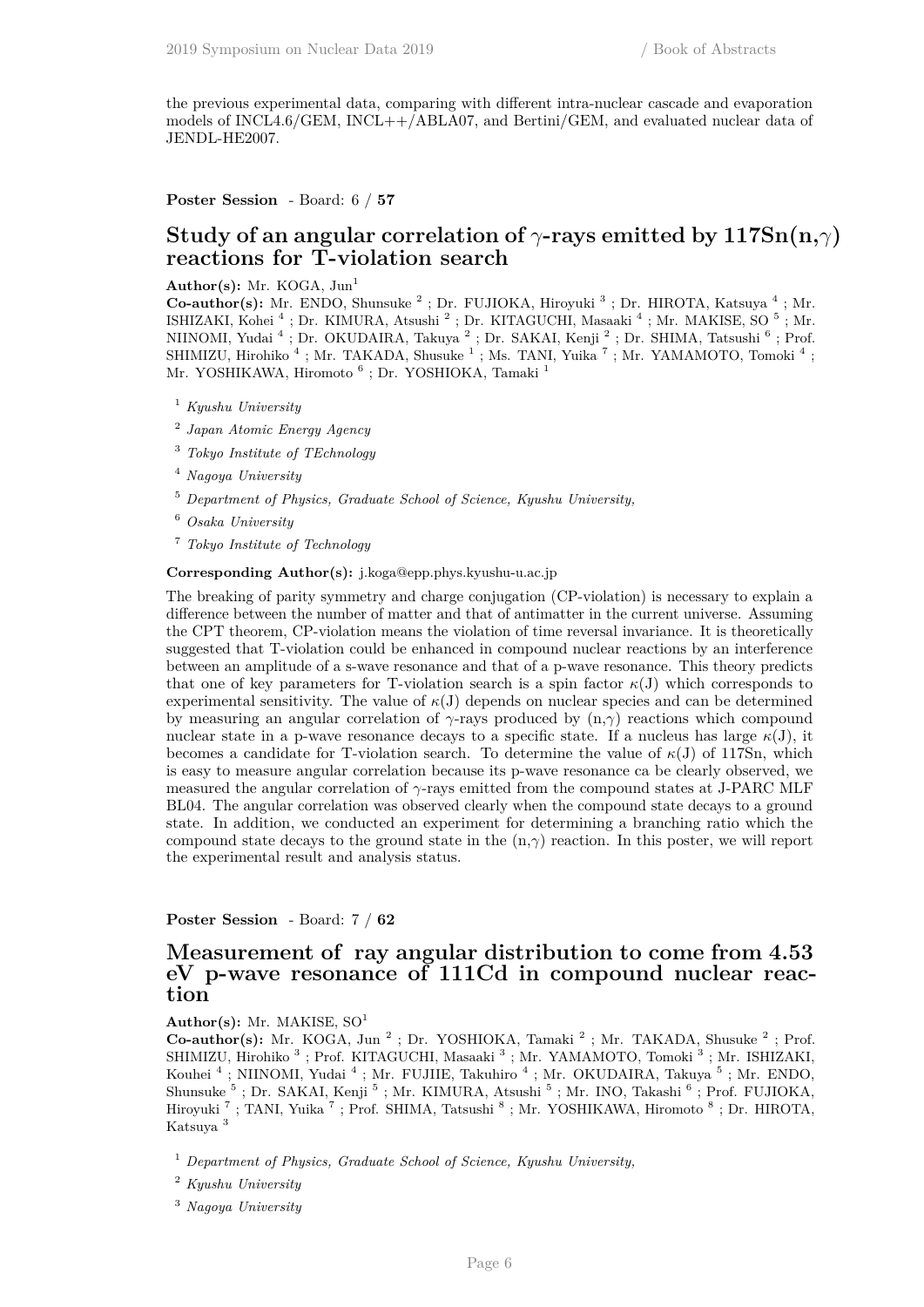- <sup>4</sup> *Nagoya university*
- 5 *Japan Atomic Energy Agency*
- <sup>6</sup> *KEK*
- <sup>7</sup> *Tokyo Institute of Technology*
- <sup>8</sup> *Osaka University*

#### **Corresponding Author(s):** makise@epp.phys.kyushu-u.ac.jp

In order to explain our universe, the existence of unknown CP violation is necessary. CP violation is equivalent to time reversal violation by assuming CPT invariance. We are planning to search for a new source of time reversal violation using compound nuclear reactions, in which a nucleus absorbs neutron and emits ray. It is experimentally observed that enhancement of parity violation by compound nuclear reactions is amplified by a factor of 10ˆ6 compared to proton-proton scattering. This effect is considered due to s-p mixing, which is interference between tails of s-wave and p-wave. It is theoretically suggested that similarly enhancement mechanism can be applied to time reversal violation. In the theory, the magnitude of the enhancement for time reversal violation depends on a spin factor (J,) which has a different value for each nucleus, whose is a parameter of partial neutron width with  $j = 1/2$ , and  $j = 3/2$ . We performed a measurement to determine the (J,) of 111Cd in J-PARC MLF BL04. 111Cd is a strong candidate for a search for time reversal violation since it has a large enhancement factor for parity violation. We can determine  $(J)$ , using parameter, which is only determined by comparing calculation and experiment of shape change of p-wave resonance relying on the angle of emitted ray. We studied the shape change using ray energy measuring the angular distribution of rays emitted by compound nuclear reaction by using germanium detectors, and neutron energy acquired by using time of flight technique. We will present the result of the analysis for the determination of (J,) of 111Cd.

## **Poster Session** - Board: 8 / **28**

## **Measurement of photon strength function in In-115 at gELBE facility**

#### Author(s): Dr. MAKINAGA, Ayano<sup>1</sup>

**Co-author(s):** Dr. SCHWENGNER, Ronald <sup>2</sup>; Dr. BEYER, Roland <sup>2</sup>; Dr. GRIEGER, Marcel <sup>2</sup>; Dr. HAMMER, Sebastian<sup>2</sup>; Dr. HENSEL, Thomas<sup>2</sup>; Dr. JUNGHANS, R Arnd<sup>2</sup>; Dr. LUDWIG, Felix<sup>2</sup>; Dr. TRINH, Tu Trang<sup>2</sup>; Dr. TURKAT, Steffen<sup>2</sup>

<sup>1</sup> *Teikyo University, Hokkaido University, JEIN*

<sup>2</sup> *Helmholtz-Zentrum Dresden-Rossendorf*

#### **Corresponding Author(s):** makinaga@fmt.teikyo-u.ac.jp

The photon strength function (PSF) is an important quantity to estimate the neutron capture cross section for the understanding of astrophysical processes and applications to nuclear engineering. In the last half century, the giant dipole resonance (GDR) has been studied well. Recently, the PSF on the low-energy tail of the GDR below the neutron threshold is of particular interest because of the appearance of an extra enhancement of E1 strength called Pygmy dipole resonance (PDR), or M1 strength in addition. The nuclei heavier than iron are mainly produced via s-, r-, or p- processes. The origin of p-nuclei is said to be production via photodisintegration in the O/Ne layers of core-collapse of massive stars explosions of supernovae type I or II, or/and s-, r- processes. However, one of the p-nuclei, <sup>115</sup>Sn still cannot be explained with its production abundance. Recently, the s-process contribution is tried to be explained at the branching point of neutron capture reaction and -decay at  $113 \text{Cd}^m$  by the following reactions:  $112 \text{Cd}(n,g)$ <sup>113</sup>Cd<sup>m</sup>(-)<sup>113</sup>In(n,g)<sup>114</sup>Sn(n,g)<sup>115</sup>Sn. It was found that an s-process contribution from  $113 \text{Cd}^m$  is not sufficient to explain the production problem of  $115 \text{Sn}$ . In this study, we would like to shift the viewpoint to the <sup>115</sup>In region, which is produced via the main s-process. In this region, 3 possible reactions compete between  ${}^{115}$ In(g,n)(n,g)<sup>114</sup>In(-)<sup>114</sup>Sn(g,n)<sup>115</sup>Sn. However, both the photodisintegration rate for  $^{115}$ In and the neutron capture rate for  $^{114}$ In have not been known experimentally well. Hence, we measured the  $^{115}$ In(g,g)<sup>115</sup>In reaction to estimate the photodisintegration rate and the rate of the inverse  $114\text{In}(n,g)$ <sup>115</sup>In reaction.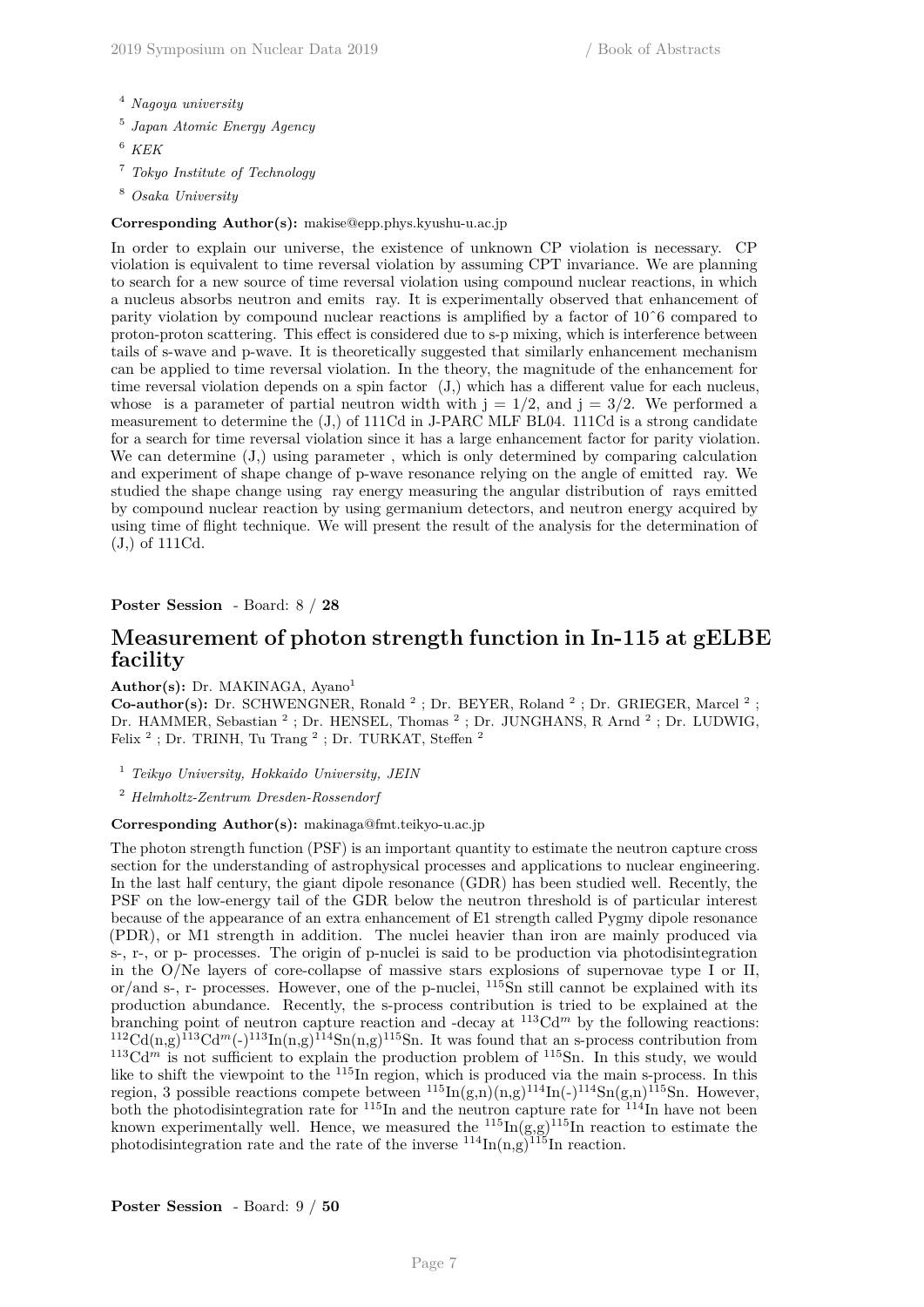## **Comparison between experimental and calculation neutron spectra of the 197Au (***γ***,n) reaction for 17 MeV polarized photon**

**Author(s):** Ms. TRAN, Kim Tuyet<sup>1</sup>

Co-author(s): Prof. SANAMI, Toshiya<sup>2</sup>; Prof. YAMAZAKI, Hirohito<sup>2</sup>; Prof. MIYAMOTO, Shuji<sup>3</sup> ; Dr. ITOGA, Toshiro  $^4$  ; Prof. ASANO, Yoshihiro  $^5$  ; Mr. TAKEUCHI, Akihiro  $^6$ 

- <sup>1</sup> *SOKENDAI/KEK*
- <sup>2</sup> *High Energy Accelerator Research Organization (KEK), SOKENDAI*
- <sup>3</sup> *LASTI, University of Hyogo*
- 4 *Japan Synchrotron Radiation Research Institute (JASRI)*
- <sup>5</sup> *LASTI/University of Hyogo*
- <sup>6</sup> *SOKENDAI (The Graduate University for Advanced Studies*

#### **Corresponding Author(s):** tuyet@post.kek.jp

Until now, neutron spectra were measured for 17MeV polarized photons on a thick Au target at angles from 30 to 150 degrees [1.](https://www.jcprg.org/temp/fig-169Yb.png) The result shows two components of neutrons, evaporation and direct. The angular distribution of the evaporation shows isotropic and that of the direct shows dependence on angle between photon polarization and neutron emission. These spectra are useful to evaluate models and parameters in theoretical calculation, however, comparison between of experiment and calculation has not been done. For this comparison, double differential cross section (DDX) is more preferable than thick target neutron spectra, because cumulative effect in the target can be eliminated. Therefore, we measured the DDX of the  $197Au(g,n)$  for 17 MeV polarized photons on a thin target and compared the results with that of PHITS calculation. The experimental setup was identical except for target thickness, the reduction of which decreases the attenuation of photon and neutron. The polarization direction of photon was set to horizontal, that was parallel to the floor. The neutron detector, a NE213 organic liquid scintilla tor (12.7 cm x12.7 cm L), was placed at 90 degrees horizontally with respect to photon beam axis and 60 cm away from the target. PHITS code (version 3.12) has been used to calculate the double differential cross section. The result shows neutron spectrum only from evaporation model although two components were observed in experiment. The quantitative comparison and discussion will be presented at the symposium.

Keywords: differential double cross section photon neutron , 17MeV polarized photon, Au, PHITS calculation.

**Poster Session** - Board: 10 / **44**

## **Measurement of total neutron cross section of Niobium at J-PARC MLF ANNRI**

#### **Author(s):** Mr. ENDO, Shunsuke<sup>1</sup>

Co-author(s): Dr. KIMURA, Atsushi<sup>2</sup>; Dr. NAKAMURA, Shoji<sup>2</sup>; Dr. IWAMOTO, Osamu<sup>2</sup>; Dr. IWAMOTO, Nobuyuki<sup>2</sup>; Dr. TOH, Yosuke<sup>2</sup>; Dr. SEGAWA, Mariko<sup>2</sup>; Dr. MAEDA, makoto<sup>2</sup>; Dr. TSUNEYAMA, masayuki <sup>2</sup>

1 *JAEA*

2 *Japan Atomic Energy Agency*

#### **Corresponding Author(s):** endo.shunsuke@jaea.go.jp

Niobium(Nb)-93, which is mono isotope, is one of the material elements to strengthen stainless steel and is used for structural materials of nuclear reactors. Since Nb is also used as an element of superconductor alloys, it has been used in fields such as fusion reactor and accelerator development. Determination of neutron total cross section with high accuracy is therefore required in the field of nuclear technology. The cross sections of Nb were measured by T. Wang(2011), N. J. Drindak(2006) and so on. However, the resonance parameters determined by them have discrepancies up to about 10% each other. In order to determine the more precise values of resonance parameters, transmission measurements were performed to evaluate total cross section of <sup>93</sup>Nb at the ANNRI of MLF in J-PARC in June of 2019. The ANNRI is one of beamlines in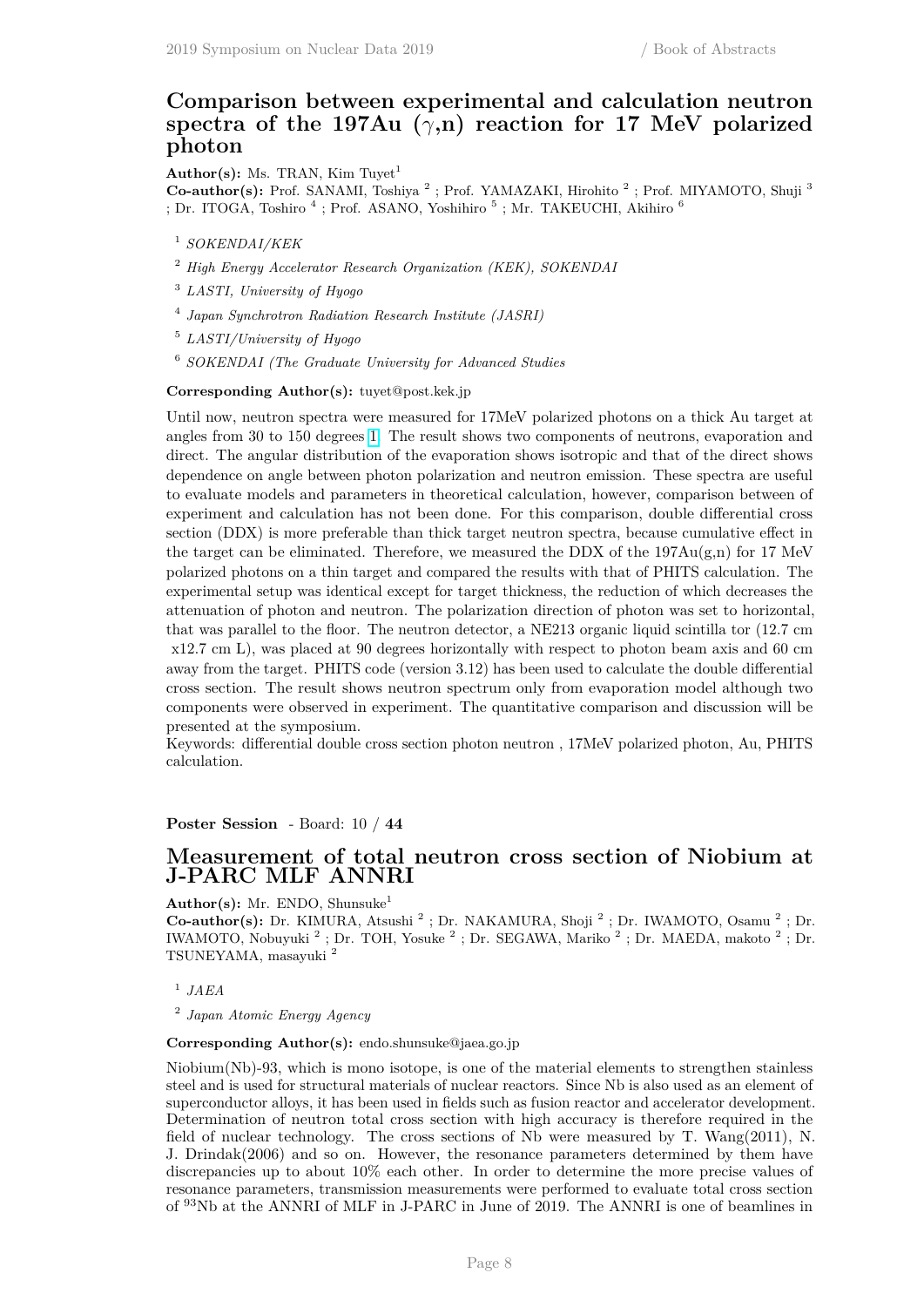MLF, and Germanium gamma-ray detectors and the Liglass neutron detectors are installed to measure nuclear reactions. A target was natural Nb plate of  $25 \text{ mm} \times 25 \text{ mm} \times 10 \text{ mm}^t$  whose size was determined from necessary statistic. Since the target size was big and the thermal-neutron capture cross-section is small (about 1.1 barns), the effect of neutron diffraction was observed in low neutron energy region. When discussing reactions to a single nucleus, the effect of diffraction resulting from crystal structure is unnecessary information. Thus, this effect must be estimated and removed to determine the total cross section as nuclear data for a single nucleus. In this poster, I will present preliminary results of the experiment and the estimated effects of neutron diffraction. This work has been supported in part by Grants-in-Aid for Scientific Research (JP17H01076).

**Poster Session** - Board: 11 / **37**

## **High-Energy Measurement of the Neutron Capture Cross Section of** <sup>237</sup>**Np**

Author(s): Mr. ROVIRA LEVERONI, Gerard<sup>1</sup>

**Co-author(s):** Prof. KATABUCHI, Tatsuya<sup>1</sup>; Mr. TOSAKA, Ken-ichi<sup>1</sup>; Mr. MATSUURA, Shota<sup>1</sup> ; Mr. KODAMA, Yu<sup>1</sup>; Mr. NAKANO, Hideto<sup>1</sup>; Dr. IWAMOTO, Osamu<sup>2</sup>; Dr. KIMURA, Atsushi<sup>2</sup> ; Dr. NAKAMURA, Shoji  $^2$  ; Dr. IWAMOTO, Nobuyuki  $^2$ 

<sup>1</sup> *Tokyo Institute of Technology*

2 *Japan Atomic Energy Agency*

**Corresponding Author(s):** gerard.rovira@gmail.com

Precise nuclear data for neutron capture reactions of minor actinides (MA) have become a primary research topic for their preponderant role in the study and design of transmutation methods in nuclear waste management. Accurate nuclear data are necessary in order to examine their production and long term burn-up characteristics. Present nuclear evaluated data libraries can be used in the early stages of the design of transmutation nuclear systems. Nonetheless, the exhaustive engineering designs and safety assessments require more precise and complete nuclear data and a significant reduction in terms of their uncertainties.

<sup>237</sup>Np possesses a long half-life of 2.14 x  $10^6$  years and it is one of the most abundant MA present in spent nuclear fuel. 237Np is also one of the main components of the Accelerator-Driven Systems (ADS) core, a sub-critical reactor facility for nuclear transmutation. Currently available nuclear data for the neutron capture cross section of  $^{237}\text{Np}$  is an important contributor to the ADS criticality uncertainty. JENDL-4.0 includes uncertainties from  $6\%$  up to  $10\%$  in the region of interest for the core design, from 0.5 to 500 keV, much higher than the requirements of less than 5%. Hence, it is essential to accurately determine the neutron capture cross section at such energy range along with the resonance parameters for examining the nuclear transmutation of  $237Np$ .

The neutron capture cross section measurements were performed using the Accurate Neutron Nucleus Reaction Measurement Instrument (ANNRI) at the Materials and Life Science Facility (MLF) of the Japan Proton Accelerator Research Complex (J-PARC). A Time of Flight (TOF) method using a NaI(Tl) detector was employed for this measurement and the data were analyzed based on a pulseheight weighting technique in order to derive a neutron capture yield.

A capture sample of <sup>237</sup>Np with a mass of 200 mg was used for the measurements. The sample consisted of 227 mg of neptunium dioxide  $(NpO<sub>2</sub>)$  powder together with 624.5 mg of Al powder, used as a binder, and it possessed an activity of 5 MBq. The neutron spectrum was reconstructed using the 478 keV gamma-rays from the  ${}^{10}B$  (n, ) <sup>7</sup>Li reaction with a boron sample containing enriched 10B up to 90%.

A final value for the capture cross section of  $^{237}$ Np is presented using two normalization techniques. The capture data was normalized at the first resonance using JENDL-4.0 and also using the total neutron flux obtained from a <sup>197</sup>Au sample measurement in which the first resonance was completely saturated. This measurement results were complemented with calculations using CCONE code to estimate the PH spectrum under the detection threshold.

Alongside these results, an analysis of the high-energy capture cross-section with CCONE was performed. An evaluated cross-section is presented using the experimental results.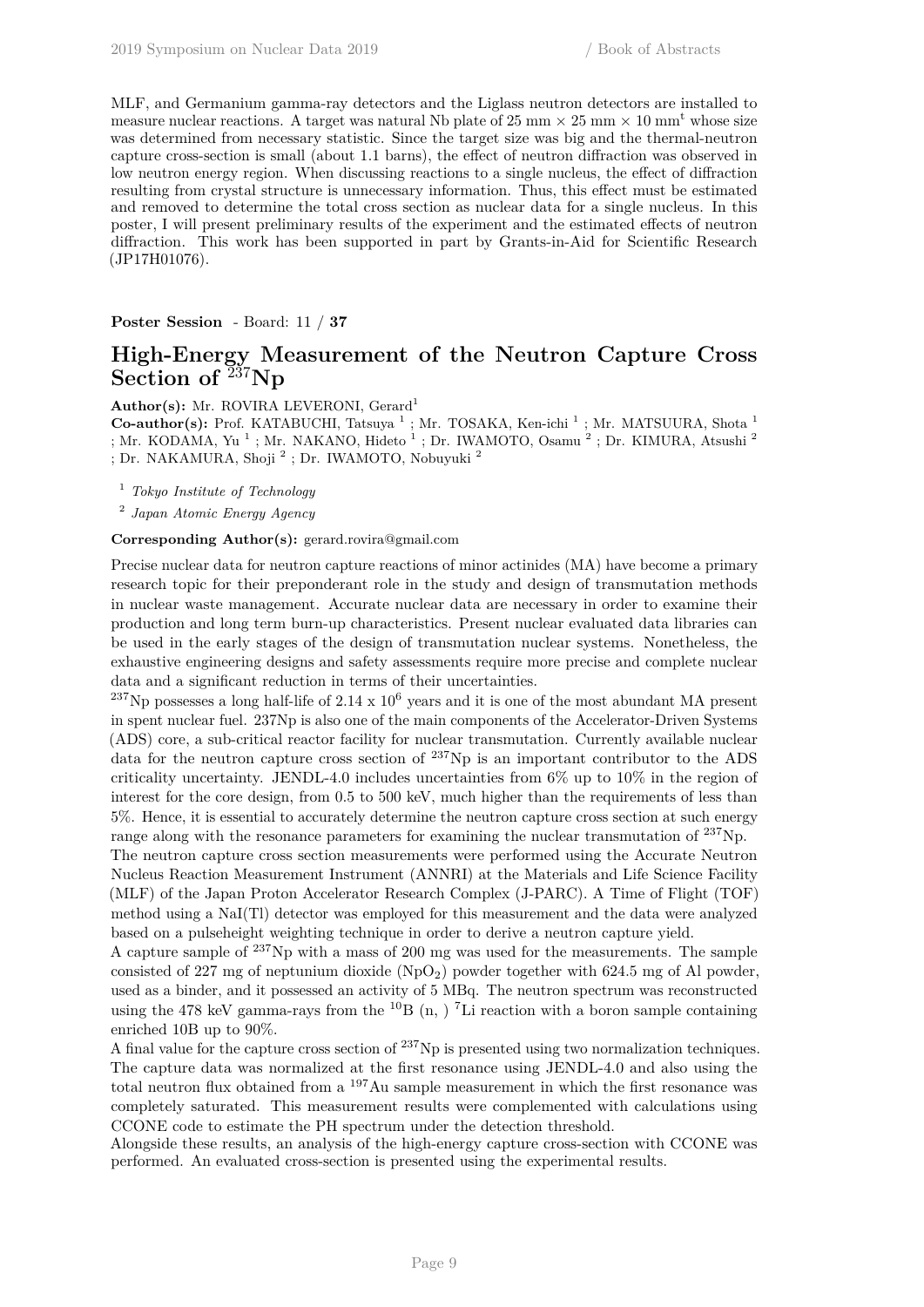**Poster Session** - Board: 12 / **63**

## **New Methods to Reduce Systematic Uncertainties of Capture Cross Section Measurement Using a Sample Rotation System**

**Author(s):** Mr. KODAMA, Yu<sup>1</sup>

Co-author(s): Prof. KATABUCHI, Tatsuya<sup>1</sup>; Mr. ROVIRA, Gerard<sup>1</sup>; Mr. HIDETO, Nakano<sup>1</sup>; Dr. TERADA, Kazushi<sup>1</sup>; Dr. KIMURA, Atsushi<sup>2</sup>; Dr. NAKAMURA, Shoji<sup>2</sup>; Mr. ENDO, Shunsuke<sup>2</sup>

<sup>1</sup> *Tokyo Institute of Technology*

2 *Japan Atomic Energy Agency*

**Corresponding Author(s):** kodama.y.ae@m.titech.ac.jp

Accurate nuclear data for neutron-induced reactions are essential for the design of nuclear transmutation system. However uncertainties of nuclear data such as Minor actinides (MA) do not fulfill requirement for the design of transmutation facilities. Measurement of the neutron capture cross section is ongoing at the Accurate Neutron Nucleus Reaction Measurement Instrument (ANNRI) in the Materials and Life Science Experimental Facility of the Japan Proton Accelerator Research Complex (J-PARC). The determination of the absolute values of cross sections is one of the main causes that affect the final uncertainties of cross section results.

In the present work, we suggest two new methods to reduce systematic uncertainties of capture cross section measurement. Both methods employ change of the self-shielding effect with sample rotation angle. The first method is for thickness determination of a B-10 sample which is used for measurement of the incident neutron spectrum. In capture cross section measurements in ANNRI, we place B-10 sample and determine the incident neutron spectrum by counting the 478 keV -rays from the B-10(n,)Li-7 reaction. The uncertainty of the B-10 sample thickness, more precisely the area density that is usually calculated from the mass and the area, introduces the uncertainty of the shape of the incident neutron spectrum. In this method, the B-10 sample is tilted with respect to the neutron beam direction, thereby changing the effective thickness. The neutron self-shielding effect increases with the effective thickness. This results in change of the shapes of time-of-flight (TOF) spectrum of 478 keV -ray counts from the  $B-10(n)$ Li-7 reaction with the tilted angle. Comparing the difference of the TOF spectra at different angles and assuming the  $1/\nu$  energy dependence of cross section of the B-10(n,)Li-7 reaction, the area density of the B-10 sample can be determined without using sample mass and area.

The second method suggested in this work is for absolute determination of the capture cross section. For absolute determination of capture cross section. a typical and often-used technique is the saturated resonance method that is based on the fact that the number of neutron capture events becomes equal to the number of the incident neutrons at a large resonance when the sample is very thick and the resonance is fully saturated. The principle of our method is similar to the saturated resonance method but this method does not require a fully saturated resonance. In this method, the neutron self-shielding factor is determined from change of resonance peak height with sample tilted angle. The self-shielding factor at the resonance peak is used for normalization to give the absolute capture cross section.

Theoretical and experimental studies on the methods are ongoing. Calculations using Monte Carlo simulation code PHITS were carried out to study the feasibility of the present methods. Test experiments using a sample rotation system at ANNRI were also performed. We used Np-237 sample in the measurements. Preliminary results will be given in this contribution.

**Poster Session** - Board: 13 / **47**

## **Proton Spectra with Low-Energy-Threshold from 40- and 70-MeV Proton-Induced Reactions**

Author(s): Mr. YAMAGUCHI, Yuji<sup>1</sup> **Co-author(s):** Prof. SANAMI, Toshiya<sup>2</sup>; Dr. KOBA, Yusuke<sup>3</sup>; Prof. UOZUMI, Yusuke<sup>1</sup>

<sup>1</sup> *Kyushu University*

<sup>2</sup> *High Energy Accelerator Research Organization*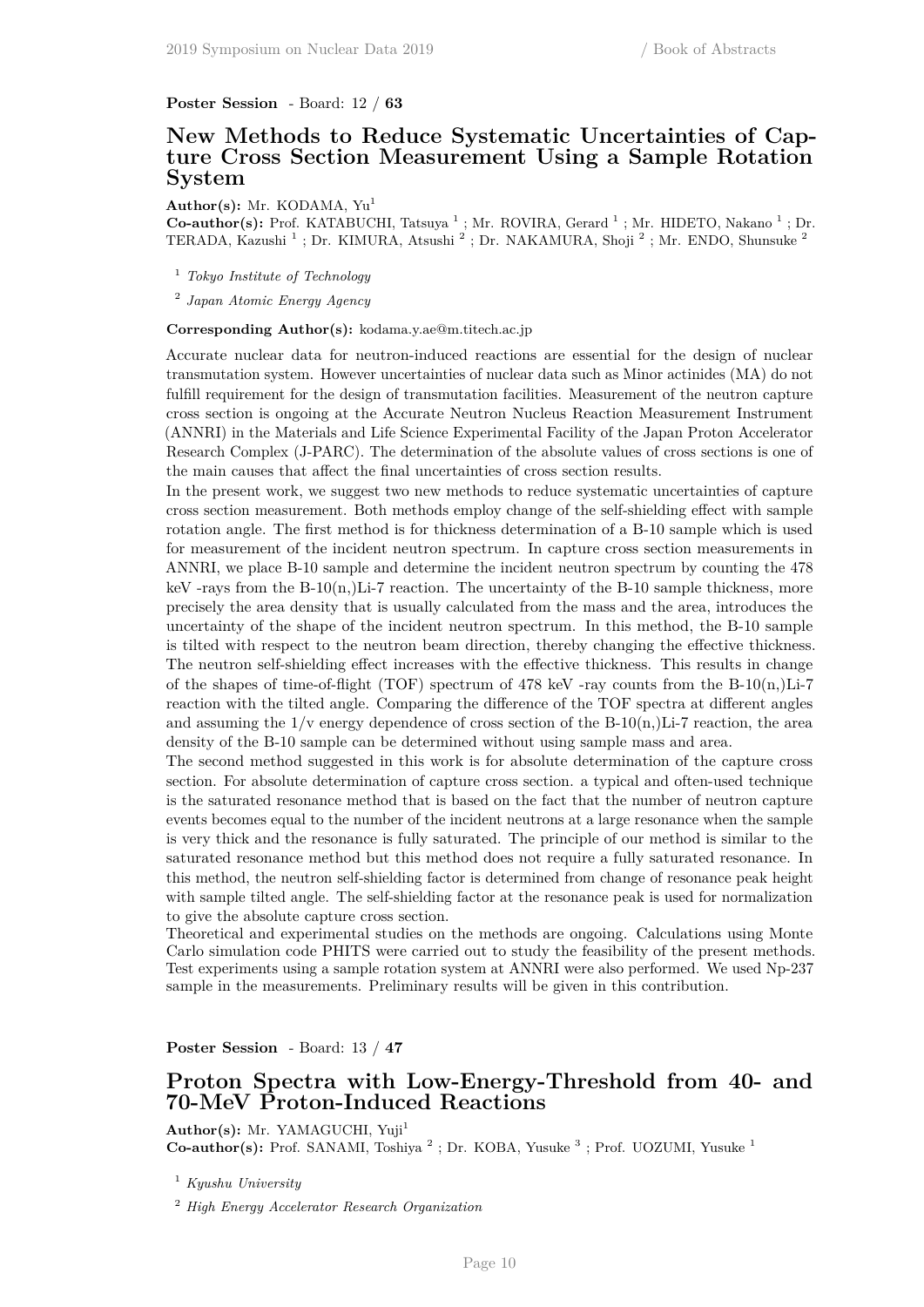<sup>3</sup> *Quantum and Radiological Science and Technology*

## **Corresponding Author(s):** yyamaguchi@nucl.kyushu-u.ac.jp

Energy and angular distributions of secondary particles from energetic proton-nucleus reactions are required to estimate the spatial distributions of energy deposition and radiation damage for the engineering design of an accelerator driven system and a particle radiation therapy. Because the estimation is performed using a Monte Carlo simulation code such as PHITS, the nuclear reaction models must have high predictive power for energy and angular distributions. A two-stage model comprising the intra-nuclear cascade (INC) model and the generalized evaporation model (GEM) generally well describes proton production for intermediate energy proton-nucleus reactions, except for low-energy proton production from a heavy target. The emission of low-energy proton from an excited nucleus is calculated by the GEM after INC stage with considering Coulomb barrier. To improve the GEM, new experimental data covering the low-energy range down to 2 MeV are required for various targets and angles from forward to backward because systematic data are not available in this energy range because of threshold energy of conventional detector with dE-E particle identification. To obtain the data, we develop a low-energy-threshold detector consisting of a Bragg curve counter (BCC) and two silicon-surface barrier detectors (SSDs), and a bismuth germanate (BGO) scintillator. The experiment was performed at cyclotron facility of National Institute of Radiological Sciences for 40- and 70-MeV incident protons on C, Al, Cu, Au targets. Secondary particle spectra were measured at 60, 120, and 150 degrees in the laboratory system using the low-energy-threshold detector. The resultant spectra are compared with results of nuclear data library of JENDL-4.0/HE and prediction from the two-stage models.

**Poster Session** - Board: 14 / **64**

## **Charged particle emission reactions induced by 100-MeV/u 12C ions**

#### **Author(s):** Mr. YOSHIDA, Kazuhito<sup>1</sup>

Co-author(s): Mr. YAMAGUCHI, Yuji<sup>1</sup>; Mr. IMAMURA, Ryota<sup>1</sup>; Mr. KAKEBAYASHI, Tatsuki <sup>1</sup>; Mr. YAMADA, Mizuki<sup>1</sup>; Mr. FUKUDA, Yuki<sup>1</sup>; Ms. KATAYAMA, Tomoe<sup>1</sup>; Prof. SANAMI, Toshiya<sup>2</sup>; Dr. IWAMOTO, Hiroki<sup>3</sup>; Dr. MATSUFUJI, Naruhiro<sup>4</sup>; Dr. KOBA, Yusuke<sup>4</sup>; Dr. TSAMALAIDZE, Zviadi<sup>5</sup>; Dr. EVTOUKHOVITCH, Petr<sup>5</sup>; Prof. UOZUMI, Yusuke<sup>1</sup>

- <sup>1</sup> *Kyushu University*
- <sup>2</sup> *KEK*
- 3 *JAEA*
- <sup>4</sup> *NIRS*
- 5 *JINR*

#### **Corresponding Author(s):** yoshida@nucl.kyushu-u.ac.jp

Even though carbon-ions provide highly conformal dose distributions thanks to the Bragg peak and the high straightness of the track, they will induce undesired dose outside the primary beam field. The undesired dose arises from secondary particles produced through beam interactions with the patient's body. Despite intensive studies, lateral dose distributions are not understood well, because there are no energy-angle double-differential cross sections (DDXs) of heavy-charged particle productions at large angles. The purpose of this study was to measure DDXs of carbon-ion nuclear reactions to improve accuracy of secondary dose estimation in carbon-ion radiotherapy. The measurement was performed at the Heavy Ion Medical Accelerator in Chiba (HIMAC), National Institute for Radiological Sciences, Japan. The carbon-ions were accelerated to 100 MeV/u and bombarded the target (C, Al, and Co). Emitted charged particles were detected by counter-telescopes installed at the PH2. Light particles (p, d, t. 3He and ) were detected with two dE-E telescopes comprising two silicon-surface-barrier detectors (SSDs), a GSO(Ce) crystal and four PWO crystals. Particles heavier than were detected with two dE-E telescopes consisting of two SSDs and a CsI(Tl) crystal. Thanks to their high energy resolutions, isotope separation was achieved for many of detected particles. This report describes experimental results obtained during 2018-2019 at HIMAC.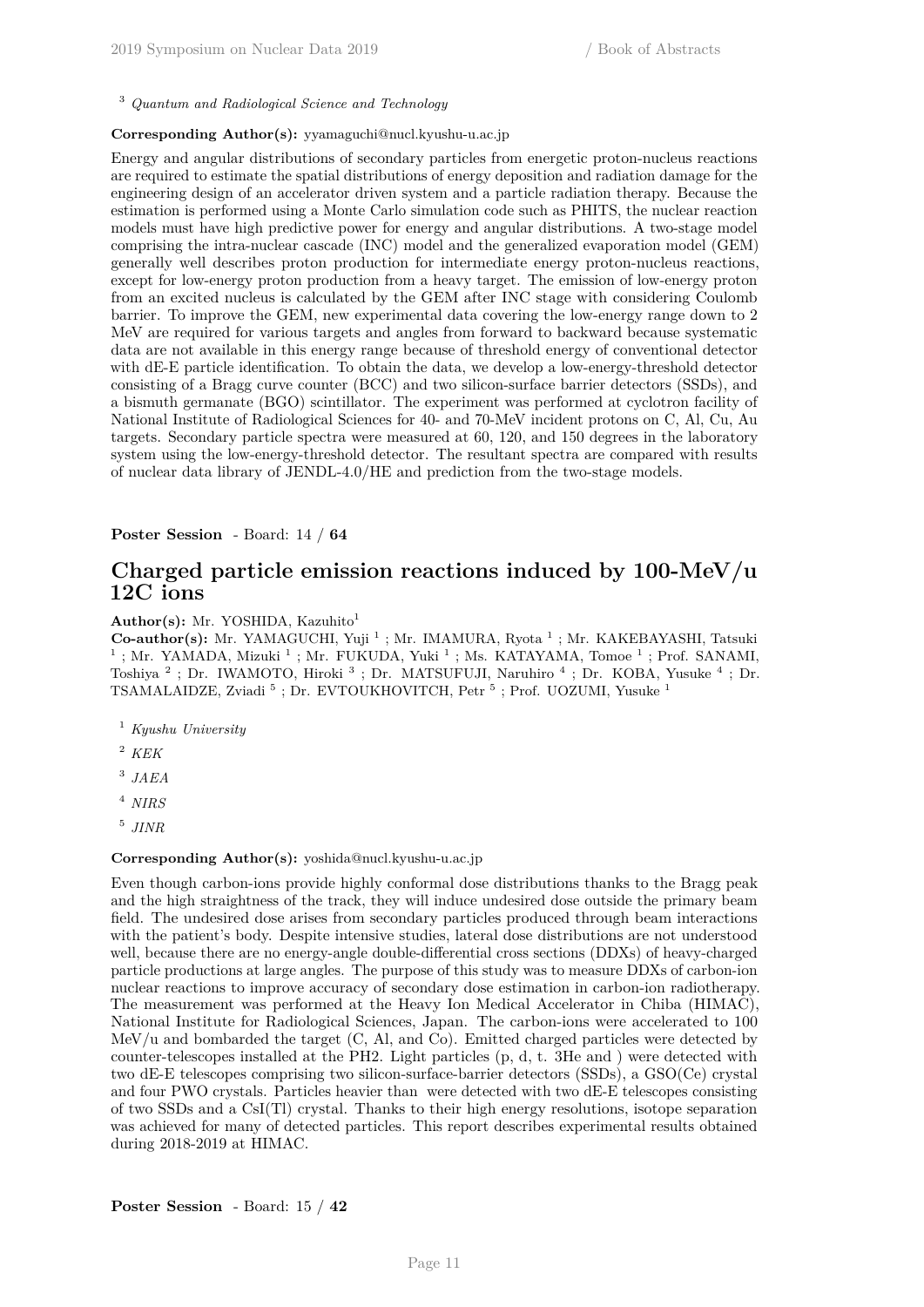## **Neutron Production Double-differential cross section from Carbon and Niobium targets bombarded with 290 MeV/u** <sup>136</sup>**Xe ions**

Author(s): Mr. MOON, Dalho<sup>1</sup> Co-author(s): Prof. HONG, Seungwoo<sup>1</sup>; Prof. PARK, Taesun<sup>1</sup>; Prof. SHIGYO, Nobuhiro<sup>2</sup>; Mr. HAM, Cheolmin<sup>1</sup>; Ms. IN, Eunjin<sup>1</sup>; Dr. KIM, Jeongho<sup>3</sup>; Mr. BAEK, Heekyun<sup>3</sup>

- <sup>1</sup> *Sungkyunkwan University*
- <sup>2</sup> *Kyushu University*
- <sup>3</sup> *Myongji University*

#### **Corresponding Author(s):** qwqw0730@naver.com

Neutron production double-differential cross sections from thin C and Nb targets bombarded by 290 MeV/u <sup>136</sup>Xe ions were measured by using the HIMAC (Heavy Ion Medical Accelerator in Chiba) facility of National Institute of Radiological Sciences, Japan. We used the inverse time-of-flight method using NE213 liquid organic scintillators. NE213 liquid organic scintillators were at the angles of 15ř, 30ř, 45ř, 60ř, 75ř, 90ř. For measuring the background, iron bars were set for each flight path. In order to shield scattering particles from a beam dump, iron and concrete blocks were placed between the detectors and the beam dump. The experimental results were compared with Monte Carlo codes PHITS and GEANT4. Monte Carlo results generally agree with the measured ones within a factor of two.

**Poster Session** - Board: 16 / **70**

## **Measurement of Neutron Energy Spectra of 345 MeV/u** <sup>238</sup>**U Incidence on a Cu Target**

Author(s): Mr. SUGIHARA, Kenta<sup>1</sup>

**Co-author(s):** Dr. TANAKA, Kanenobu<sup>2</sup>; Ms. AKASHIO, Atsuko<sup>2</sup>; SHIGYO, Nobuhiro<sup>1</sup>

<sup>1</sup> *Kyushu University*

<sup>2</sup> *RIKEN Nishina Center*

**Corresponding Author(s):** k.sugihara@kune2a.nucl.kyushu-u.ac.jp

Radioactive Isotope Beam Factory (RIBF) at RIKEN accelerates <sup>238</sup>U ions up to 345 MeV/u. The operational maximum beam current of  $^{238}$ U is about 70 particle nA now. The maximum permitted intensity of <sup>238</sup>U beam at RIBF is 300 particle nA. Optimization of the radiation shielding design is desired for upgrade of beam current to more than 1 particle A in the future. Neutron production thick target yields (TTY) by 345 MeV/u  $^{238}$ U beam is essential as a source term in shielding design. However, there is no data of this reaction. In this study, neutron TTY by <sup>238</sup>U beam on a copper target is measured.

The experiment was carried out at Zero Degree Spectrometer beam line of RIBF. The 345 MeV/u <sup>238</sup>U beam was induced on a Cu target of 10 mm thick, which was longer than the range of incident ions. Neutrons produced in the target were measured with NE213 liquid organic scintillators, which was set at 0°, 45° and 90° from the beam axis. Time-of-Flight technique was applied to determine the kinetic energies of neutrons. The comparison between measured TTY and simulation results by PHITS will be discussed.

**Poster Session** - Board: 17 / **52**

## **Measurement of the energy spectra of hydrogen isotopes from nuclear muon capture in natSi**

## Author(s): Mr. MANABE, Seiva<sup>1</sup>

**Co-author(s):** Prof. WATANABE, Yukinobu<sup>1</sup>; Mr. MAHARA, Takumi<sup>1</sup>; Mr. NAKANO, Keita<sup>1</sup> ; Mr. SAITO, Takeshi<sup>2</sup>; Dr. NIIKURA, Megumi<sup>2</sup>; Dr. SUZUKI, Daisuke<sup>3</sup>; Mr. KAWASHIMA, Yoshitaka  $^4$ ; Dr. TOMONO, Dai  $^4$ ; Dr. SATO, Akira  $^5$ 

<sup>1</sup> *Department of Advanced Energy Engineering Science, Kyushu University*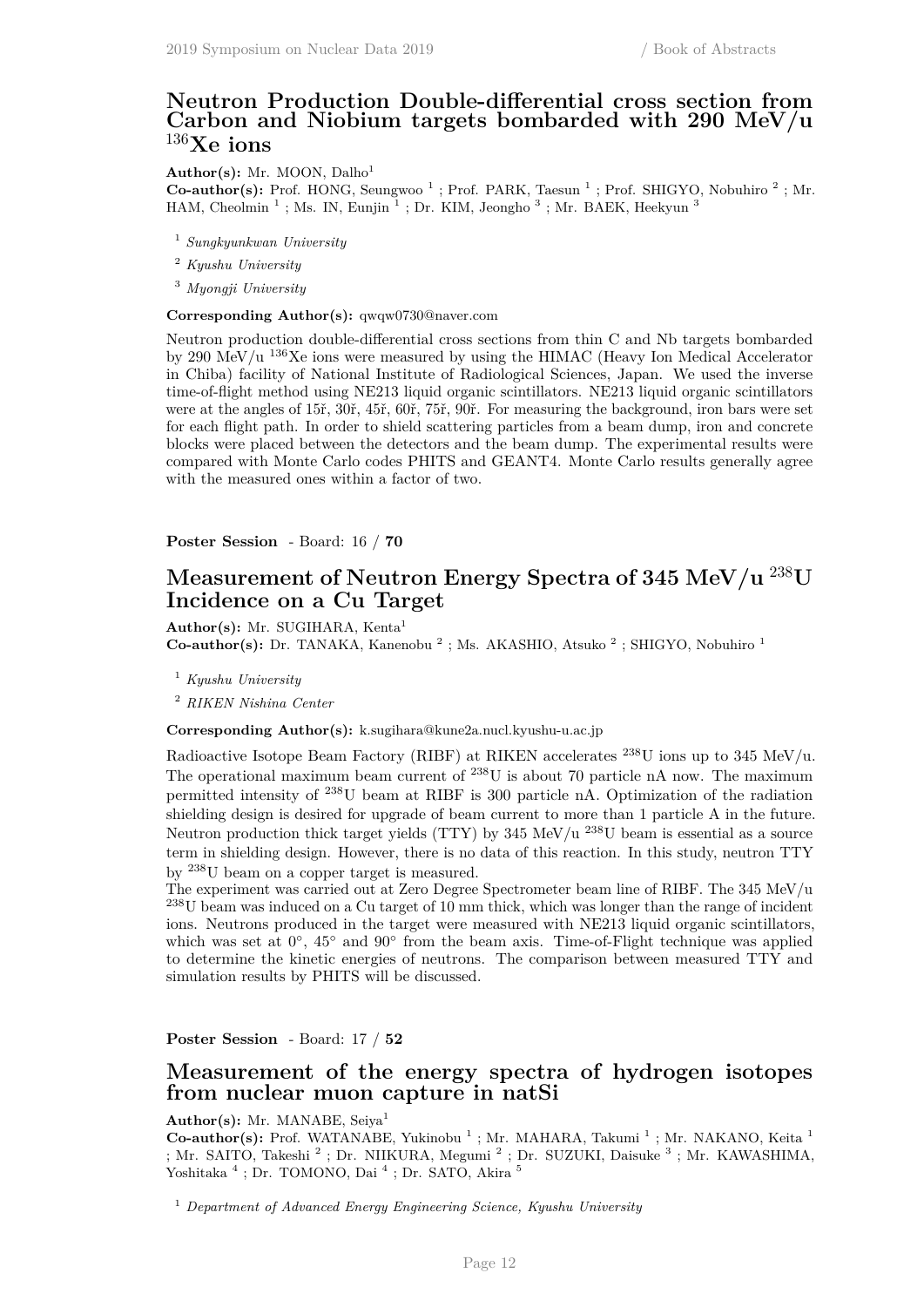- <sup>2</sup> *Department of Physics, University of Tokyo*
- <sup>3</sup> *RIKEN Nishina Center*
- <sup>4</sup> *Research Center for Nuclear Physics, Osaka University*
- <sup>5</sup> *Research Center for Nuclear Physics and Department of Physics, Osaka University*

## **Corresponding Author(s):** manabe@aees.kyushu-u.ac.jp

Soft errors induced by cosmic ray have been recognized as a major threat for the electronics used at the ground level. The soft error is caused by an upset of the memory information induced by the energy deposition in devices by energetic ionizing radiation. Recently, cosmic-ray muon-induced soft errors have attracted much attention due to the reduction of soft error immunity on static random access memories. Our previous work reported that the negative muon has much more serious effect on the occurrence of SEUs compared to the positive one because of the emission of the light ions from the nuclear muon capture reaction on Si. However, no experimental data of the energy spectra of the light ions from the capture reaction on Si has been reported until now. Therefore, there is an uncertainty in the estimation of the muon-induced soft error rate. To overcome this situation, we newly performed the experiment to measure the energy spectra of the hydrogen isotopes generated via the muon capture reaction on the Si nucleus. The experiment was performed using the MuSIC-M1 muon beam line at RCNP, Osaka University. A 100-tm thick silicon target was irradiated by the muon beam and the emitted ions from the target was measured by using a E-E telescope that consists of a 325-ţm thick silicon detector (E) and a 25-mm thick CsI(Tl) detector (E). The hydrogen isotopes (proton, deuteron and triton) were detected and their energy spectra were successfully measured. At the poster presentation, the detail of the experiment, results and comparison with the theoretical model will be discussed.

#### **Poster Session** - Board: 18 / **56**

## **Detailed examination of benchmark experimental method for large angle scattering reaction cross section at 14MeV for a flake target**

Author(s): Mr. FUKUI, Kazuki<sup>1</sup> Co-author(s): Mr. YAMAGUCHI, Atsuki<sup>1</sup>; Mr. MURATA, Isao<sup>1</sup>; Mrs. KUSAKA, Sachie<sup>1</sup>; Mr. TAMAKI, Shingo<sup>1</sup>

<sup>1</sup> *Osaka University*

#### **Corresponding Author(s):** kazuki\_uvercrew@yahoo.co.jp

#### 1.Introduction

The elastic scattering reaction cross section data commonly show smaller in backward angles compared to those of forward angles when the energy of the incident neutron is high. However, in the case of gap streaming phenomenon in the neutronics design of the fusion reactor, the reaction cross section value of back scattering may have a large influence on the calculation result. Until now, there was a difference reported between experimental and calculated values of neutron benchmark experiments using a DT neutron source. The cause is not yet clear, however it has been pointed out that the reaction cross section value of large angle scattering could be uncertain. For this problem, the authors group developed a benchmark method for large angle scattering cross sections and has carried out experiments with an iron sample for the last few years. In the next step, we will consider benchmark experiments for other elements contained in fusion structural materials like W, Si and so on. In this case we expect that it may be required to cope with non-solid samples such as powders, e.g., Si flake. In this study, we propose a method to realize an accurate large angle scattering cross section benchmark that can eliminate the influence of the case of the sample and the wall of the irradiation room when conducting experiments with powder samples filled in the case.

<sup>2.</sup>Experimental method

In this experiment, a shadow bar is positioned in front of the DT neutron source, and a silicon target filled in a cylindrical case is placed behind it. A Nb foil that detects neutrons is placed on the edge of the shadow bar. The shadow bar has the role of shielding neutrons that are directly incident on the Nb foil from the radiation source. We use two shadow bars, the one of which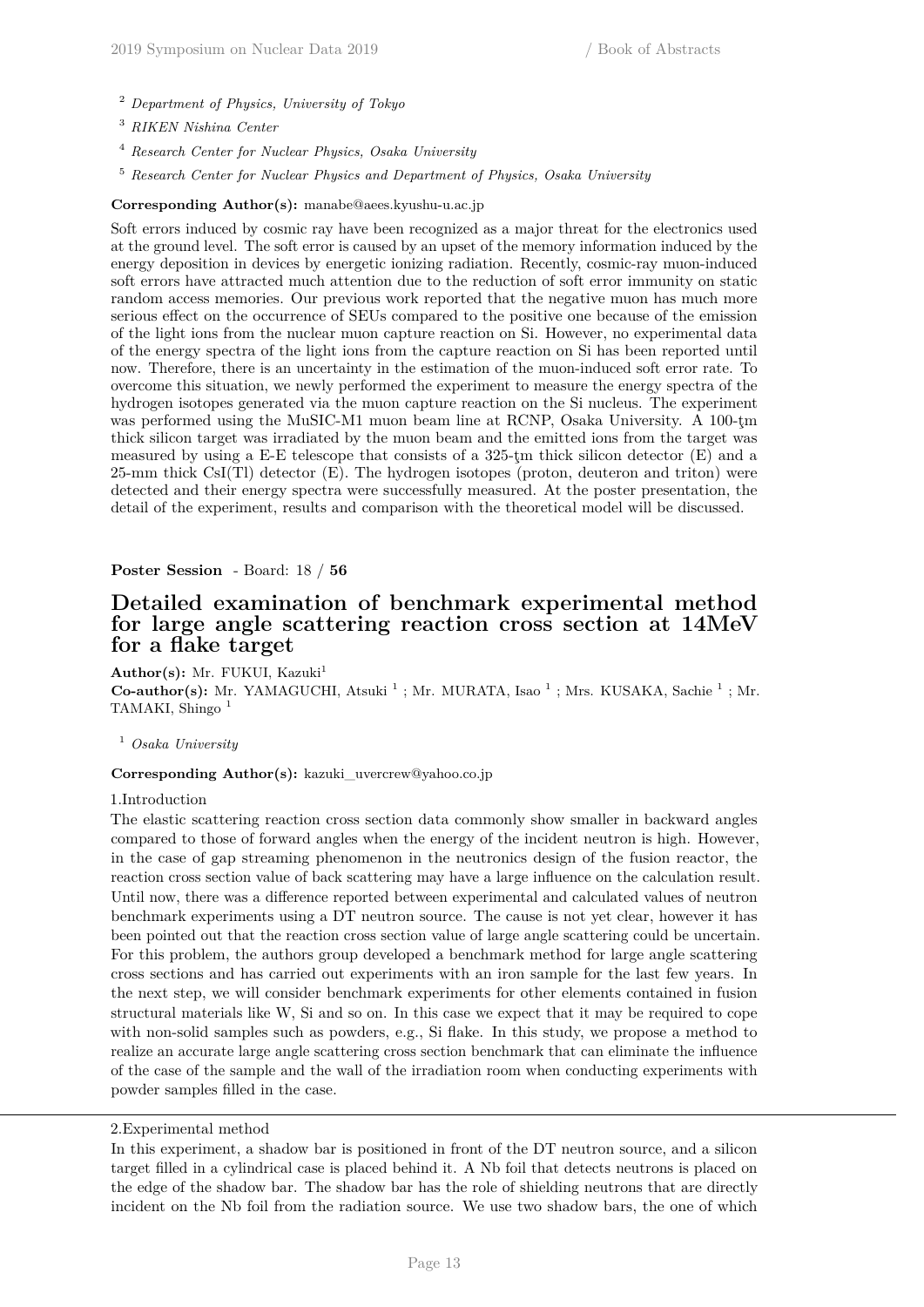is thin, and the other is thick. The thin shadow bar (S1) measures the contribution of large angle scattering neutrons, and the thick shadow bar (S2) measures the contribution of neutrons reflected by the wall. For each of these two shadow bars, two experiments are conducted with and without flake silicon in the case, and in total four experimental results are carried out. The four results are used to estimate the contribution of neutrons from the wall and the contribution of large angle scattering neutrons from the silicon target accurately.

#### 3.Result and discussion

Based on the above experimental principle, we performed numerical simulations using MCNP-5 in order to extract only the contribution of large angle scattering neutron. To clarify the neutron path incident on Nb, we flagged five cells, i.e., shadow bar, wall, Si target, container, and its lid, then examined the contribution of 31 pathways ( $=5C1 + 5C2 + 5C3 + 5C4 + 5C5$ ). As a result of physical consideration, it was found that 19 paths were needed to be considered in detail because we could remove several paths through which neutrons cannot physically pass. The large angle scattering neutron contribution by the route through lid and target, PATH, is the value we want to obtain as the final experimental result. It was found that the contribution of large angle scattering neutrons can be estimated from the measured Nb reaction rates of four experiments using the following equation.

PATH  $=(S1tc)$   $-(S1c)$   $-(S2tc)$ , where tc : Experiment with Si target in the case, c : Experiments with only the case (without Si target).

#### 4.Future plan

The next step is to carry out experiments with the present method and then to find a way to feedback the obtained results to the evaluated nuclear data.

**Poster Session** - Board: 19 / **54**

## **Integration test with a Gaseous Detector and a Solenoidal Magnet for the Precise Neutron Lifetime Measurement**

Author(s): Mr. YANO, Kodai<sup>1</sup>

**Co-author(s):** Prof. MAKIDA, Yasuhiro<sup>2</sup>; Mr. MAKISE, So<sup>1</sup>; Dr. MISHIMA, Kenji<sup>2</sup>; Dr. OTONO, Hidetoshi<sup>3</sup>; Mr. SUMI, Naoyuki<sup>1</sup>; Dr. YOSHIOKA, Tamaki<sup>3</sup>

<sup>1</sup> *Kyushu University*

<sup>2</sup> *KEK*

<sup>3</sup> *RCAPP, Kyushu University*

#### **Corresponding Author(s):** yano@epp.phys.kyushu-u.ac.jp

The neutron lifetime, =879.4ś0.6 sec, is an important parameter for particle/nuclear physics and cosmology. There is, however an 8.6 sec(4.0) deviation between the measured values of the neutron lifetime using two methods. A new method with a Time Projection Chamber(TPC) is being implemented at BL05 MLF J-PARC using a pulsed cold neutron beam. A TPC records both the electrons from neutron beta decay and protons from the neutron-3He capture reactions in order to estimate the neutron flux. However, electron background signals require the largest correction and are source of uncertainly for this type experiment. It is confirmed by Monte Carlo simulation that an uniform magnetic field generated by solenoidal magnet along the neutron beam can greatly reduce this background. The detector has been constructed and the integration test with a magnet has been finished and we are now preparing for the operation with neutron beam. We will present the status of this experiment.

**Poster Session** - Board: 20 / **61**

## **HUNS upgrade; Simulation of the beam profile for a thermal neutron source in HUNS-2**

Author(s): Dr. HARA, Kaoru<sup>1</sup> Co-author(s): Mr. SATO, Fumiaki<sup>2</sup>; Prof. KAMIYAMA, Takashi<sup>1</sup>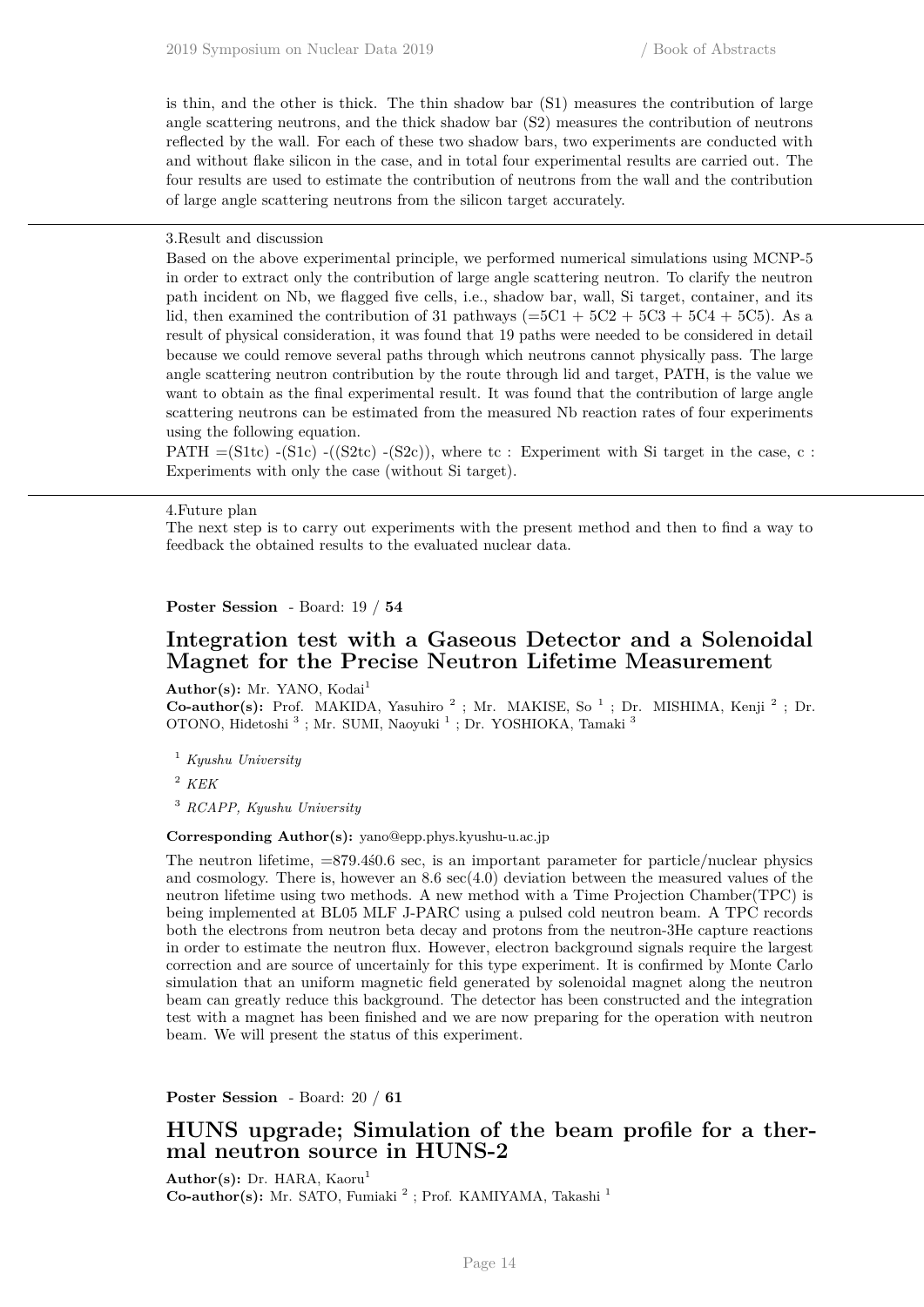<sup>1</sup> *Faculty of Engineering, Hokkaido University*

<sup>2</sup> *Graduate School of Engineering, Hokkaido University*

#### **Corresponding Author(s):** hara.kaoru@eng.hokudai.ac.jp

The electron linear accelerator in Hokkaido University Neutron Source (HUNS [1\)](https://www.jcprg.org/temp/fig-169Yb.png) was recently upgraded toward HUNS-2 to increase the electron beam current. The HUNS-2 is an acceleratordriven neutron source that is equipped with a cold-, thermal- and fast-neutron type of sources. Experiments such as a small angle neutron scattering [2], neutron transmission imaging [3] and neutron irradiation test have been currently conducted using HUNS-2 for studies of material science and developments of measurement method.

In this work, the neutron beam profile for the HUNS-2 thermal neutron source was calculated with the Monte Carlo simulation code PHITS [4] to improve a target, moderator and reflector assembly (TMRA) of the present thermal neutron source system [5]. The TMRA consists mainly of a neutron production target with a tungsten disc, lead blocks and water channels, a polyethylene moderator and graphite reflectors. Through the simulations, a position and size of TMRA was designed for increasing the intensity of thermal neutron beam.

[1](https://www.jcprg.org/temp/fig-169Yb.png) M. Furusaka, et al., Phys. Proc. 60 (2014) 167. [2] T. Ishida, et al., ISIJ Int. 57 (2017) 1831. [3] K.Y. Hara, et al., EPJ Web Conf. 146 (2017) 03032. [4] T. Sato, et al., J. Nucl. Sci. Technol. 55 (2018) 684. [5] T. Kamiyama, et al., Nuovo Ciemento 38 C (2015) 187.

#### **Poster Session** - Board: 21 / **65**

## **Preliminary experiment on characterization of RANS-II neutron production via the** <sup>7</sup>**Li(p, n)**<sup>7</sup>**Be reaction with 2.49 MeV proton injection**

Author(s): Mr. IZUMITANI, Shogo<sup>1</sup>

Co-author(s): SHIGYO, Nobuhiro<sup>1</sup>; Dr. IKEDA, Yujiro<sup>2</sup>; Dr. OTAKE, Yoshie<sup>2</sup>; Dr. KOBAYASHI, Tomohiro<sup>2</sup>; Dr. IKEDA, Shota<sup>2</sup>; Dr. WAKABAYASHI, Yasuo<sup>2</sup>; Dr. FUJITA, Kunihiro<sup>2</sup>; Dr. TANAKA, Kanenobu<sup>2</sup>; Mr. SUGIHARA, Kenta<sup>3</sup>

- <sup>1</sup> *Kyushu University*
- <sup>2</sup> *RIKEN*
- <sup>3</sup> *Kyushu University, RIKEN*

#### **Corresponding Author(s):** shog0311@kune2a.nucl.kyushu-u.ac.jp

RANS-II, which aims to be the prototype of a compact neutron system for diagnostics of infrastructure, has recently completed in the construction and proton beam of 2.49 MeV successfully was accelerated and injected onto a Li target for neutron production. As the performance of the RANS-II neutron production target is one of most important keys from the neutronics point of view, we firstly set an experimental program to investigate the neutron characteristics with the RANS-II conditions based on the  ${}^{7}$ Li(n, p)<sup>7</sup>Be reaction. To measure neutrons below 1 MeV due to the maximum, we have examined two methods; a long counter with <sup>3</sup>He which has a thick cylinder moderator for high energetic neutrons surrounded by low energy neutron absorber of  $B_4C$ , and the foil activation using the  $115\text{In}(n, n)^{115m}\text{In reaction which has a low threshold}$ energy of 336 keV. These reaction rates were calculated by the particle transport calculation code, PHITS, and compared with measurements. It was found that there are considerably large discrepancies between experiments and calculations, systematically, and analyses are undertaken taking accounts of possible uncertainties in terms of numbers of proton, detector to source geometry, geometrical model relevant to the transport calculations, and so one. Discussions on nuclear data associated with the p-Li neutron production, such as detection cross sections are to be given.

#### **Poster Session** - Board: 22 / **66**

## **Development of a neutron beam monitor for nuclear data measurement using spallation neutron source**

Author(s): Mr. NAKANO, Hideto<sup>1</sup>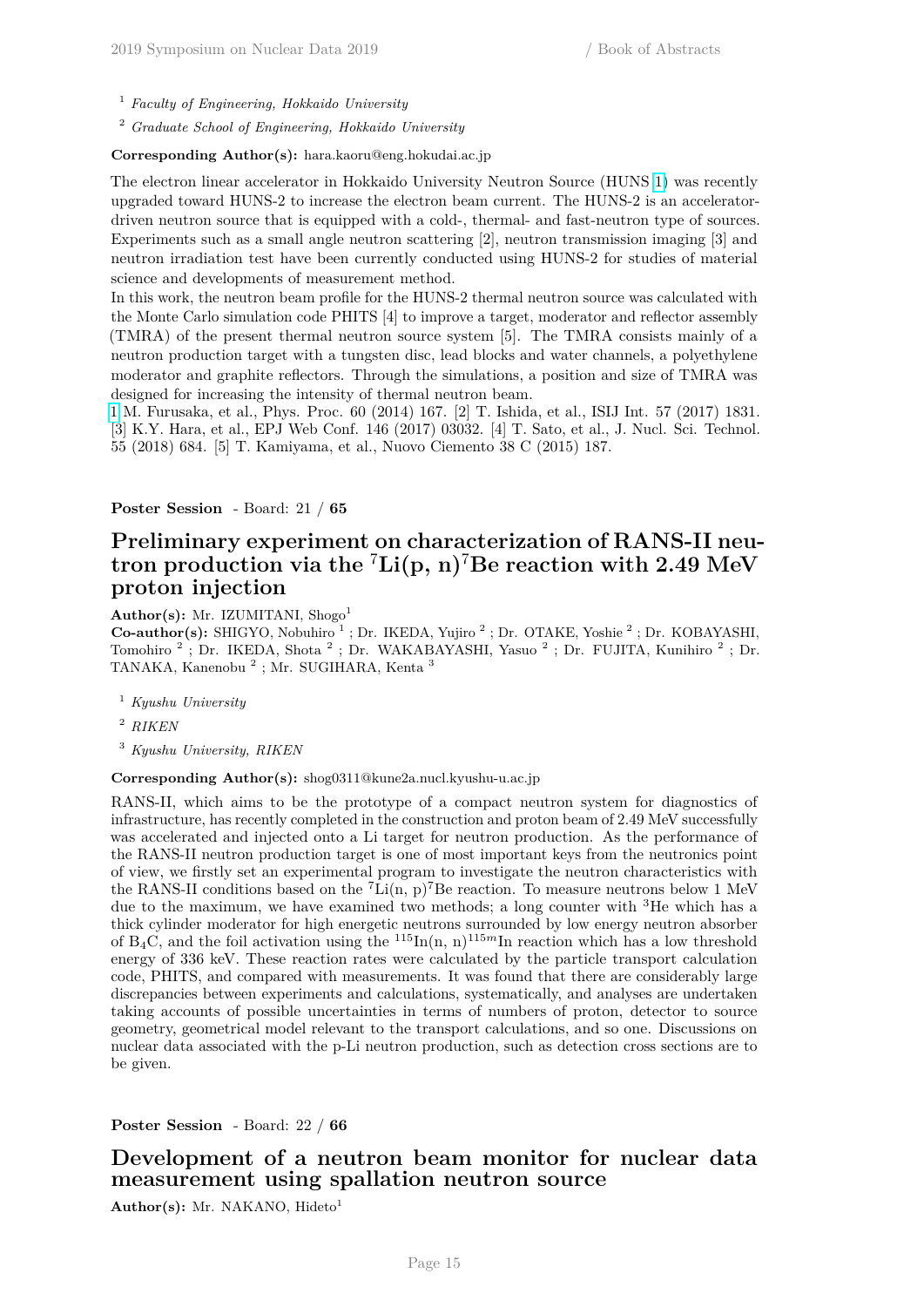Co-author(s): Prof. KATABUCHI, Tatsuya<sup>1</sup>; Mr. ROVIRA LEVERONI, Gerard<sup>1</sup>; Mr. KODAMA, YU<sup>1</sup>; Dr. KIMURA, Atsushi<sup>2</sup>; Dr. NAKAMURA, Shoji<sup>2</sup>; Mr. ENDO, Shunsuke<sup>2</sup>; Dr. TERADA, Kazushi $^3\,$ 

- <sup>1</sup> *Tokyo Institute of Technology*
- 2 *Japan Atomic Energy Agency*
- <sup>3</sup> *Tokyo Institute of Technology,*

**Corresponding Author(s):** nakano.h.ag@m.titech.ac.jp

Highly precise neutron nuclear data is required in nuclear transmutation research of long life minor actinides (MA) in nuclear waste. It has been difficult to measure neutron-induced reaction cross sections of MAs due to large background of the decay *γ*-rays from the radioactive samples. In recent years, with the advent of spallation neutron sources, the qualities of cross section measurements of MAs were significantly improved. The Japanese Spallation Neutron Source (JSNS) in the Japan Proton Accelerator Research Complex (J-PARC) was started in operation in 2008. In order to utilize a high-intensity pulsed neutron beam from JSNS for nuclear data measurement, the Accurate Neutron Nucleus Reaction Measurement Instrument (ANNRI) was built and has been used for the past ten years.

In neutron capture cross section measurement, the number of the incident neutrons is necessary to derive the neutron capture cross section. To normalize the detected *γ* -ray yield to the number of the incident neutrons, the neutron count is usually monitored by detecting the incident neutrons with a neutron detector. However, in measurement with ANNRI, neutron monitoring detection has not been employed and, instead, the number of proton beam pulses injected into the spallation target has been used based on the assumption that the number of proton beam pulses is proportional to the number of incident neutrons. This assumption is mostly plausible but could fail when the conditions of the proton accelerator or the neutron source change. To avoid possible failure of the proton pulse counting method and make measurement with ANNRI more robust, an additional neutron beam monitor is under development.

To develop a neutron beam monitor for ANNRI, there are two issues to overcome. First, very high intensity neutron beam from JSNS requires a fast detector system that can process signals at a high counting rate. Second,  $\gamma$ -flash, an intense  $\gamma$ -ray burst produced when the proton beam pulse bombards the spallation target, can paralyze a detector. Thus, *γ* -ray sensibility of the neutron monitor should be low. In order to fulfill the requirements, a thin sheet-type plastic scintillator combined with thin <sup>6</sup>Li layer on a Mylar film is adopted for the present neutron monitor. The incident neutrons react with <sup>6</sup>Li and the  ${}^{6}$ Li(n,t)<sup>4</sup>He reaction occurs. The emitted particles, tritons and alphas, are detected with the plastic scintillator. The short ranges of tritons and alphas allow for using a thin plastic scintillator film, and the thin detector leads to low  $\gamma$ -ray sensibility. Another requirement for fast detection is achieved by the fast response property of plastic scintillator. Simulation studies using Monte Carlo simulation code PHITS was performed to optimize the detector design, especially thickness of the  ${}^{6}$ Li layer. A test detector system was built to study the feasibility. Test experiments were carried out at ANNRI. Preliminary results will be given in this contribution.

**Poster Session** - Board: 23 / **58**

## **Model analysis of isotope-production cross sections for protonand deuteron-induced reactions on Zr-93**

Author(s): Mr. NAKANO, Keita<sup>1</sup> Co-author(s): Prof. WATANABE, Yukinobu<sup>1</sup>; Dr. KAWASE, Shoichiro<sup>1</sup>

<sup>1</sup> *Kyushu University*

**Corresponding Author(s):** knakano@aees.kyushu-u.ac.jp

A treatment of High-Level Radioactive Waste (HLW) is one of the crucial issues for nuclear energy developments because of the long-term radiotoxicity of long-lived fission products (LLFPs) included in HLW. Nuclear transmutation technology has received much attention as a possible method of the burden reduction of its disposal by converting LLFPs into stable and/or short-lived nuclei. So far, measurements of isotope production cross sections for proton- and deuteron-induced reactions on Zr-93 at 50, 105, and 209 MeV/nucleon have been performed. As the next step,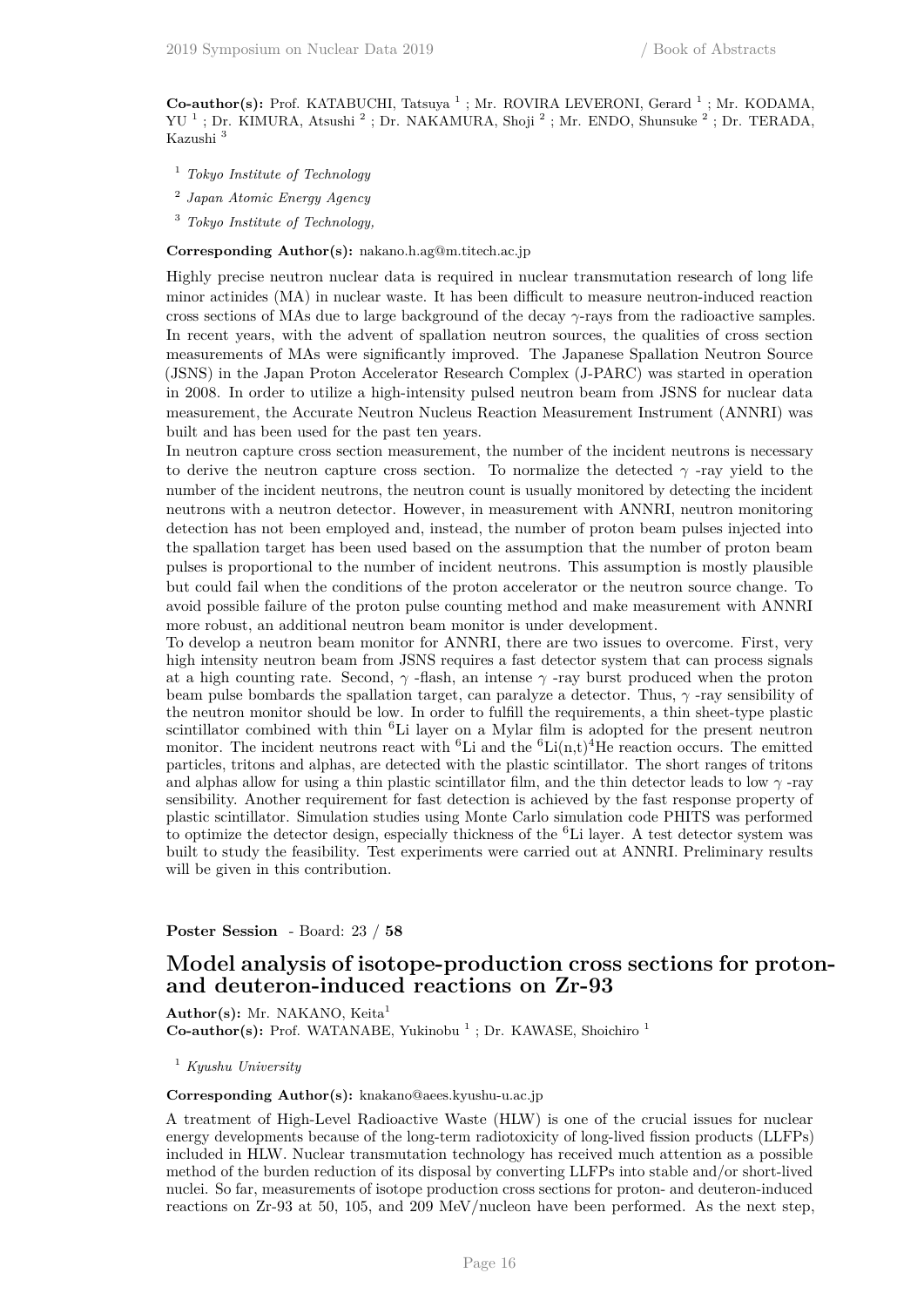investigation of energy dependence and systematic benchmark tests of theoretical models are required. In the present work, we focus on the inter-comparison among them and benchmark tests of theoretical models. The inter-comparison is performed from the aspects of the mass number distribution of the production cross sections. Also, the theoretical model calculations by PHITS code and  $INCL++/ABLA07$  code are analyzed based on the differences from the experimental data. The detailed analysis and results are presented in the poster.

**Poster Session** - Board: 24 / **45**

## **Dependence of the potential energy surface of U-236 system on effective nucleon-nucleon interactions**

Author(s): Mr. FUJIO, Kazuki<sup>1</sup> **Co-author(s):** Dr. EBATA, Shuichiro<sup>1</sup>; Prof. CHIBA, Satoshi<sup>1</sup>

<sup>1</sup> *Tokyo Tech*

**Corresponding Author(s):** fujio.k.aa@m.titech.ac.jp

The potential energy surface (PES) is one of the most important quantity to understand fission mechanisms. Valley in PES originating from the ground state defines the most-favorable path toward the scission. Microscopic models such as Hartree-Fock theory are known to be powerful tools to obtain the PES of fissionning nuclei. However, the effective interactions to be used in such calculations are normally determined to reproduce ground-state mass, deformation and radius, single-particle levels, properties of infinite nuclear matter, and so on. On the other hand, the fission barriers were not considered enough except for SKM\* Skyrme interaction which was designed to reproduce fission barrier of Pu-240 and it is usually recognized that reproduction of fission barriers is not satisfactory for other systems. In this work, we tested 3 kinds of Skyrme effective interactions in terms of the Hartree-Fock+BCS method, and obtained PESs of U-236 (compound nucleus of  $n+U-235$  system) up to scission configuration as a function of quadrupole and octupole deformations. From this calculation, we will elucidate the dependence of fission path on effective interactions, and afterward we will try to extract information which leads to properties of production of the fission fragments such as charge polarization and mass distribution.

**Poster Session** - Board: 25 / **51**

## **Fission study using four-dimensional Langevin model - Nuclear shape of fission fragments**

Author(s): ZHANG, Xuan<sup>1</sup> **Co-author(s):** Dr. ISHIZUKA, Chikako<sup>1</sup>; Dr. CHIBA, Satoshi<sup>1</sup>; Dr. IVANYUK, Fedir A.<sup>2</sup>

<sup>1</sup> *Tokyo Tech*

<sup>2</sup> *Kiev Institute of Nuclear Research*

#### **Corresponding Author(s):** zhang.x.ba@m.titech.ac.jp

The precise data on prompt neutron multiplicity and prompt neutron spectrum of nuclear fission are necessary for nuclear reactor designs. We plan to calculate these data by simulation based on 4D Langevin Model. The excitation energy of each fission fragment at scission directly determines the prompt neutron multiplicity. Deformation energy should be the main term of excitation energy. In this study, we make it posible to precisely calculate the deformations, Quadrupole Moment (*Q*20) and Octupole Moment (*Q*30), of each fission fragment at scission by using 4D Langevin Model. After systematic survey of Actinides, we find that the deformations of light fragments are larger than heavy fragments. Also, the mass number dependence of deformations of fission fragments shows a sawtooth structure which is similar to prompt neutron multiplicity.

**Poster Session** - Board: 26 / **49**

## **Systematical calculation of probabilities of beta-delayed neutron emission and fission in the entire region of nuclear chart**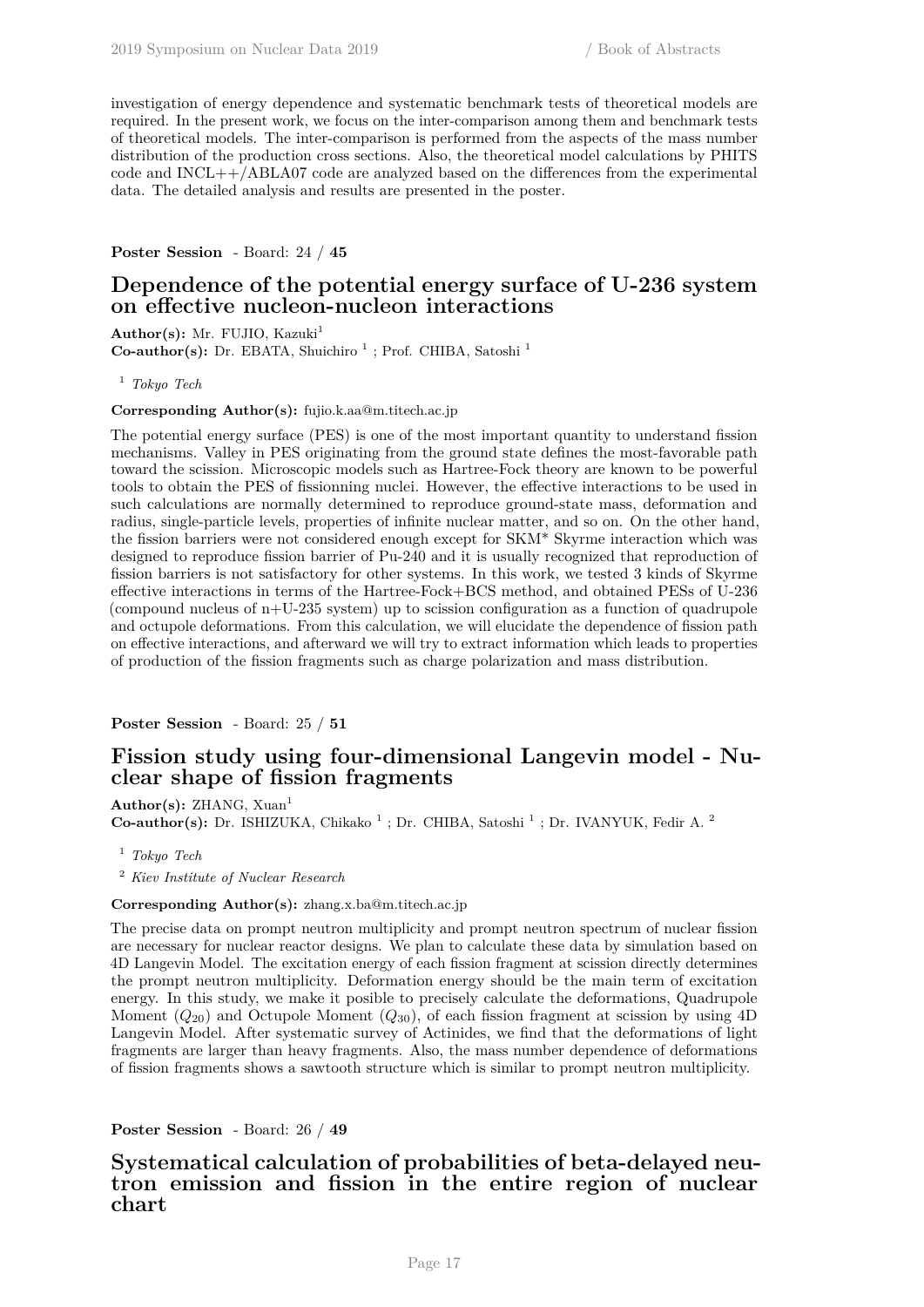#### Author(s): Dr. KOURA, Hiroyuki<sup>1</sup> **Co-author(s):** Mr. ENDO, Fumitaka <sup>2</sup>

<sup>1</sup> *Advanced Science Research Center, Japan Atomic Energy Agency*

<sup>2</sup> *Tohoku University*

**Corresponding Author(s):** koura.hiroyuki@jaea.go.jp

In the very neutron-rich nuclei, the beta-decay occurs with some accompanying process as neutron emissions, and fission. The beta-decayed neutron process is an important phenomenon for manipulating nuclear reactor, and the beta-delayed fission critically affects the termination of the r-process nucleosynthesis in stars. We performed a systematical calculation of probabilities of beta-delayed neutron and beta-delayed fission with the improved gross theory of beta-decay [1,2] and the KTUY mass model [3,4] in the entire region of nuclear chart. The calculated probabilities of beta-delayed neutron emissions are compared with experimental ones for over 200 nuclides. Regarding the delayed fission, we only give calculated ones because there are no experimental data. In the landscape of fission-barrier height with the KTUY mass model in superand extremely super-heavy mass region, the conventional island of stability is found near nuclei with  $Z=114$  and  $N=184$ , while there is peninsula along  $N=228$  [5]. The  $N=228$  peninsula is caused by single-particle shell gap of  $N=228$  appears in Ref [4]. The beta-delayed fission probabilities are calculated with the fission barriers and a beta-decay model, the gross theory. There are some regions with large fission probabilities as avoided along N=228. These fission probabilities affect the abundance from the r-process and also determines the creation of super-heavy element in nature. This work was financially supported by the Japan Society for the Promotion of Science KAKENHI (Grants No. 18K03631 and No. 17H06090) as a program Effects of fission to isotopic abundances on the r-process synthesis in star and Study of the origin of heavy elements using an innovative mass spectrograph.

References [1](https://www.jcprg.org/temp/fig-169Yb.png) H. Koura and S. Chiba, Phys. Rev. C 95, 064304 (2017). [2] F. Endo and H. Koura, Phys. Rev. C 99, 034303 (2019). [3] H. Koura, et al., Prog. Theor. Phys. 113, 305 (2005) [4] H. Koura and S. Chiba, J. Phys. Soc. Jpn. 82, 014201 (2013). [5] H. Koura, Prog. Theor. Exp. Phys. 2014, 113D02 (2014).

**Poster Session** - Board: 27 / **40**

## **Estimation of covariance of the neutron cross section of the long-lived fission product**

Author(s): Dr. INAKURA, Tsunenori<sup>1</sup> **Co-author(s):** Prof. YAMANO, Naoki<sup>2</sup>; Dr. ISHIZUKA, Chikako<sup>1</sup>; Prof. CHIBA, Satoshi<sup>1</sup>

<sup>1</sup> *Tokyo Institute of Technology*

<sup>2</sup> *Tokyo Institude of Technology*

#### **Corresponding Author(s):** inakura@gmail.com

Estimation of covariance of the neutron cross sections of the long-lived fission product (LLFP) nuclides is important for the design of an innovative LLFP transmutation system utilizing a fast reactor. Estimation of uncertainty of the cross-section data produces quantitative evaluation of errors of the reactor constants such as nuclear transmutation rate. We estimated the covariances of neutron cross sections of LLFP nuclides (79Se, 93Zr, 99Tc, 107Pd, 129I, and 135Cs) using the nuclear data evaluation code system T6.

**Poster Session** - Board: 28 / **48**

## **Estimation of Covariance of Neutron Cross Sections for Decommissioning**

Author(s): Mr. AMITANI, Tatsuki<sup>1</sup> Co-author(s): Dr. ISHIZUKA, Chikako<sup>1</sup>; Prof. CHIBA, Satoshi<sup>1</sup>; Dr. INAKURA, Tsunenori<sup>1</sup>; Dr. YAMANO, Naoki<sup>1</sup>; Dr. TANAKA, Ken-ichi<sup>2</sup>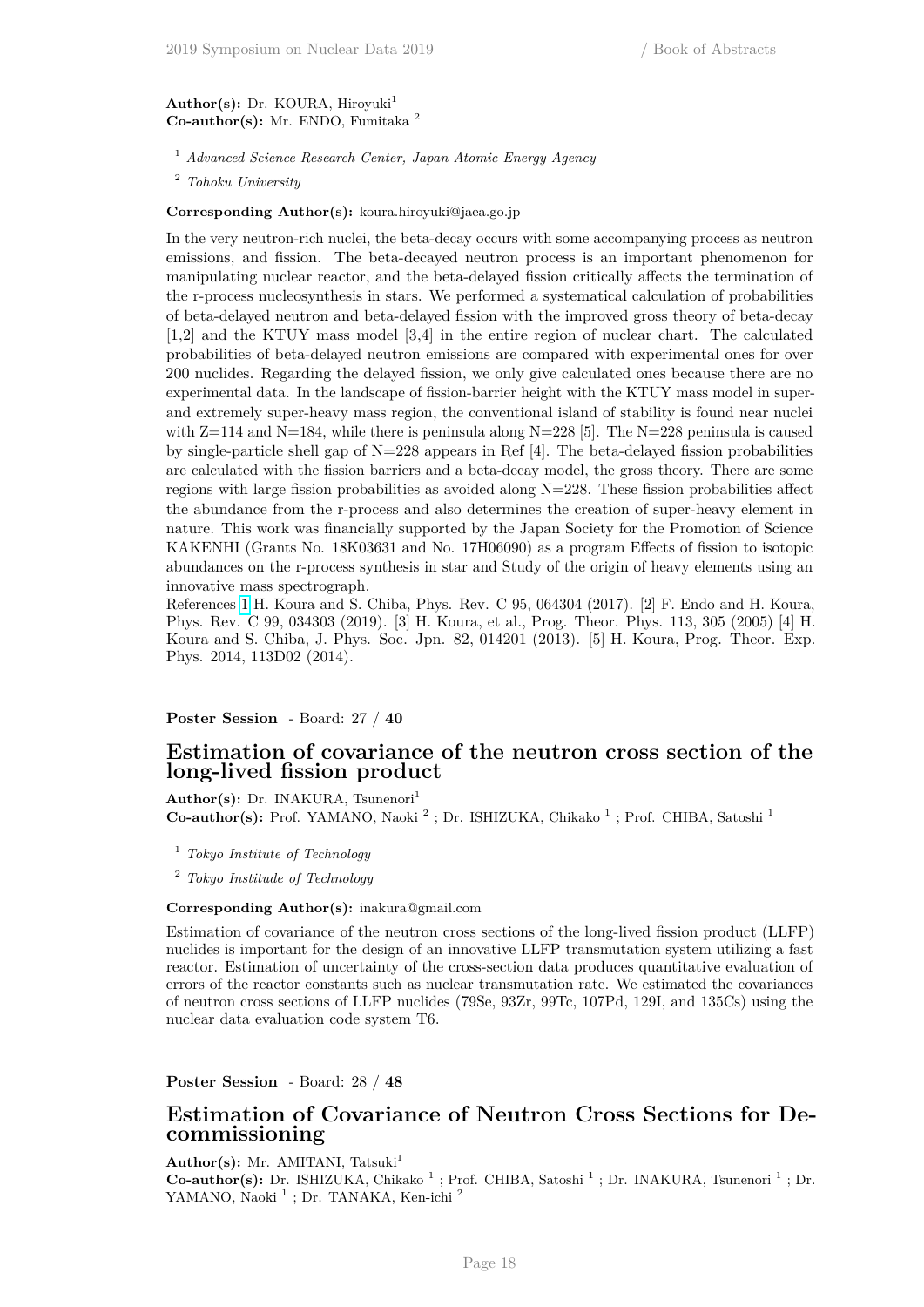- <sup>1</sup> *Tokyo Institute of Technology*
- <sup>2</sup> *The Institute of Applied Energy*

## **Corresponding Author(s):** amitani.t.ab@m.titech.ac.jp

To optimize disposal of low-level radioactive waste generated from decommissioning of nuclear facilities, required are 1) reliable assessment of radioactivity level by calculation and measurement and 2) a good estimate of the uncertainty of those results for the classification of radioactive waste. However, uncertainties due to errors in cross-section data, one of the important input data for the calculations, have not been estimated in previous studies because of a lack of covariance data in many nuclei stored in JENDL-4. In this study, we estimated the covariance of neutron cross sections of <sup>59</sup>Co and <sup>62</sup>Ni, which are important nuclides for decommissioning, using a nuclear data evaluation code system T6 based on parameter distributions determined by a Bayesian Monte Carlo method. Special efforts were taken to adjust resonance and nuclear model parameters to reproduce cross sections of important reactions given in JENDL-4 so that we can estimate possible fluctuation around JENDL-4, and uncertainties of thermal cross sections given by Mughabghab.

**Poster Session** - Board: 29 / **34**

## **Development of multi-group neutron activation cross-section library from JENDL/AD-2017**

Dr. KONNO, Chikara<sup>1</sup>

## 1 *Japan Atomic Energy Agency*

## **Corresponding Author(s):** konno.chikara@jaea.go.jp

JENDL Activation Cross Section File for Nuclear Decommissioning 2017 (JENDL/AD-2017) [1](https://www.jcprg.org/temp/fig-169Yb.png) was released in 2018. This file includes neutron-induced nuclear reaction cross-sections of 311 nuclides from 10-5 eV to 20 MeV. Dr. Okumura et al. developed a multi-group neutron activation cross-section library (MAXS2015) based on the nuclear data libraries JENDL-4.0 and JEFF-3.0/A for activation calculations in nuclear facility decommissioning [2]. Thus a multi-group neutron activation cross-section library (MAXS/AD-2017) with the same format as MAXS-2015 has been developed from JENDL/AD-2017 for activation calculations in nuclear facility decommissioning.

MAXS-2015 was produced with the NJOY2012 [3] code. However it was found that the groupr module in NJOY2012 could not treat the production cross sections for radionuclides. Then the PREPRO 2018 [4] code was adopted for producing a group-wise file of JENDL/AD-2017. The following modules in PREPRO 2018 were used; *ENDF2C, LINEAR, RECENT, SIGMA1, ACTIVATE, FIXUP, DICTIN, GROUPIE*. The calculation conditions are as follows,

- Temperature : 300 K
- Group structure : VITAMIN-B6 (199 groups)
- Weight function : Maxwell+1/E+Fission
- Infinite dilution

The produced group-wise file of JENDL/AD-2017 was converted to MAXS/AD-2017 of the MAXS format [2] with a small program.

MAXS/AD-2017 will be converted to an ORIGEN-S library and be tested with the JPDR decommissioning data. Then MAXS/AD-2017 will be released.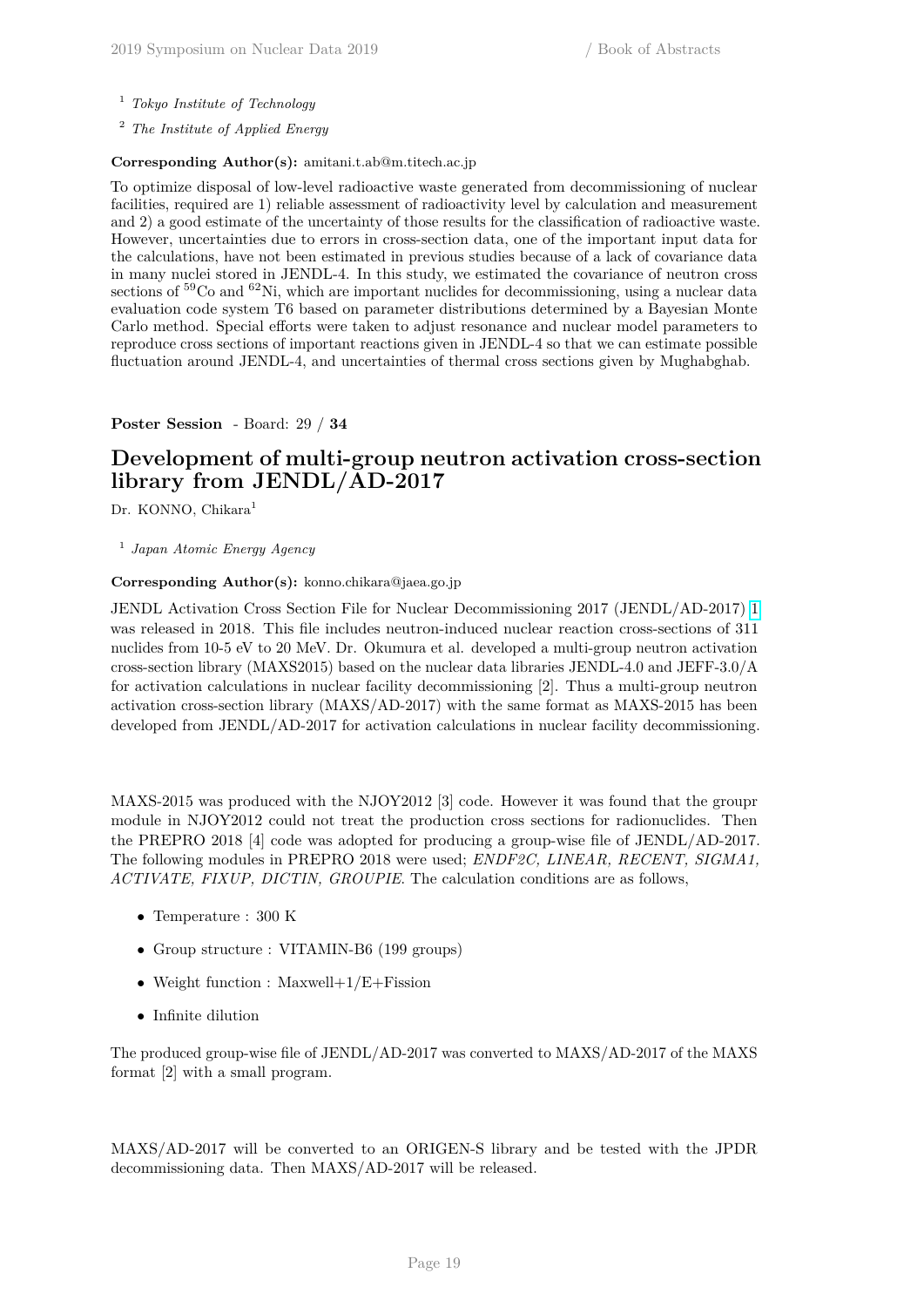#### References

[1](https://www.jcprg.org/temp/fig-169Yb.png) https://wwwndc.jaea.go.jp/ftpnd/jendl/jendl-ad-2017.html

[2] K. Okumura, K. Kojima, K. Tanaka, Development of multi-group neutron activation crosssection library for decommissioning of nuclear facilities, Proc. of 2014 Symposium on Nuclear Data, p. 43, JAEA-Conf 2015-003(2016).

[3] R. E. MacFarlane, D. W. Muir, R. M. Boicourt, A. C. Kahler, The NJOY Nuclear Data Processing System, Version 2012, LA-UR-12-27079, Los Alamos National Laboratory (2012). [4] https://www-nds.iaea.org/public/endf/prepro2018/

**Poster Session** - Board: 30 / **71**

## **Quantification of Integral Data Effectiveness Using the Concept of Active Sub-Space in Nuclear Data Testing**

**Author(s):** CHIBA, Go<sup>1</sup> **Co-author(s):** Mr. IMAZATO, Daichi <sup>1</sup>

<sup>1</sup> *Hokkaido University*

#### **Corresponding Author(s):** go\_chiba@eng.hokudai.ac.jp

In the field of nuclear and radiation engineering, a huge amount of experimental data related to the reactor physics and the radiation shielding have been obtained at various facilities in the world, and some of them have been released to the public as open data to validate numerical tools solving the reactor physics and radiation shielding problems. Experimental data which can be utilized to validate nuclear data are referred to as integral data in the field of nuclear data, and so many integral data have been accumulated through projects such as ICSBEP and IRPhEP. Those integral data have been efficiently utilized to validate the evaluated nuclear data files. The number of the available integral data has become huge, so it is important to choose a proper set of integral data when validating the evaluated nuclear data files. To do so, dependency of integral data should be carefully examined, and a procedure how to choose proper integral data should be invented. We have proposed to adopt the concept of the active sub-space to this problem in our previous study and have tested our method against a set of fictitious integral data in the past. In the present work, results newly obtained with actual integral data will be presented.

**Poster Session** - Board: 31 / **60**

## **Uncertainty estimation of conventional neutron-spectrum unfolding codes with Monte Carlo based method**

Author(s): AOKI, Katsumi<sup>1</sup>

**Co-author(s):** Dr. KIN, Tadahiro<sup>1</sup>; PATWARY, Md Kawchar Ahmed<sup>1</sup>; YOSHINAMI, Kosuke<sup>1</sup>; YAMAGUCHI, Masaya<sup>1</sup>; ITOH, Masatoshi<sup>2</sup>; WATANABE, Yukinobu<sup>1</sup>

<sup>1</sup> *Kyushu University*

<sup>2</sup> *Tohoku University*

#### **Corresponding Author(s):** aoki.katsumi.473@s.kyushu-u.ac.jp

Unfolding method has been applied for neutron spectra derivation of Bonner sphere experiment, multiple-foil activation method and so on. Many types of unfolding techniques such as iterative approximation method, maximum entropy method, and stochastic methods have been developed. However, some of unfolding codes cannot analytically give uncertainty of the derived neutron spectrum. To overcome this situation, we have developed uncertainty estimation method based on Monte Carlo technique. For validation of the method, we applied our developing method to analysis of multiple-foil activation method. Experimental data was obtained at Cyclotron and Radioisotope Center (CYRIC), Tohoku University. Deuterons were accelerated to 20 MeV and bombarded on a thick carbon target to produce neutrons via the C(*d*, *n*) reaction. Multiple foils made of Al, Co, Fe, Mo, Ni, Zn, Zr, were irradiated by the neutrons to induce various activation reactions. In the multiple-foil activation method, an unfolding code derives a neutron spectrum from radioactivity induced by neutron irradiation and production rate functions of activation reactions. In our uncertainty estimation method, we considered only statistical uncertainty propagation of measured activity. First, measured activity is randomly changed by Gaussian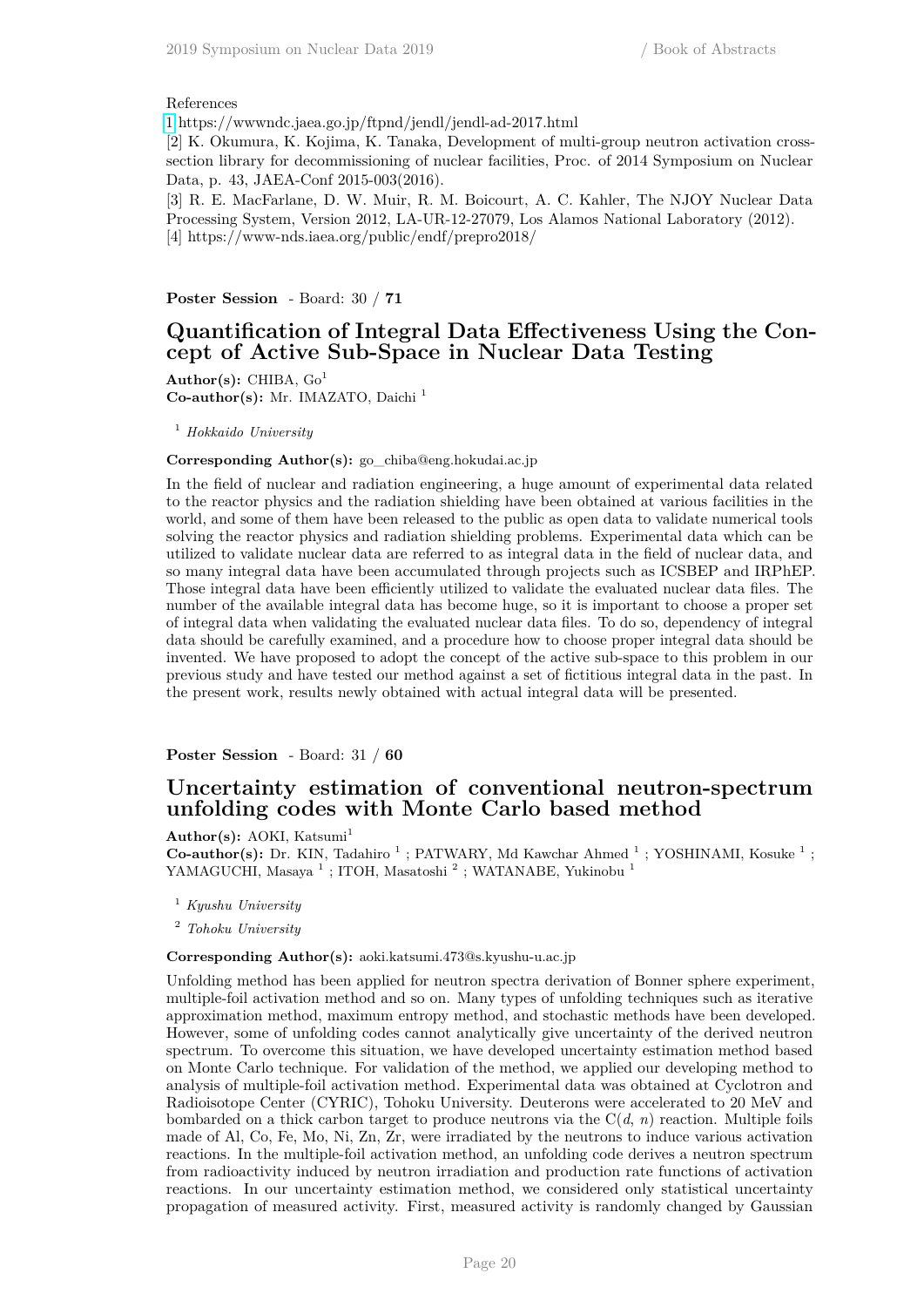distribution having statistical uncertainty, and then a neutron spectrum is derived by an unfolding code. This process is calculated iteratively and derived spectra. The spectra are statistically analyzed to estimate the uncertainty propagation. This method was applied to a few conventional unfolding codes, and we compared the propagated uncertainty to know properties of the unfolding codes. The details of developed program to estimate uncertainty of unfolded spectrum and the comparison result between codes will be reported in the presentation.

#### **Poster Session** - Board: 32 / **32**

## **The Influence of B Burnable poison and T Production Li rod on Effective Multiplication Factor in the HTGR**

Author(s): Mr. KOGA, Yuki<sup>1</sup> **Co-author(s):** Dr. MATSUURA, Hideaki <sup>1</sup>

<sup>1</sup> *Kyushu University*

**Corresponding Author(s):** koga\_yuki@nucl.kyushu-u.ac.jp

Tritium (T) is required for engineering tests and the demo reactor first fuel load of fusion reactor, which uses DT reaction. In order to establish a T procurement method, it was proposed that T production method by loading Li in the high temperature gas-cooled reactor (HTGR). A loaded unit called Li rod replaces to the B burnable poison (BP) and produces T. There is a possibility that it causes differences in an effective multiplication factor (keff) by the BP atom change. This presentation shows the keff difference of the High Temperature engineering Test Reactor (HTTR) is evaluated. A cause is discussed if the keff characteristic changes. In addition, the same evaluation about the Gas Turbine High Temperature Reactor 300 (GTHTR300) is conducted and it is revealed whether the HTGR types influence the results.

**Poster Session** - Board: 33 / **39**

## **Evaluation of radioactive concentration produced in electric equipments and materials on the decommissioning of nuclear power plants**

Author(s): Prof. YAMANISHI, Hirokuni<sup>1</sup>

Co-author(s): Prof. WAKABAYASHI, Genichiro<sup>1</sup>; Prof. YAMADA, Takahiro<sup>1</sup>; Dr. HAYASHI, Masateru <sup>2</sup> ; Mr. IKEDA, Takayuki <sup>2</sup>

<sup>1</sup> *Atomic Energy Research Institute, Kindai University*

<sup>2</sup> *Mitsubishi Electric co.*

#### **Corresponding Author(s):** yamanisi@kindai.ac.jp

A various cables used in nuclear power plants are treated as wastes in decommissioning. If part of them is treated as non-radioactive wastes, the amount of radioactive waste can be reduced. Furthermore, valuable resources such as copper can be recycled, and that contributes to the efficient use of resources. In this study, we have evaluated the produced nuclides in representative PWR cables by neutron irradiation calculated with the activation cross section data. As the results of evaluation, we have confirmed the possibility of the Ni-63 concentration exceeding the criterion for clearance near reactor vessel. To improve the inventory evaluation, the uncertainty evaluation of activation cross section will be important.

**Poster Session** - Board: 34 / **38**

## **Evaluation of scattered radiation on the contralateral breast in breast-conserving therapy**

Author(s): Mr. HARA, Rikuto<sup>1</sup> **Co-author(s):** Dr. MAKINAGA, Ayano <sup>2</sup>

<sup>1</sup> *Teikyo University*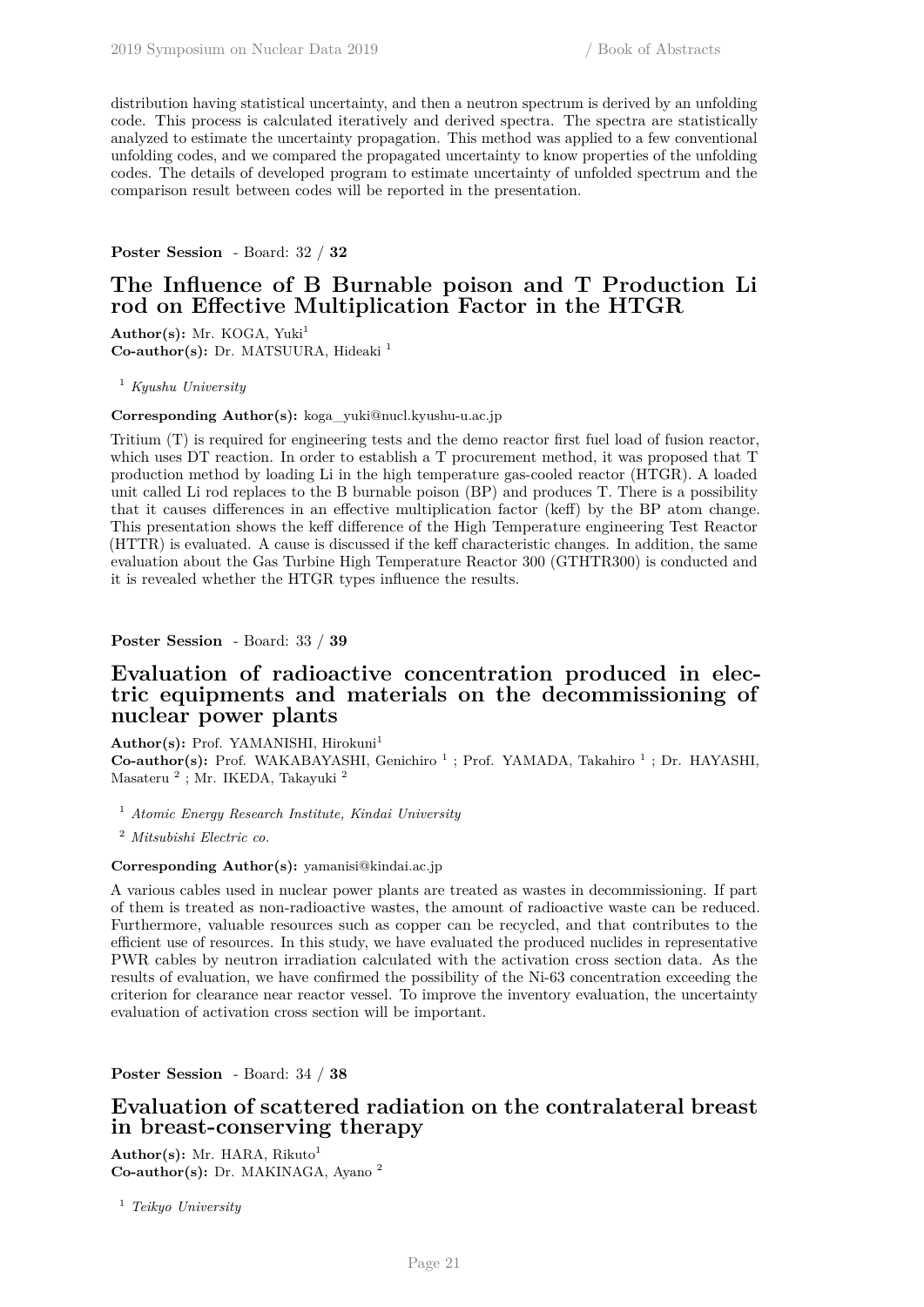#### <sup>2</sup> *Tokyo University*

#### **Corresponding Author(s):** rkt.0726@icloud.com, makinaga@fmt.teikyo-u.ac.jp

Breast-conserving therapy is a standard local treatment for breast cancer up to stage II after breast-conserving surgery. In this treatment, the occurrence of contralateral breast cancer has been reported as a late adverse event. One of the possible reasons is the effect of low-dose exposure to contralateral breasts by scattered radiation. While treatment planning is carefully conducted, a detailed evaluation of the dose distribution has not been performed yet. In this study, we evaluated the effect of scattered radiation on the contralateral breast by the difference in irradiation conditions on the affected breast using Monte Carlo simulation code PHITS. In the calculation, a model for the breast was created using the ICRP110 phantom. For the irradiation condition, 4-6 MV X-rays were used and the dose distribution of scattered radiation was evaluated. The contralateral dose was less than the target dose farther away from the inner edge of the affected breast. In addition, the larger the breast size, the effect of scattered radiation increased.

**Poster Session** - Board: 35 / **53**

## **Burnup calculation with different fission yield data**

Author(s): Mr. ISO, Atsuya<sup>1</sup> Co-author(s): Mr. YAMASAKI, Yuya<sup>1</sup>; Mr. TAKEISHI, Taichi<sup>1</sup>; Dr. TAKEDA, Satoshi<sup>1</sup>; Prof. KITADA, Takanori<sup>1</sup>

<sup>1</sup> *Osaka University*

#### **Corresponding Author(s):** kitada@see.eng.osaka-u.ac.jp

Fission yield is an important physical quantity to evaluate the amount of fission products after irradiation. The fission yield used in Japanese Evaluated Nuclear Data Library (JENDL) employs ENDF/B data. The fission yield has recently been evaluated in Japan based on the various theories. In order to evaluate the effect of different fission yield data on burnup calculation, burnup chain and/or fission yield data used in a burnup calculation is to be modified so as to obtain reasonable results because different/additional isotopes are stored among the data, especially for isomers. The comparison between JENDL/FPY2011 and new fission yield evaluated by Tokyo Tech. was performed with SWAT4.0 for the PIE data: BM5 sample of Swiss Beznau-1 PWR, and the results shows that there is relatively large impact on the results. This shows the importance in burnup calculation how to handle the burnup chain and/or fission yield data on the comparison among different fission yield data.

**Poster Session** - Board: 36 / **41**

## **Improvement of fuel ion ratio diagnostics performance using anisotropic neutron emission spectrum in NBI heating deuterium-tritium plasma**

Author(s): Mr. URAKAWA, Tomoki<sup>1</sup> **Co-author(s):** Dr. MATSUURA, Hideaki <sup>2</sup>

<sup>1</sup> *Kyushu univ.*

<sup>2</sup> *Kyushu University*

**Corresponding Author(s):** urakawa-0804@nucl.kyushu-u.ac.jp

For the stable operation of the deuterium-tritium (DT) fusion reactor, it is important to measure fuel ion ratio (nT/nD). A method to determine  $nT/nD$  from the emission ratio of 14 MeV neutron by DT reaction and 2.45 MeV neutron by DD reaction is being studied. This method has a serious problem that the detection of 2.45 MeV neutron by DD reaction is interfered by slowing-down component of 14 MeV neutron by DT reaction. As a solution to this problem, the technic using the rise in the fraction of the DD to DT reaction rate and modification of neutron emission spectrum by NBI-heating has been studied. Owing to this technic, the measurement was possible even in  $nT/nD = 1.0$ . However, the measurable plasma condition is still limited, and further improvement is required. In this study, we consider neutron measurement using the anisotropic neutron spectrum for further improvement of the diagnostics performance. We indicate the effectiveness of the proposed method by discussing the range of measurable plasma condition.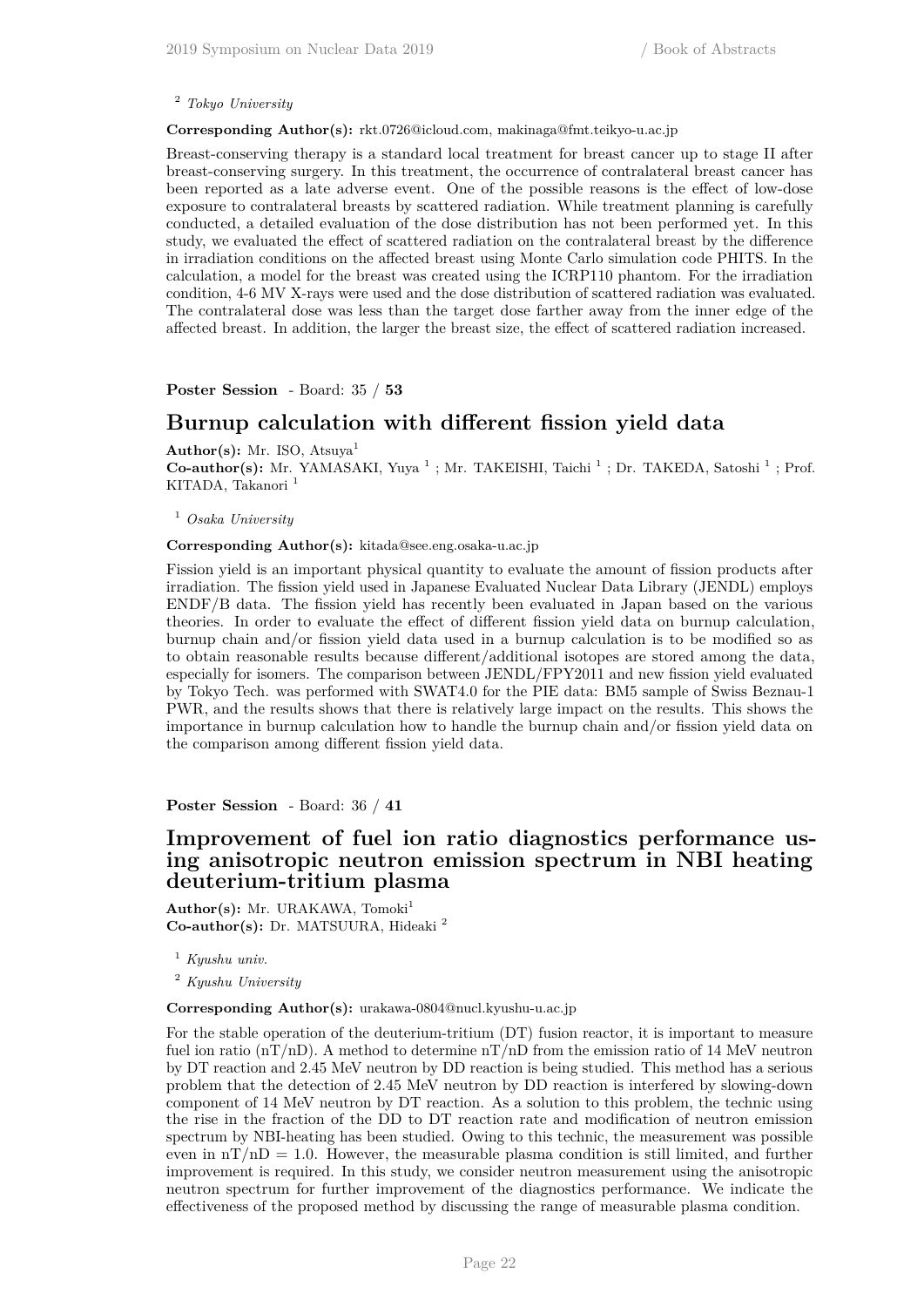## **Reactor Physics** / **67**

## **Recent R&D of HTGR and Requirement for Nuclear Data**

Author(s): Dr. FUKAYA, Yuji<sup>1</sup> Co-author(s): Dr. GOTO, Minoru<sup>1</sup>; Dr. NAKAGAWA, Shigeaki<sup>1</sup>

## 1 *JAEA*

## **Corresponding Author(s):** fukaya.yuji@jaea.go.jp

Recently, HTGR attracts a particular attention due to the outstanding safety features especially after the Fukushima Daiichi nuclear disaster, and the R&D is significantly promoted. In this presentation, we introduce the R&D plan of HTGR and the activities related to relating reactor physics and nuclear data including an experiment by using KUCA. Furthermore, requirement for nuclear data to the HTGR design is discussed.

**Reactor Physics** / **31**

## **Performance of a gas-cooled reactor as a tritium production device for fusion reactors**

Dr. MATSUURA, Hideaki<sup>1</sup>

<sup>1</sup> *Kyushu University*

#### **Corresponding Author(s):** mat@nucl.kyushu-u.ac.jp

To start up an initial fusion reactor and for technical tests for tritium circulation and blanket system, it is necessary to provide sufficient amount of tritium from an outside device. We have proposed tritium production using a high temperature gas-cooled reactor [1,2]. The gas turbine high-temperature reactor of 300MWe nominal capacity (GTHTR300) [3] and high temperature engineering test reactor (HTTR) [4] have been assumed as typical calculation targets of gas-cooled reactor. On the basis of the continuous-energy Monte Carlo transport code MVP-BURN [5], the burn-up calculations for whole-core region have been carried out considering its unique double heterogeneity structure. The effectiveness of the use of the high-temperature gas-cooled reactor for tritium production for fusion reactors is presented.

To realize a proposed system, tritium handling technique in the reactor core is also important. If we can keep the Li-rod temperature below 800 K during the operation, the tritium outflow from the Li rods to He coolant can be suppressed to less than 1% of the amount of the tritium produced. When we attempt to operate the reactor at a higher temperature range (e.g. 1100-1200 K) from the viewpoint of electric power generation efficiency, the outflow will be increased. It is important to devise a way to reduce the outflow to further low level. The current status for development of Li-loading rod structure for tritium production and future plan for demonstration test are also shown.

[1](https://www.jcprg.org/temp/fig-169Yb.png) H. Matsuura, et al., Nucl. Eng. Des., 243 (2012) 95. [2] H. Matsuura, J. Plasma Fusion Res., 93 (2017) 457. (in Japanese) [3] X. Yan, et al., Nucl. Eng. Des., 222 (2003) 247. [4] S. Saito, et al, JAERI 1332 (1994). [5] Y. Nagaya, et al., JAERI 1348 (2005).

## **Reactor Physics** / **68**

## **Research and development of an innovative transmutation system of LLFP by fast reactors**

Prof. CHIBA, Satoshi<sup>1</sup>

<sup>1</sup> *Tokyo Institute of Technology*

**Corresponding Author(s):** chiba.satoshi@nr.titech.ac.jp

Transmutation of long-lived fission products (LLFPs:  $^{79}$ Se,  $^{93}$ Zr,  $^{99}$ Tc,  $^{107}$ Pd,  $^{129}$ I, and  $^{135}$ Cs) into short-lived or non-radioactive nuclides by fast reactors without isotope separation nor even-odd separation has been proposed as a solution to the problem of radioactive wastes disposal[1,2].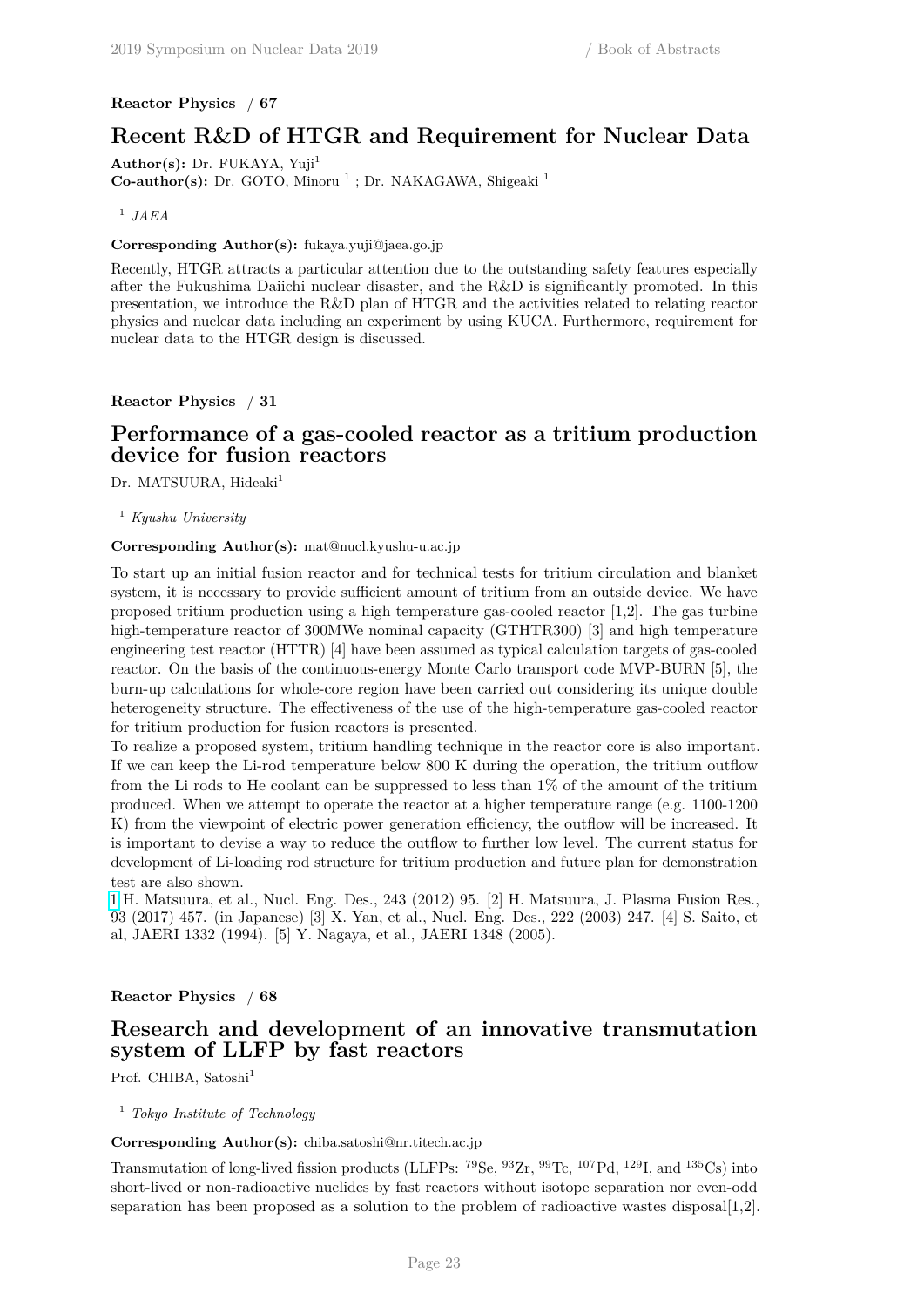Despite investigation of many methods, such transmutation remains technologically difficult. To establish an effective and efficient transmutation system, we propose a novel neutron moderator material, yttrium deuteride  $(YD_2)$ , to soften the neutron spectrum leaking from the reactor core as well as YH2. Special care has been taken to avoid thermal spike/peaking in reactor heat distribution. Neutron energy spectra and effective halflives of LLFPs, transmutation rates, and support ratios were evaluated with the continuous-energy Monte Carlo code MVP-II/MVP-BURN and the JENDL4.0 cross section library. The effective half-lives of the 6 LLFPs will be drastically decreased from the order of  $10^6$  to  $10^2$  years, and the support ratios exceed 1.0 for all six LLFPs. This successful development and implementation of a transmutation system for LLFPs without isotope separation contributes to an ability of fast reactors to reduce radioactive waste by consuming their own LLFPs.

This study comprises the results of Research and development of an innovative transmutation system of LLFP by fast reactors (18K03642) entrusted to the Tokyo Institute of Technology by the Ministry of Education, Culture, Sports, Science and Technology of Japan (MEXT).

[1](https://www.jcprg.org/temp/fig-169Yb.png) S.Chiba, T.Wakabayshi, Y.Tachi, N.Takaki, A.Terashima, S.Okumura and T.Yoshida, Scientific Reports 7, 13961(2017).

[2] T.Wakabayashi, M.Takahashi, S.Chiba, N.Takaki, Y.Tachi and Y.Tahara, Nucl. Eng. Design 352(2019)110208.

#### **International Cooperation** / **29**

## **Nuclear Data Activities and Related Database Services at the IAEA Nuclear Data Section**

Dr. OKUMURA, Shin<sup>1</sup>

1 *International Atomic Energy Agency*

#### **Corresponding Author(s):** s.okumura@iaea.org

The Nuclear Data Section (NDS) of IAEA assembles, develops and disseminates nuclear data and related databases for basic science and nuclear applications. This presentation will give an overview of the activities at IAEA-NDS, which aimed to develop nuclear data libraries and to disseminate and maintain databases such as Ion Beam Analysis Nuclear Data Library (IBANDL), Evaluated Nuclear Structure and Decay Data File (ENSDF), and Experimental Reaction (EXFOR) database, and to develop data retrieval system such as Isotope Browser as well as a brand-new product of Medical Isotope Browser. This presentation will focus primarily on EXFOR database, which is maintained by the International Network of Nuclear Reaction Data Centres (NRDC) network under the auspices of the IAEA. The published experimental nuclear reaction data are compiled in the EXFOR database. Currently, the database contains more than 20,000 experiments and more than 150,000 numerical datasets.

A recent increase in interests on the nuclear fission product yield (FPY) for various nuclear application fields and fundamental physics stresses the importance to develop the new evaluated FPY data libraries and to share the complete set of experimental data as a common basis. The current evaluated libraries comprise the evaluation of the experimental data as well as some empirical models. Such evaluations have been done before the 2000s and only a few additions and corrections have been done. The IAEA-NDS plans to launch a new Coordination Research Project (CRP) in early 2020 to update the evaluated FPY data for the neutron-induced fission of several important actinides. Prior to launch the CRP, IAEA-NDS finished the completeness assessment of FPY data in the EXFOR database by comparison with the datasets that used for the evaluation of two major evaluated libraries, i.e. ENDF/B-VI and UKFY-3. This presentation will review the current status of completeness assessment and future plans of further quality improvement of the FPY and fission related experimental data.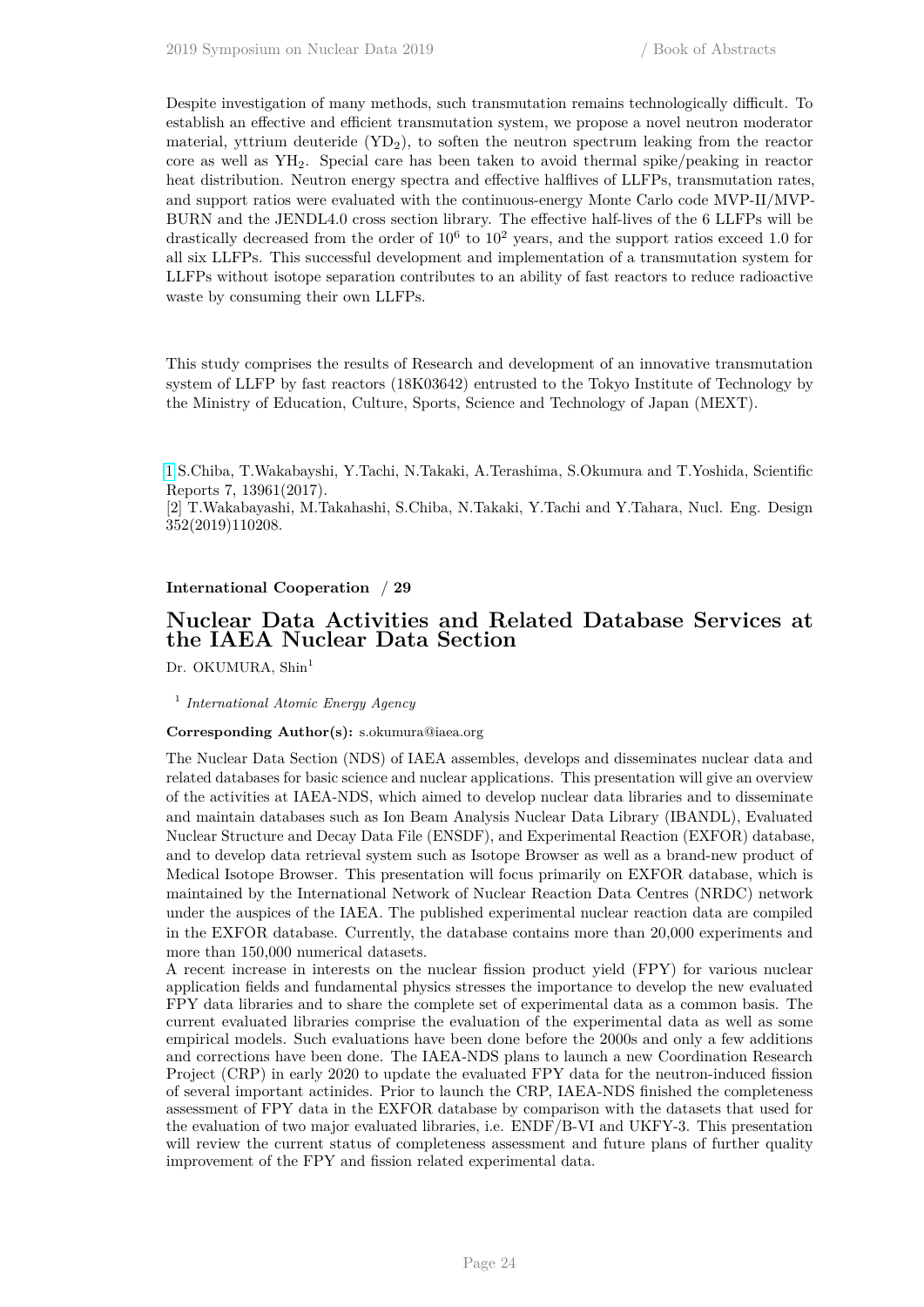#### **International Cooperation** / **22**

## **Status of the OECD NEA Data Bank Services for Nuclear Data and Computer Program**

**Author(s):** Dr. SUYAMA, KENYA<sup>1</sup>

Co-author(s): Dr. MICHEL-SENDIS, Franco<sup>1</sup>; Dr. DUFRESNE, Alice<sup>2</sup>; Dr. RAGOUSSI, Maria-Eleni <sup>2</sup>

<sup>1</sup> *Data Bank, Nuclear Energy Agency,Organisation for Economic Cooperation and Development*

<sup>2</sup> *Data Bank, Nuclear Energy Agency, Organisation for Economic Cooperation and Development*

#### **Corresponding Author(s):** kenya.suyama@oecd-nea.org

The Organisation for Economic Cooperation and Development (OECD) Nuclear Energy Agency (NEA) Data Bank (DB) is responsible for the coordination of the Joint Evaluated Fission and Fusion (JEFF) Nuclear Data Library project, which is a collaboration between NEA Data Bank participating countries. The JEFF library combines the efforts of its participating institutions to produce sets of evaluated nuclear data, for fission and fusion applications, and is mostly used as one of the reference evaluated nuclear data library of many European countries, in particular by the French nuclear industry. Besides the Nuclear Data Services (NDS), the Computer Program Services (CPS) of the DB is in charge of providing direct services to the end users by collecting and disseminating computer programs in the Data Bank participating countries and organising training courses on the most widely used codes. The DB also supports other Standing Technical Committees (STC) of the NEA. For example, the DB has been developing the Thermochemical Database (TDB) Project since 1984 following the recommendation of the NEA Radioactive Waste Management Committee (RWMC) on the need of a database of high-quality thermochemical data for species relevant to performance assessments of deep geological repositories.

This presentation will focus on the status of NDS activities and its new strategy following the release of the latest JEFF library, i.e., JEFF-3.3 in 2017. Additionally, other topics under the Data Bank scope of activities will be presented, notably the new computer code licensing framework, i.e., the Data Bank Single User (SUL) licence.The presentation will also be the opportunity to adress any comments and questions related to the services of the Data Bank.

#### **References**

[1](https://www.jcprg.org/temp/fig-169Yb.png) F. MICHEL-SENDIS, L. FIORITO and M. FLEMING, Perspectives on nuclear data activities at the Data Bank: Enhancing the validation function, NEA News, 36.2, pp.4-8 (2018).

[2] A. DUFRESNE, E. POPLAVSKAIA, and K. SUYAMA, Overview of the Activities of the OECD Nuclear Energy Agency Data Bank Computer Program Services, Proceedings of the International Conference on Mathematics and Computational Methods applied to Nuclear Science and Engineering (M&C 2019), 25-29 August 2019, Portland, Oregon USA.

[3] M.E. Ragoussi and D. Costa, Fundamentals of the NEA Thermochemical Database and its influence over national nuclear programs on the performance assessment of deep geological repositories, J. Environ. Radioact. 2019, 196, 225.

#### **Tutorial** / **27**

## **From the resonance theory to the statistical model**

Dr. KAWANO, Toshihiko<sup>1</sup>

<sup>1</sup> *Los Alamos National Laboratory*

## **Corresponding Author(s):** kawano@lanl.gov

When a fast-energy neutron (in the keV to MeV region) interacts with a nucleus, the reaction cross section no longer shows a distinct resonating shape because the compound states are strongly overlapped. Under this circumstance, each of the resonances cannot be resolved anymore, and the energy-average cross section is only meaningful. The average cross section can be related to statistical properties of resolved resonances, namely the average resonance spacing and decay widths. In this talk, theories for the neutron resonance are first summarized, paying a special attention to a nuclear-technology viewpoint. Then the statistical properties of the resonances are discussed by applying the Gaussian Orthogonal Ensemble (GOE) implemented in the S and K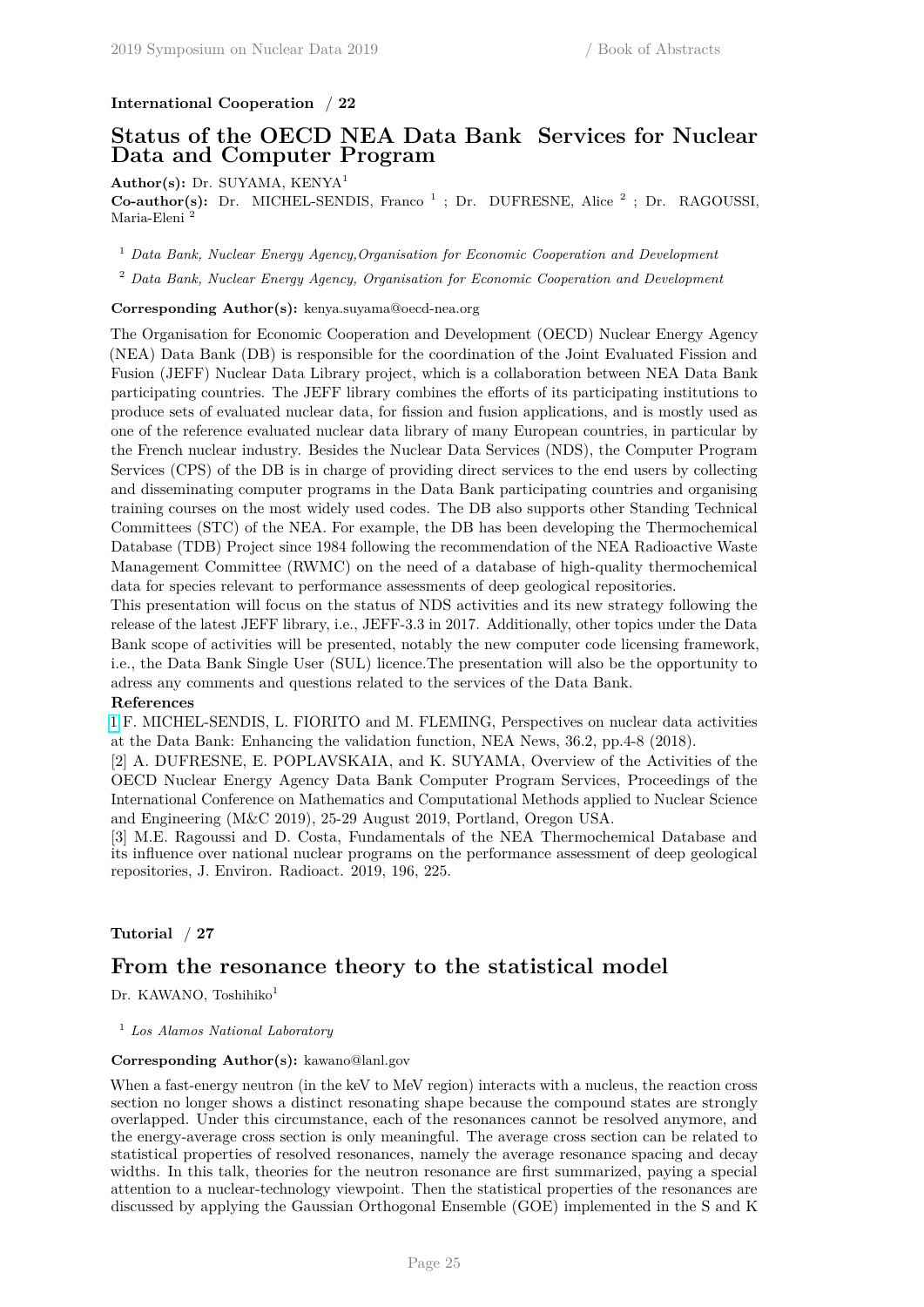matrices. Although this is an old problem, our recent development on the GOE Monte Carlo technique sheds a new light on some compound nuclear reaction problems.

#### **Nuclear Physics** / **24**

## **Current status of search for new element 119**

Prof. SAKAGUCHI, Satoshi<sup>1</sup>

<sup>1</sup> *Kyushu University*

**Corresponding Author(s):** sakaguchi@phys.kyushu-u.ac.jp

The 7th period of periodic table was completed with newly named four elements from nihonium  $(Z=113 \t1)$  to oganesson  $(Z=118)$ . In superheavy nuclei/atoms with huge atomic and mass numbers, physical and chemical properties are modified by the strong Coulomb field. Discovery and production of those superheavy elements are essentially important in extending the field of such research and in searching for the limit of existence of heavy atom and nucleus.

Recently, search for element 119 has been started by the international collaboration consisting of RIKEN, ORNL, Kyushu Univ., etc. For the synthesis of new element with the highest atomic number, the recoil separator GARIS was redesigned and newly constructed. The upgrade of the linear accelerator is going on. A radioactive Cm target was developed in collaboration with ORNL. The talk will cover the current status of the search for new element 119 and the recent activities of the Research Center for SuperHeavy Elements newly founded in Kyushu University. [1](https://www.jcprg.org/temp/fig-169Yb.png) K. Morita et al., Journal of the Physical Society of Japan 73, pp. 2593-2596 (2004).

**Nuclear Physics** / **55**

## **Application of CDCC to many-body breakup reaction**

Dr. MATSUMOTO, Takuma<sup>1</sup>

<sup>1</sup> *Kyushu University*

**Corresponding Author(s):** matsumoto@phys.kyushu-u.ac.jp

The continuum-discretized coupled-channels method (CDCC) [1](https://www.jcprg.org/temp/fig-169Yb.png) is a reliable method for describing breakup reactions involving weakly-binding nuclei. So far, CDCC has been used successfully to reproduce experimental data for nucleon scattering from Li-isotopes [2, 3, 4], which are an important material in fusion energy development. Furthermore, CDCC can apply to analyses of four-body breakup reactions with a three-body projectile. Thus CDCC is useful for nuclear data evaluation including light nuclei. In this talk, some results of CDCC analyses will be given.

[1](https://www.jcprg.org/temp/fig-169Yb.png) Masanobu Yahiro, Kazuyuki Ogata, Takuma Matsumoto, Kosho Minomo Prog. Theor. Exp. Phys. (2012), 01A206.

[2] T. Matsumoto, D. Ichinkhorloo, Y. Hirabayashi, K. Kat, and S. Chiba Phys. Rev. C 83, 064611 (2011).

[3] Hairui Guo, Yukinobu Watanabe, Takuma Matsumoto, Kohei Nagaoka, Kazuyuki Ogata, and Masanobu Yahiro, Phys. Rev. C 99, 034602 (2019).

#### **High Energy Nuclear Data and Application** / **46**

## **Topics from Radiation Safety Design of J-PARC**

Dr. NAKASHIMA, Hiroshi<sup>1</sup>

1 *JAEA*

#### **Corresponding Author(s):** nakashima.hiroshi@jaea.go.jp

The J-PARC (Japan Proton Accelerator Research Complex) is a high-intensity and high-energy proton accelerator complex which consists of the accelerator components of a 400-MeV linac, a 3 GeV synchrotron with 1 MW power and a 30-GeV synchrotron with a few tenth of kW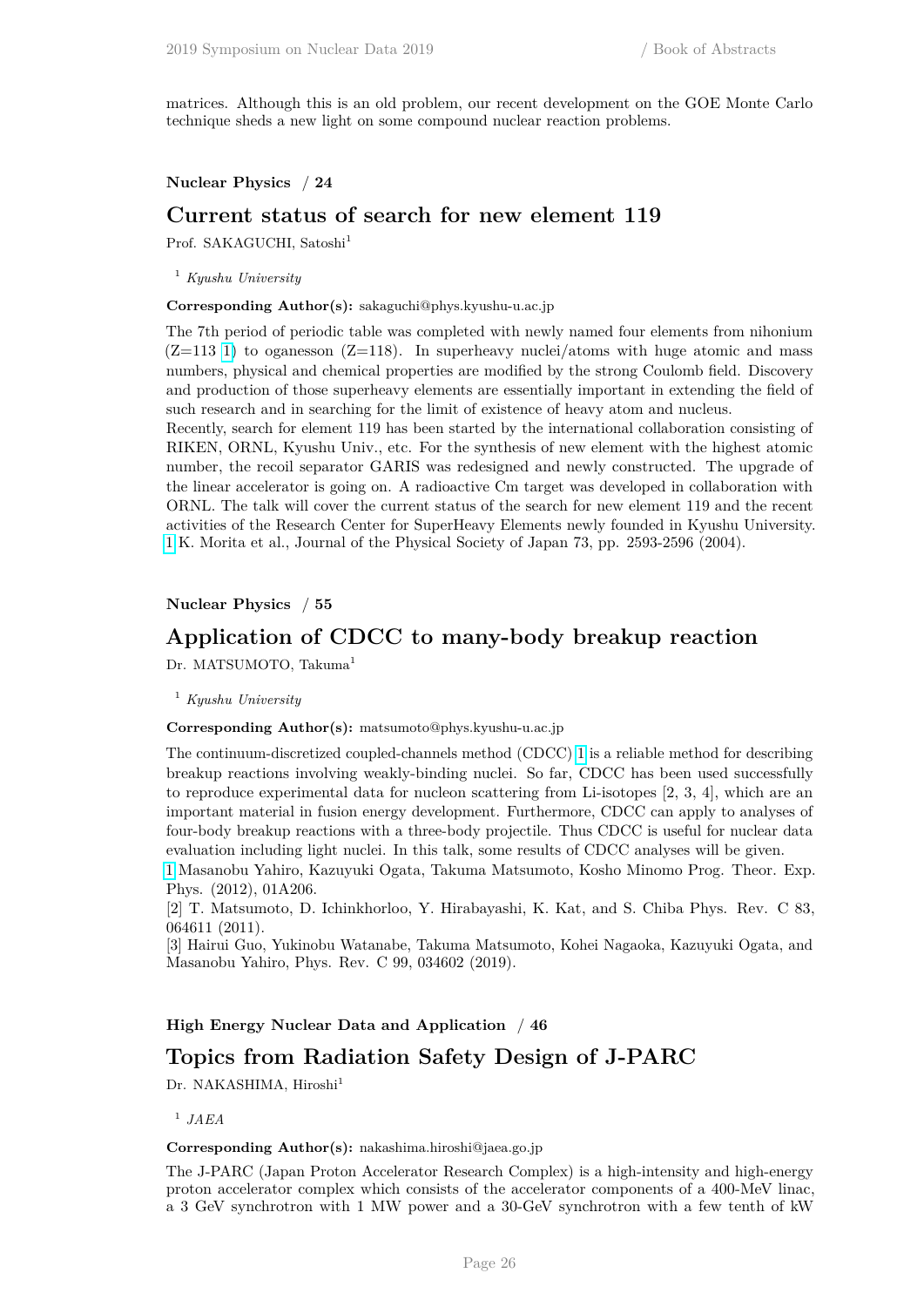power. These accelerators are providing 3 GeV beam of 1 MW to the Material and Life science Experimental Facility and 50 GeV beam of a few tenth of kW to the Hadron Experimental and the Neutrino Experimental Facilities. Because of its very high beam power and its energy as well as the large-scale accelerator complex, we encountered some very difficult radiation problems on radiation safety design. The shielding study revealed that the facilities required very thick shielding, resulting in shielding required large portion of the total construction cost. Therefore, the radiation safety design was carried out in various characteristics ways, such as combining simple and detailed design methods. In this presentation, I will introduce the activity confinement system, the use of low- activationaized concrete, and the environmental impact assessment as examples in the various ways. In addition, as new issues found during the 10 years after the completion of construction, the activity caused by muons, and the effects of and particles on radiation transport will be presented.

## **High Energy Nuclear Data and Application** / **74**

## **Present Status and Outlook of IFMIF and A-FNS**

Author(s): Dr. KASUGAI, Atsushi<sup>1</sup>

**Co-author(s):** Dr. SAKAMOTO, Keishi<sup>1</sup>; Dr. SUGIMOTO, Masayoshi<sup>1</sup>; Dr. DZITKO, Herve<sup>2</sup>; Dr. CARA, Philippe<sup>3</sup>; Dr. OCHIAI, Kentaro<sup>1</sup>; Dr. SATO, Satoshi<sup>1</sup>; Dr. OHTA, Masayuki<sup>1</sup>; Dr. KWON, Saerom<sup>1</sup>

- <sup>1</sup> *QST*
- <sup>2</sup> *F4E*

3 *IFMIF/EVEDA-PT*

#### **Corresponding Author(s):** kasugai.atsushi@qst.go.jp

The International Fusion Materials Irradiation Facility (IFMIF) is an accelerator-based D-Li neutron source, in which 40-MeV CW deuteron beam with total current of 250-mA produced by two accelerators impact on a liquid Li stream flowing at 15 m/s (Li target). In the IFMIF/EVEDA project under the Broader Approach (BA) agreement, the Li target was continuously operated with the cold trap and satisfied the stability requirement throughout the continuous operation. The linear IFMIF prototype accelerator (LIPAc) is currently under development in Rokkasho, Japan, to demonstrate the 9 MeV/125 mA D-beam acceleration. Recently, the first proton beam was injected into the RFQ with more than 90 % transmission, followed by the achievement of a major project milestone in July 2019: 125 mA Deuteron beam accelerated at 5 MeV. The superconducting RF linac necessary for the 9-MeV D+ beam is nearing completion of the manufacturing phase and will be assembled in Rokkasho. Based on the results from the IFMIF/EVEDA project, a conceptual design of the Advanced Fusion Neutron Source (A-FNS) for its construction in Rokkasho is underway in order to obtain material irradiation data necessary for a fusion DEMO reactor. The A-FNS is composed of an accelerator with a 40-MeV and 125-mA deuteron beam, a test facility with neutron intensity of 6.8 x1016 n/s including a liquid Li target system and a post irradiation examination facility. Additionally, A-FNS is designed to be able of multipurpose utilizations for neutron application including nuclear data study and RI (radio isotopes) production.

## **High Energy Nuclear Data and Application** / **21**

## **Construction status and future plan for RAON and its nuclear data production system**

Author(s): Prof. CHUNG, Moses<sup>1</sup> **Co-author(s):** Prof. HONG, Seung-Woo <sup>2</sup>

<sup>1</sup> *Ulsan National Institute of Science and Technology (UNIST)*

<sup>2</sup> *RAON User Liaison Center & Sungkyunkwan University*

**Corresponding Author(s):** mchung@unist.ac.kr

The Institute for Basic Science (IBS), located in Daejeon, Korea, was established in 2011 by the Korean government. The IBS has 28 Research Centers, one of which is the Rare Isotope Science Project (RISP). The accelerator complex for RISP was named RAON, which is a Korean word